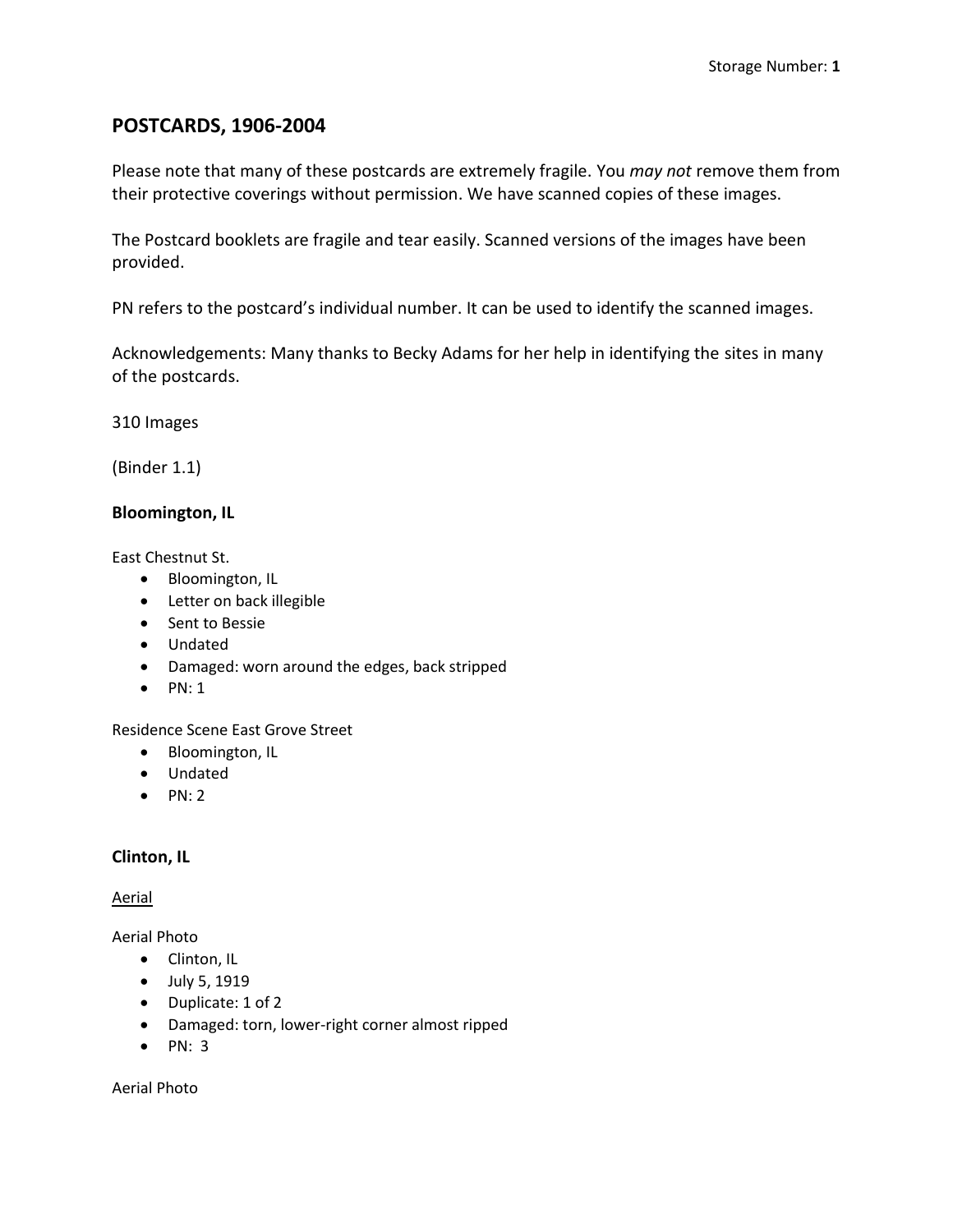- Clinton, IL
- July 5, 1919
- Duplicate: 2 of 2
- $\bullet$  PN: 4

## Aerial View

- Clinton, IL
- July 15, 1919
- $\bullet$  PN: 5

# Buildings

[House]

- Mailed from Clinton, IL
- Letter on back
- Sent to Lucy Wilson
- October 15, 1908
- Damaged: upper- right corner almost ripped
- $\bullet$  PN: 11

## Lafayette Inn

- Clinton, IL
- Note: There was never a Lafayette Inn in Clinton, IL.
- undated
- $\bullet$  PN: 12

## Slick's Garage

- Clinton, IL
- Undated
- Damaged: corner missing, glue residue on back
- $\bullet$  PN: 13

## Churches

Baptist Church

- Clinton, IL
- Note: On Adams and Madison
- Sent to Miss Lottie Dixon
- July 21, 1908
- Duplicate: 1 of 2
- Damaged: worn around the edges
- $\bullet$  PN: 15

## Baptist Church

- Clinton, IL
- Note: On Adams and Madison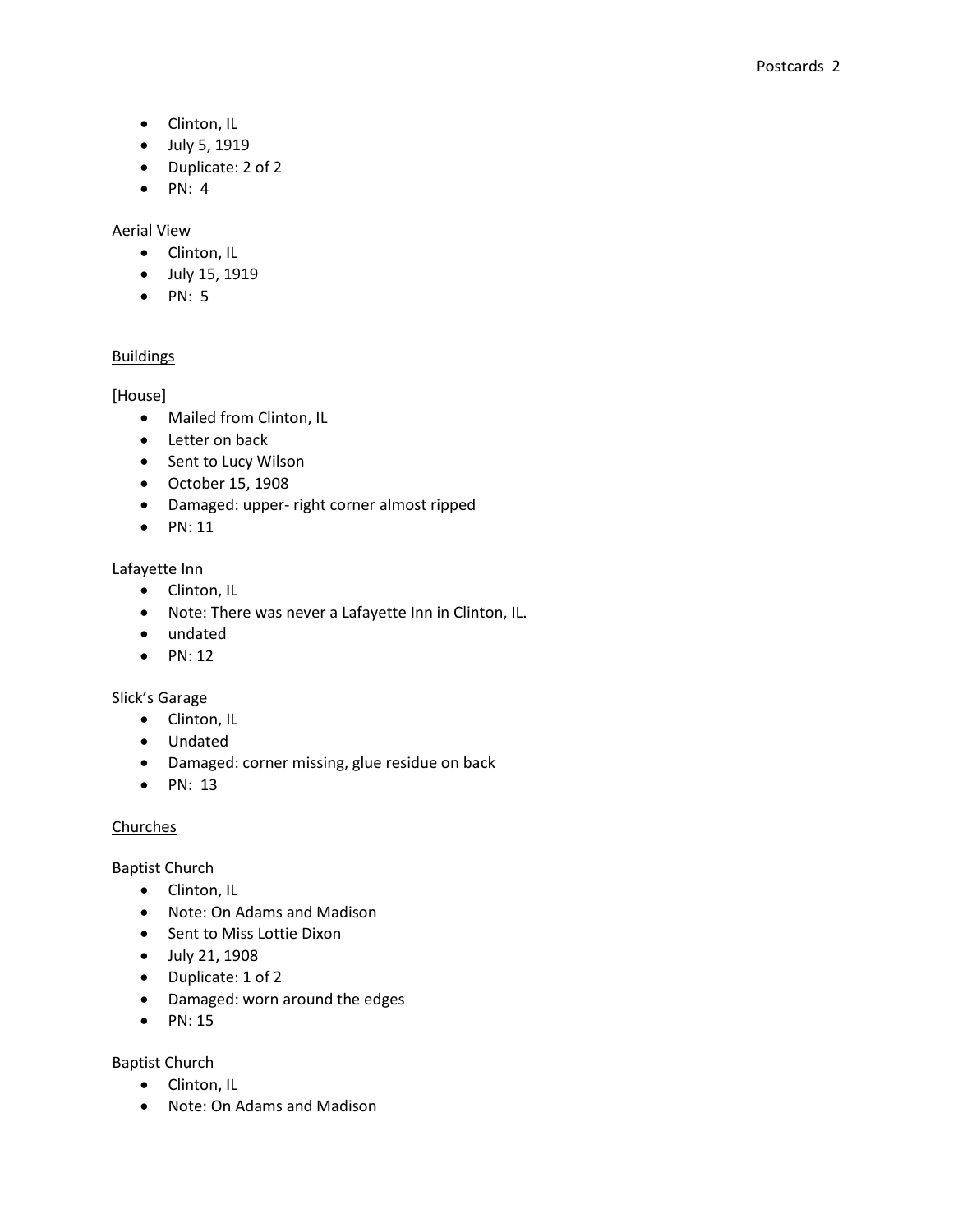- Undated
- Duplicate: 2 of 2
- PN: 303

First Baptist Church

- Conservative. Madison and Adams. Organized February 1, 1839.
- Clinton, IL
- Undated
- Duplicate: 1 of 2
- $\bullet$  PN: 17

First Baptist Church

- Conservative. Madison and Adams. Organized February 1, 1839.
- Clinton, IL
- Undated
- Duplicate: 2 of 2
- $\bullet$  PN: 18

## First Christian Church

- Clinton, IL
- Note: 100 Block S. Monroe. Burned down in the late 1940s.
- Letter on back
- Sent to Duane Frank (?)
- August 13, 1912
- Damaged: upper-right corner almost ripped
- $\bullet$  PN: 19

First Christian Church

- Clinton, IL
- Undated
- $\bullet$  PN: 20

First Christian Church, West Main and Jackson Streets

- "An Undenominational Fellowship of Obedient Believers" [back]
- Clinton, IL
- Note: Built in the early 1950s, right after the other church burned.
- Letter on back
- Sent to Mr. Malcolm Reid
- July 26, 1961
- Duplicate: 1 of 3
- $\bullet$  PN: 21

First Christian Church, West Main and Jackson Streets

- "An Undenominational Fellowship of Obedient Believers" [back]
- Clinton, IL
- Note: Built in the early 1950s, right after the other church burned.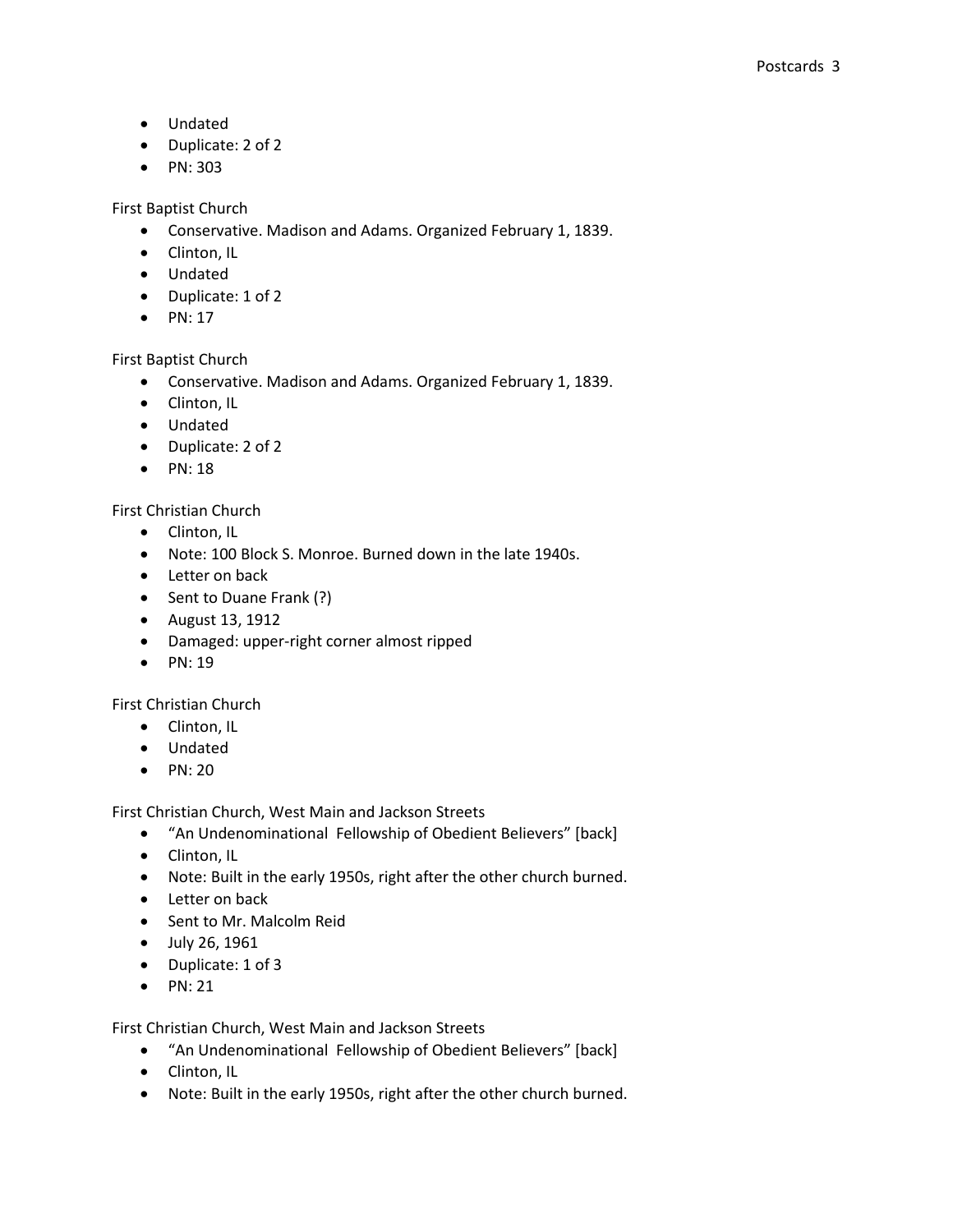- c. 1960s
- Duplicate: 2 of 3
- $\bullet$  PN: 22

First Christian Church, West Main and Jackson Streets

- "An Undenominational Fellowship of Obedient Believers" [back]
- Clinton, IL
- Note: Built in the early 1950s, right after the other church burned.
- Letter on back
- Sent to Mrs. Mildred Reid
- September 12, 1968
- Duplicate: 3 of 3
- $\bullet$  PN: 23

First Christian Church

- "An Undenominational Fellowship of Obedient Believers" [back]
- Note: Built in the early 1950s, right after the other church burned.
- Clinton, IL
- Letter on back
- Sent to Mrs. Mildred Reid
- October 3, 1975
- $\bullet$  PN: 24

[First Christian Church ?]

- Clinton, IL
- Undated
- $\bullet$  PN: 25

Methodist Episcopal Church

- Clinton, IL
- Letter on back
- Sent to F. J. Goodwin
- April 19, 1913
- Duplicate: 1 of 3
- Damaged: upper-right corner missing
- $\bullet$  PN: 28

Methodist Episcopal Church

- Clinton, IL
- Undated
- Duplicate: 2 of 3
- Damaged: lower-left corner missing
- $\bullet$  PN: 29

Methodist Episcopal Church

• Clinton, IL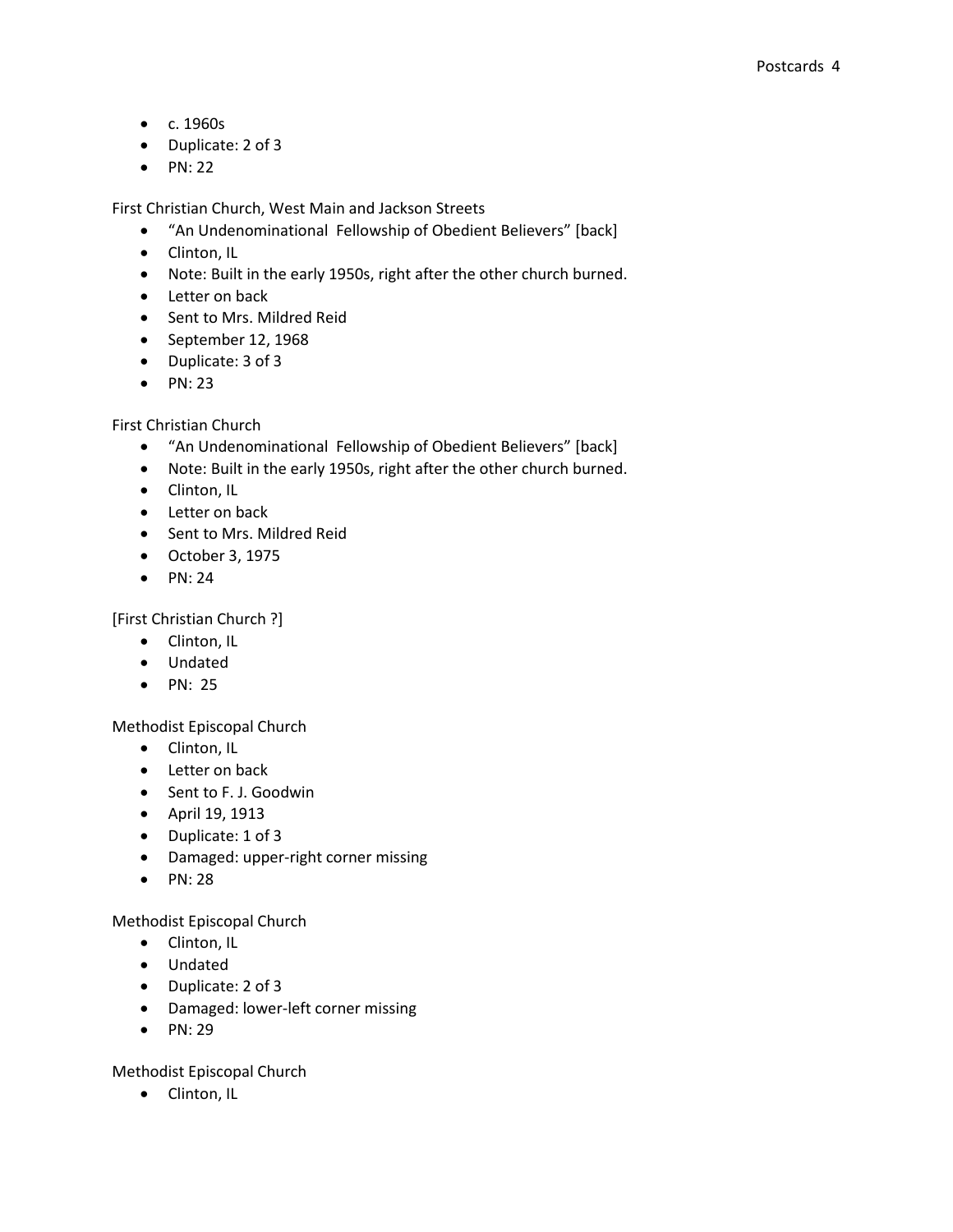- Undated
- Duplicate: 3 of 3
- Damaged: Poster board affixed to the back
- PN: 30

Methodist Episcopal Church

- Clinton, IL
- Undated
- $\bullet$  PN: 31

First Methodist Church

- Clinton, IL
- Note: Corner of Main and Madison
- Undated
- PN: 26

Little Galilee Christian Assembly

- R.R. 2 Box 266, Clinton, IL, 61727
- Sponsored by the Christian Churches and Churches of Christ of the central Illinois area
- Undated
- $\bullet$  PN: 27

Presbyterian Church

- Clinton, IL
- Note: Built in 1905. Third Presbyterian church in town.
- Note on front
- Sent to Mrs. Sean Leischner (?)
- July 18, 1906
- Duplicate: 1 of 2
- $\bullet$  PN: 32

Presbyterian Church

- Clinton, IL
- Note: Built in 1905. Third Presbyterian church in town.
- Sent to Mrs. Oswell Obermiller (?)
- October 19, 1907
- Duplicate: 2 of 2
- $\bullet$  PN: 33

Presbyterian Church

- Clinton, IL
- Note: Built in 1905. Third Presbyterian church in town.
- Letter on back
- Sent to Mrs. Ransom Hovey
- Jun, 1908 (?)
- $\bullet$  PN: 34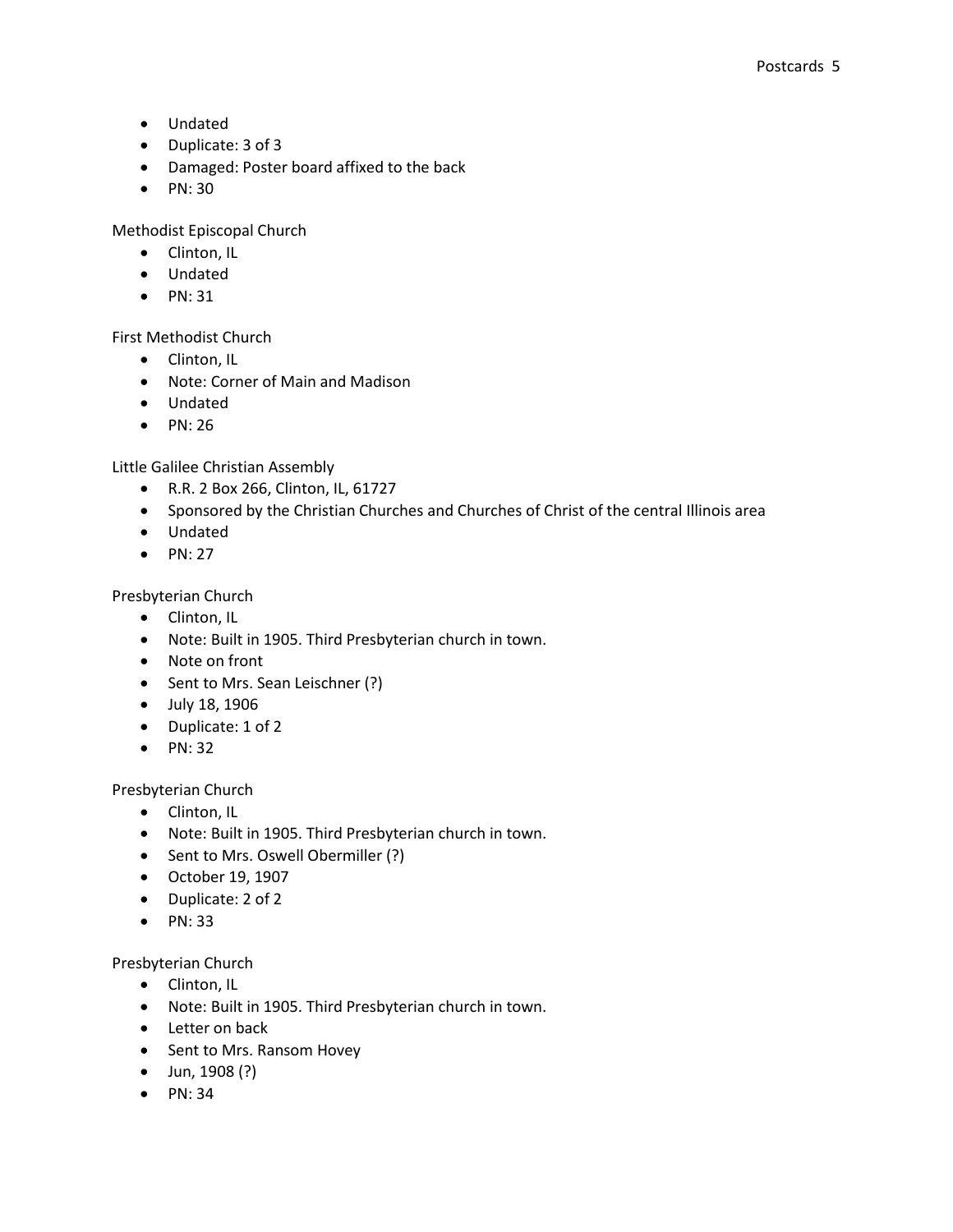## Presbyterian Church

- Clinton, IL
- Note: Built in 1905. Third Presbyterian church in town.
- Undated
- Duplicate: 1 of 3
- PN: 35, PN: 302, PN: 36, and PN: 37 are the same image, but the texture of the church on PN: 37 is slightly different.
- PN: 35

## Presbyterian Church

- Clinton, IL
- Note: Built in 1905. Third Presbyterian church in town.
- Undated
- Duplicate: 2 of 3
- PN: 35, PN: 302, PN: 36, and PN: 37 are the same image, but the texture of the church on PN: 37 is slightly different.
- Damaged: Glue residue on back.
- $\bullet$  PN: 302

## Presbyterian Church

- Clinton, IL
- Note: Built in 1905. Third Presbyterian church in town.
- Undated
- Duplicate: 3 of 3
- PN: 35, PN: 302, PN: 36, and PN: 37 are the same image, but the texture of the church on PN: 37 is slightly different.
- PN: 36

## Presbyterian Church

- Clinton, IL
- Note: Built in 1905. Third Presbyterian church in town.
- Undated
- PN: 35, PN: 302, PN: 36, and PN: 37 are the same image, but the texture of the church on PN: 37 is slightly different.
- $\bullet$  PN: 37

## Presbyterian Church

- Clinton, IL
- Note: Built in 1905. Third Presbyterian church in town.
- Letter on back
- Mrs. Jessie Warnock
- August 17, 1921
- Duplicate: 1 of 2
- $\bullet$  PN: 38

Presbyterian Church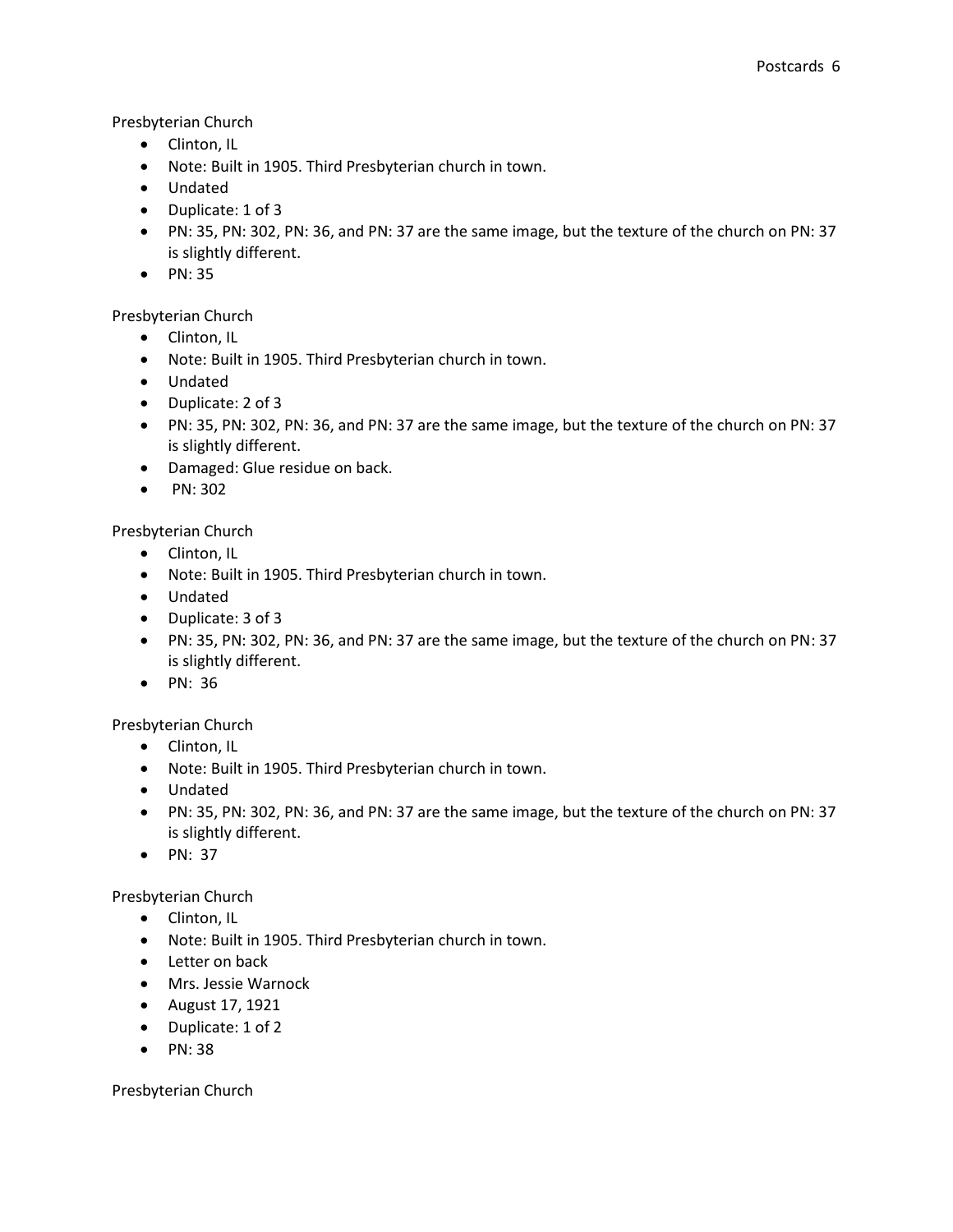- Clinton, IL
- Note: Built in 1905. Third Presbyterian church in town.
- c. 1920s
- Duplicate: 2 of 2
- $\bullet$  PN: 39

Presbyterian Church

- Clinton, IL
- Note: Built in 1905. Third Presbyterian church in town.
- Undated
- $\bullet$  PN: 40

## Presbyterian Church

- Clinton, IL
- Note: Built in 1905. Third Presbyterian church in town.
- Undated
- Damaged: cardboard affixed to the back
- $\bullet$  PN: 280

## Presbyterian Manse

- Clinton, IL
- Note: Vespasian Warner residence, built in 1912
- Letter on back
- Sent to Mrs. Fred H. Jones
- April 24, 1948
- Duplicate: 1 of 2
- $\bullet$  PN: 41

## Presbyterian Manse

- Clinton, IL
- Note on back: Vespasian Warner residence, built in 1912
- $\bullet$  c. 1948
- Duplicate: 2 of 2
- Damaged: back stripped
- $\bullet$  PN: 42

## Catholic Church and Parsonage

- Clinton, IL
- Post-it note: Donated to Genealogy Society
- $1907$
- $\bullet$  PN: 16

St. Johns Catholic Church

- Clinton, IL
- Note: North Monroe
- Letter on back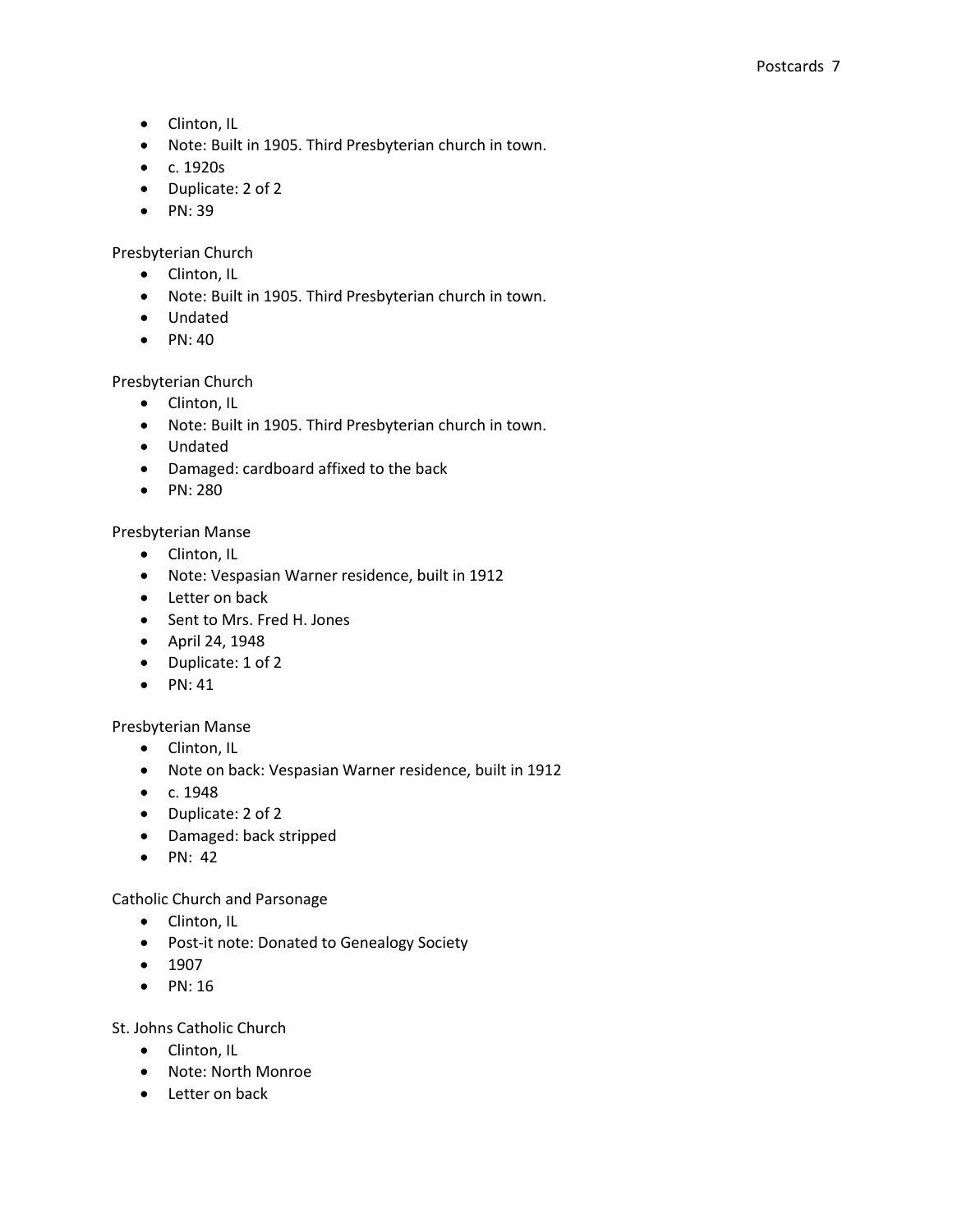- Sent to Mr. F.W. Cooper
- October 8, 1908
- Duplicate: 1 of 2
- $\bullet$  PN: 43

St. John's Catholic Church

- Clinton, IL
- Note: North Monroe
- $\bullet$  c. 1900s
- Duplicate: 2 of 2
- Damaged: glue residue on the back
- $\bullet$  PN: 44

[St. John's Catholic Church]

- Clinton, IL
- Note: North Monroe
- Undated
- $\bullet$  PN: 45

St. John's Catholic Church & Rectory

- Clinton, IL
- Note: St. John's Catholic School was once located behind the Rectory.
- Undated
- $\bullet$  PN: 46

St. John's Rectory & Church

- Clinton, IL
- Note: St. John's Catholic School was once located behind the Rectory.
- Undated
- $\bullet$  PN: 47

Interior St. John's Catholic Church, Easter Sunday

- Clinton, IL
- Undated
- $\bullet$  PN: 48

St. Paul's Universalist Church

- Clinton, IL
- Note: The church was next door to the Methodist Church, facing Main Street on Main and East.
- Undated
- $\bullet$  PN: 49

St. Paul's Universalist Church

- Clinton, IL
- Note: The church was next door to the Methodist Church, facing Main Street.
- Undated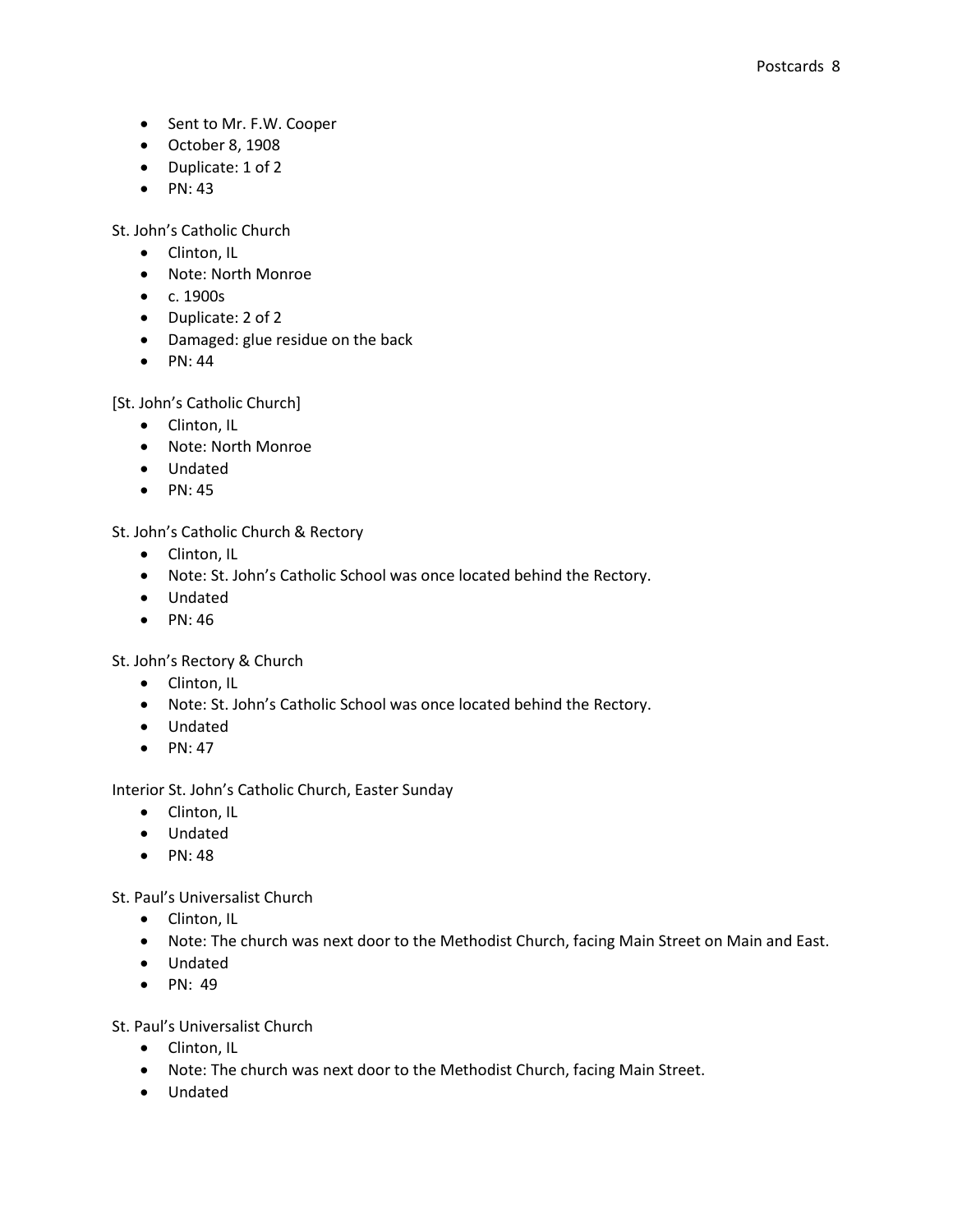• PN: 50

## DeWitt County Court House

Clinton. Illinois. In 1873.

- Print date?
- Note: foreground is 1850 Brick Courthouse; behind is Magill House (1872); in the background is the high school (built around 1867 or 1868)
- Damaged: worn around the edges, upper-right corner bent
- $\bullet$  PN: 8

Downtown Clinton, 1880s

- This 1880s photo of Clinton, IL shows: courthouse, built 1849 foreground; hotel built 1872 middle; school, built 1867 – distance [back]
- Note: foreground is 1850 Brick Courthouse; behind is Magill House (1872); in the background is the high school (built around 1867 or 1868)
- Clinton, IL
- Copyright 2004
- $\bullet$  PN: 9

The Court House

- Clinton, IL
- Note: Built 1893
- Sent to Dr. L. E. Conradl (?)
- June 25, 1906
- Damaged: bent
- $\bullet$  PN: 51

## Court House

- Clinton, IL
- Note: Built 1893
- Letter on back
- Sent to Mr. Francis Burk
- August 29, 1912
- Damaged: ripped
- $\bullet$  PN: 52

## DeWitt Co. Court House

- Clinton, IL
- Note: Built 1893
- Letter on back
- Sent to Miss Lola Mae
- November 3, 1913
- Damaged: worn around the edges
- $\bullet$  PN: 53

De Witt County Court House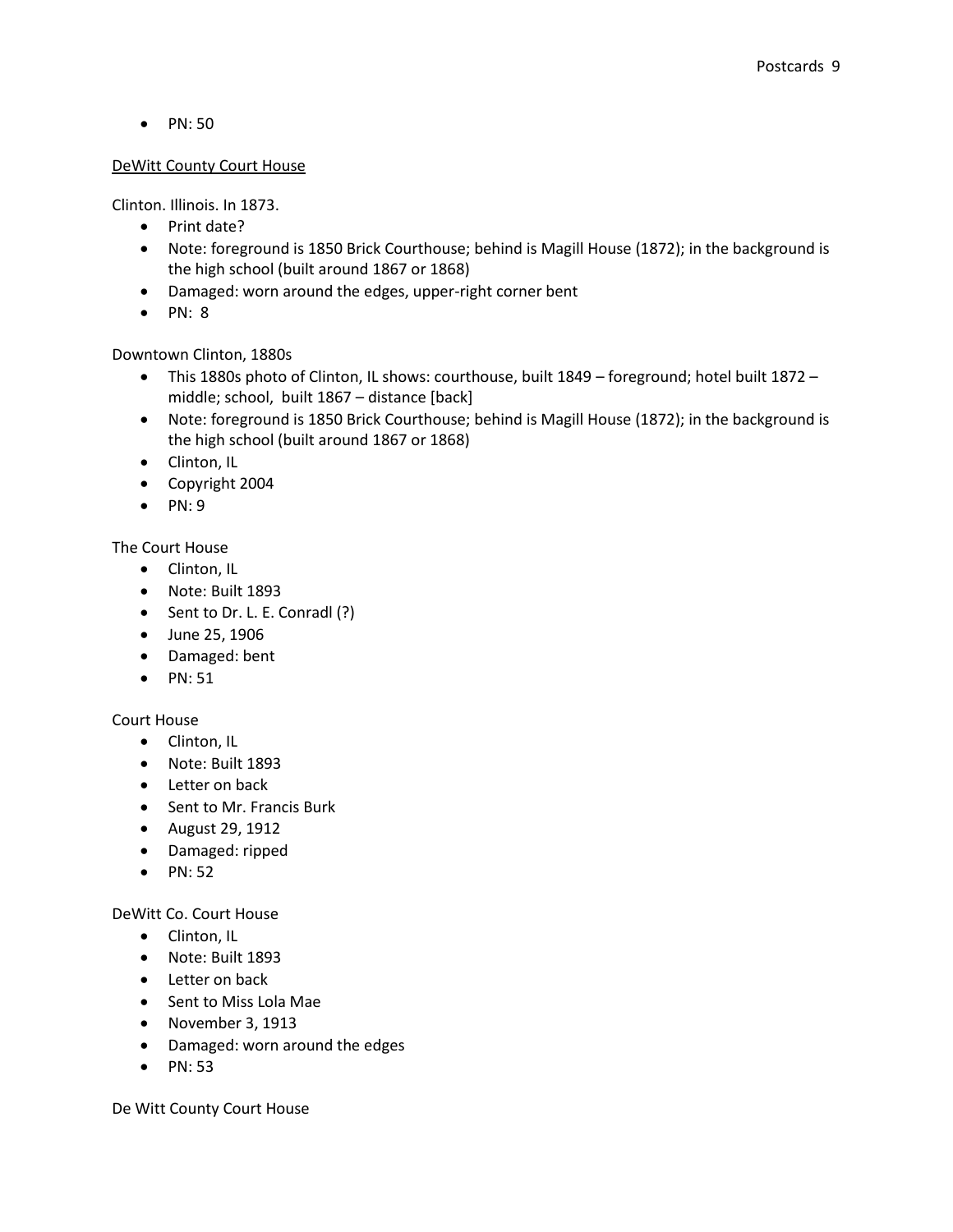- Clinton, IL
- Note: Built 1893
- Letter on back
- Sent to Mrs. Lela Lobe
- July 5, 191u
- $\bullet$  PN: 54

## Court House

- DeWitt Co., Clinton, IL
- Note: Built 1893
- Undated
- Damaged: bent
- $\bullet$  PN: 55

Court House

- Clinton, IL
- Note: Built 1893
- Undated
- PN: 56

## DeWitt County Court House

- Clinton, IL
- Note: Built 1893
- Undated
- Duplicate: 1 of 2
- $\bullet$  PN: 57

## DeWitt County Court House

- Clinton, IL
- Note: Built 1893
- Undated
- Duplicate: 2 of 2
- PN: 58

DeWitt County Court House

- Clinton, IL
- Note: Built 1893
- Undated
- PN: 59

De Witt County Court House

- Clinton, IL
- Note: Built 1893. The tower was taken down in the late 1940s-early 1950s
- Undated
- $\bullet$  PN: 60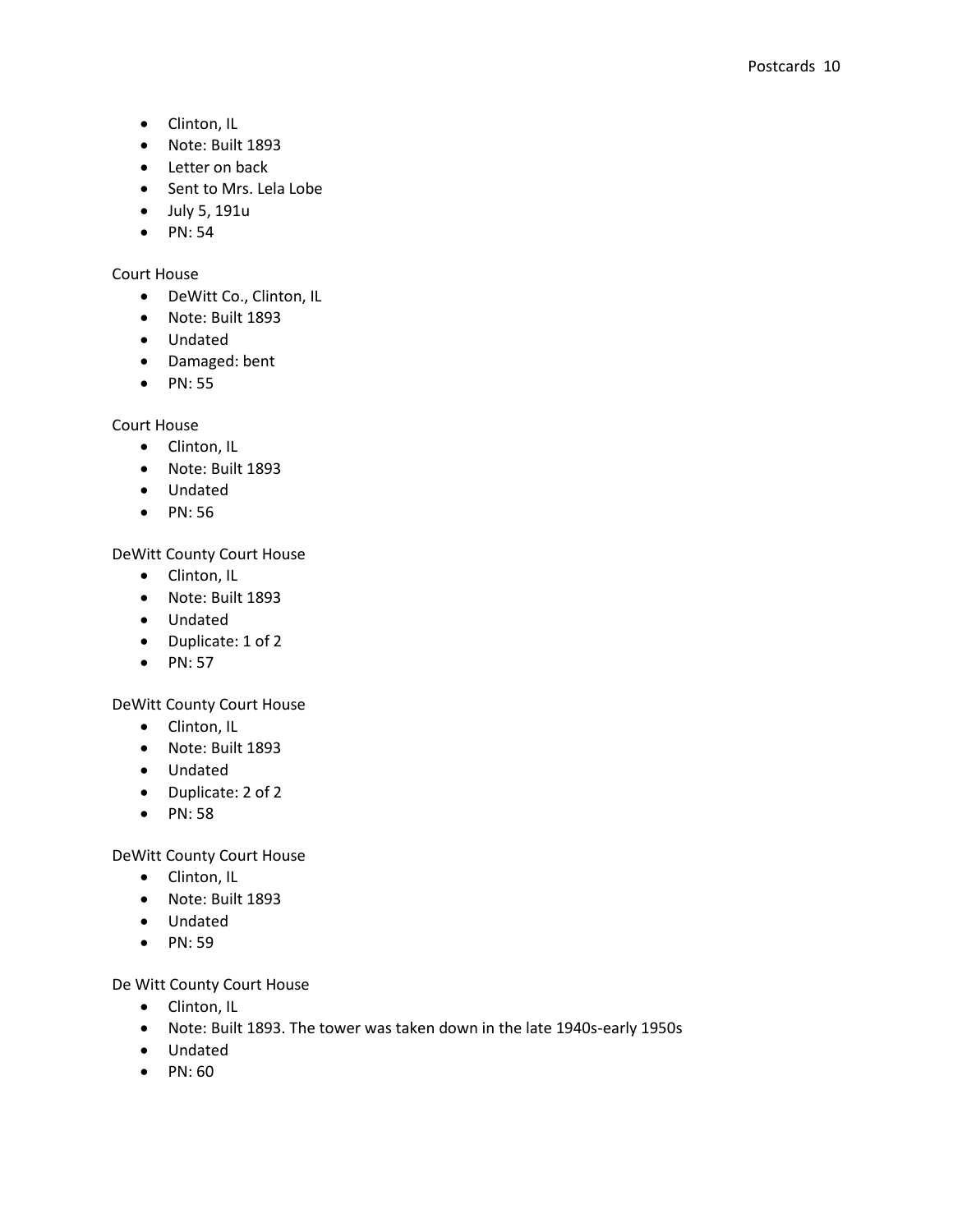Court House

- Clinton, IL
- Note: Built 1893. The tower was taken down in the late 1940s-early 1950s.
- c. 1940s
- $\bullet$  PN: 61

DeWitt County Court House

- Clinton, IL
- Note: Built 1893. The tower was taken down in the late 1940s-early 1950s
- c. 1950s
- $\bullet$  PN: 62

Courthouse and Square

- Clinton, IL
- Note: Built 1893. To the right of the Court House is Taylor Magill (named Taylor Magill in 1950s). Sears was on the Northwest Corner of Square.
- c. 1950s
- Duplicate: 1 of 4
- $\bullet$  PN: 63

Courthouse and Square

- Clinton, IL
- Note: Built 1893. To the right of the Court House is Taylor Magill (named Taylor Magill in 1950s). Sears was on the Northwest Corner of Square.
- Undated
- Duplicate: 2 of 4
- $\bullet$  PN: 64

Courthouse and Square

- Clinton, IL
- Note: Built 1893. To the right of the Court House is Taylor Magill (named Taylor Magill in 1950s). Sears was on the Northwest Corner of Square.
- Undated
- Duplicate: 3 of 4
- $\bullet$  PN: 65

Courthouse and Square

- Clinton, IL
- Note: Built 1893. To the right of the Court House is Taylor Magill (named Taylor Magill in 1950s). Sears was on the Northwest Corner of Square.
- Undated
- Duplicate: 4 of 4
- PN: 66

Clinton Courthouse Erected 1893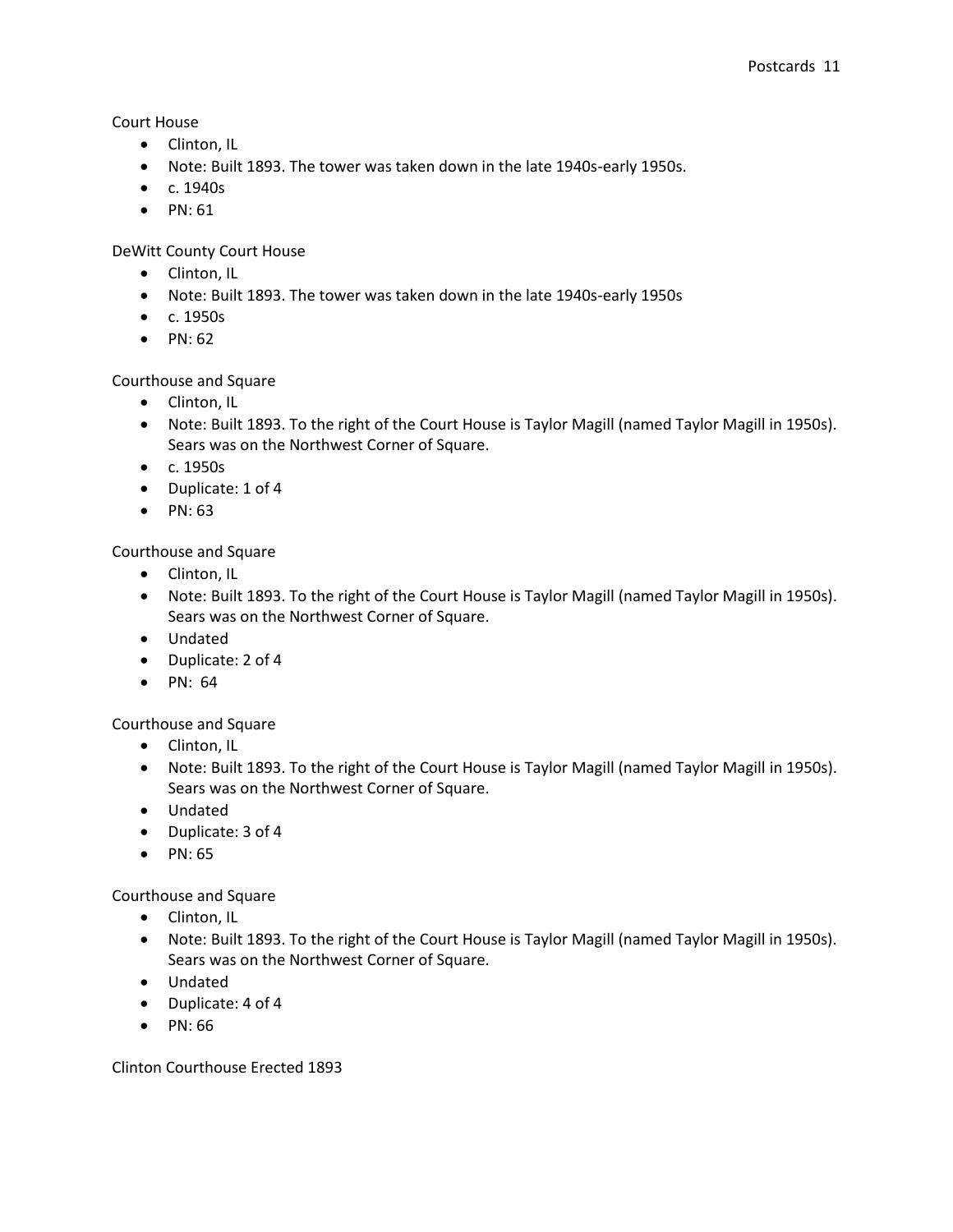- Abraham Lincoln monument was erected by the citizens of DeWitt County, that it may not be forgotten that here for nineteen years as lawyer and friend he was counselor and teacher of our forefathers.
- Note: Mother Woodard's Fountain. Oscar Woodard went to California in 1887 and money in real estate. He gave the fountain to the city upon his return.
- Clinton, IL
- $\bullet$  c. 1960s
- Duplicate: 1 of 3
- $\bullet$  PN: 67

Clinton Courthouse Erected 1893

- Abraham Lincoln monument was erected by the citizens of DeWitt County, that it may not be forgotten that here for nineteen years as lawyer and friend he was counsel and teacher of our forefathers.
- Note: Mother Woodard's Fountain. Oscar Woodard went to California in 1887 and money in real estate. He gave the fountain to the city upon his return.
- Clinton, IL
- c. 1960s
- Duplicate: 2 of 3
- $\bullet$  PN: 68

Clinton Courthouse Erected 1893

- Abraham Lincoln monument was erected by the citizens of DeWitt County, that it may not be forgotten that here for nineteen years as lawyer and friend he was counsel and teacher of our forefathers.
- Note: Mother Woodard's Fountain. Oscar Woodard went to California in 1887 and money in real estate. He gave the fountain to the city upon his return.
- Clinton, IL
- c. 1960s
- Duplicate: 3 of 3
- $\bullet$  PN: 69

1893 Courthouse

- 1893 DeWitt County Courthouse. DeWitt County's third Courthouse. Cornerstone laid Aug. 31, 1893. The building was 76 feet x 76 feet and cost \$40,000. It was razed in 1987. [back]
- Clinton, IL
- Copyright 2001
- $\bullet$  PN: 70

DeWitt County Court House

- Clinton, IL
- Undated
- $\bullet$  PN: 299

Business Section

• Clinton, IL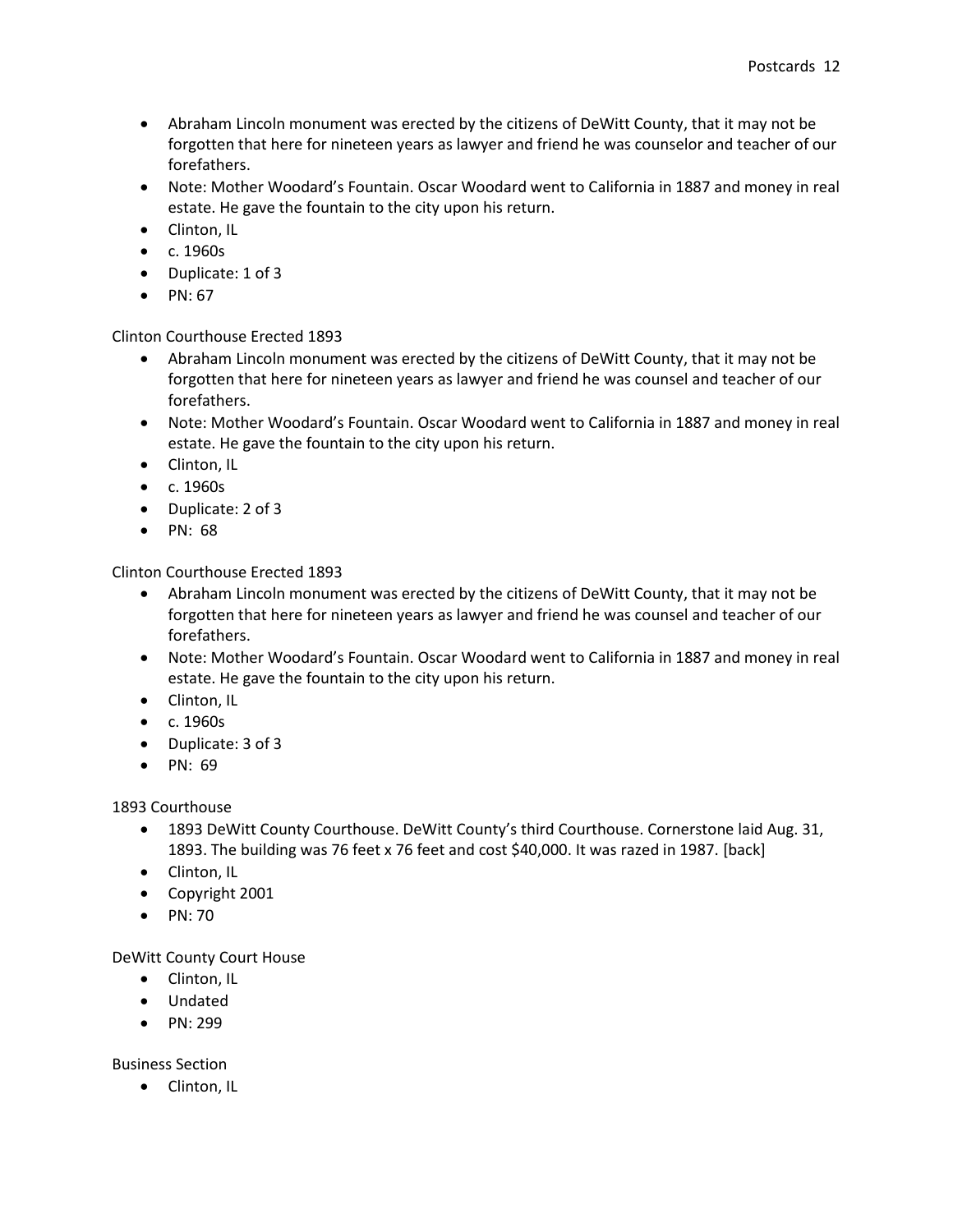- Note: Electricity came in 1889. You can see the left edge of the Conklin Building in the picture, which was built in 1905.
- After 1905
- $\bullet$  PN: 71

East Main Street

- Clinton, IL
- Note: On the Court House's right is The Ohio, Cackley's (1884). On the left Freudenstein, State Bank, Woy's Corner hardware store (now a single story building), and the Clintonia Theater. The streets were paved in 1900, so the picture was taken between 1900 and 1909.
- Letter on back
- Sent to Miss Mary Burnham
- $1909$
- Duplicate: 1 of 2
- $\bullet$  PN: 72

East Main Street

- Clinton, IL
- Note: On the Court House's right is The Ohio, Cackley's (1884). On the left Freudenstein, State Bank, Woy's Corner hardware store (now a single story building), and the Clintonia Theater. The streets were paved in 1900, so the picture was taken between 1900 and 1909.
- Photograph of postcard
- Note on back: East Main Street, Looking West from George Westbrook
- Undated
- Duplicate: 2 of 2
- $\bullet$  PN: 73

East Main Street, Looking Toward Court House

- Clinton, IL
- Note: The postcard was taken between 1905 and 1911 because the Conklin building was built in 1905.
- Letter on back
- Sent to Miss Mary Sherwin
- May 3, 1911  $(?)$
- Duplicate: 1 of 3
- Damaged: upper-right corner torn
- $\bullet$  PN: 74

#### East Main St., Looking toward Court House

- Clinton, IL
- Note: The postcard was taken between 1905 and 1911 because the Conklin building was built in 1905.
- c. 1910s
- Duplicate: 2 of 3
- Damaged: glue residue on back
- $\bullet$  PN: 75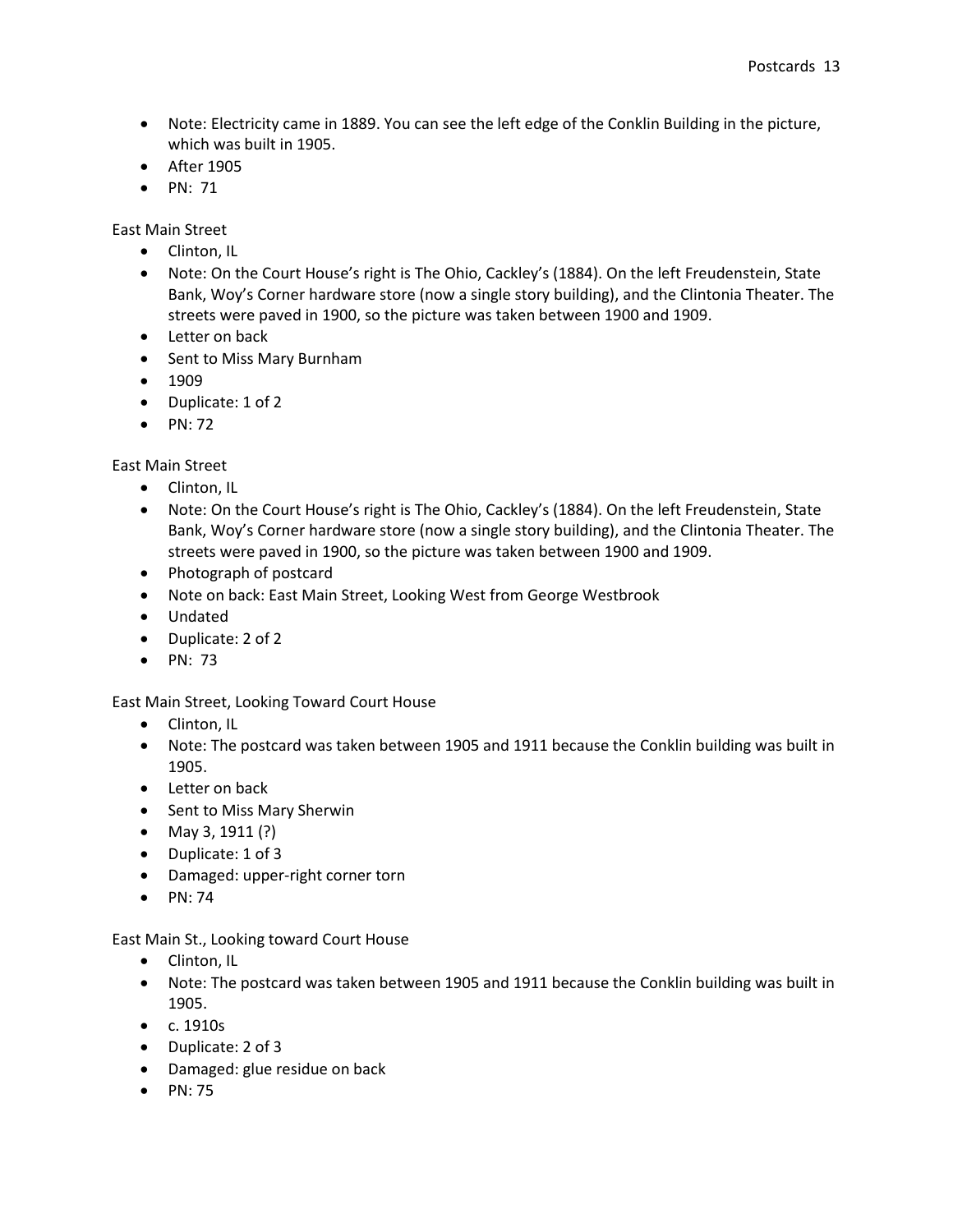East Main St., Looking toward Court House

- Clinton, IL
- Note: The postcard was taken between 1905 and 1911 because the Conklin building was built in 1905.
- c. 1910s
- Duplicate: 3 of 3
- Damaged: glue residue on back
- PN: 76

Main Street Looking Toward Court House

- Clinton, IL
- Note: Picture taken before 1900 because the streets are dirt, but after 1893.
- Letter on back
- Sent to Miss Carrie Wheelock
- $\bullet$  February 4, 1908
- $\bullet$  PN: 77

South Centre Street, Looking Towards Court House

- Clinton, IL
- Letter on back
- Sent to Anna E. Lossest (?)
- November 3, 191u
- Duplicate: 1 of 4
- $\bullet$  PN: 81

South Centre Street, Looking Toward Court House

- Clinton, IL
- Undated
- Duplicate: 2 of 4
- Damaged: piece of top-center missing, glue residue on back
- $\bullet$  PN: 82

South Centre Street, Looking Toward Court House

- Clinton, IL
- Undated
- Duplicate: 3 of 4
- Damaged: glue residue on the back
- $\bullet$  PN: 83

South Centre Street, Looking Toward Court House

- Clinton, IL
- Undated
- Duplicate: 4 of 4
- Damaged: top corners missing
- PN: 84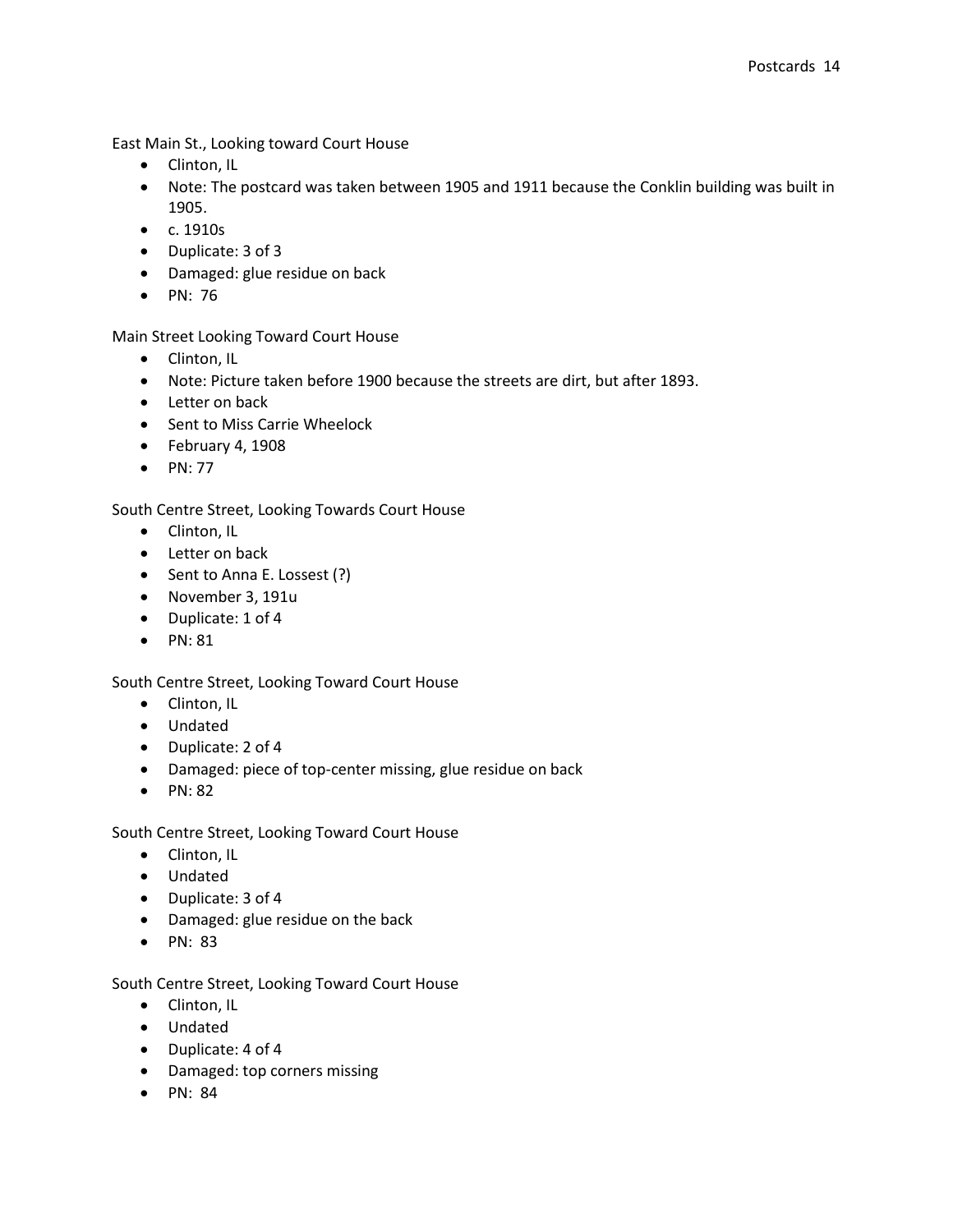North Center St.

- Clinton, IL
- Note: The picture was taken before 1925 but after 1893. At the Court House's left corner is Kelly's Little Corner Grocery, which was torn down in 1925. L. Shapiro in 1925.
- Letter on back
- Sent to Mrs. George Austin
- August 28, 1918(?)
- Duplicate: 1 of 2
- $\bullet$  PN: 78

North Center St.

- Clinton, IL
- Picture of courthouse
- Letter on back
- $\bullet$  February 16, 1913
- Duplicate: 2 of 2
- $\bullet$  PN: 79

## South Center St.

- Clinton, IL
- Undated
- Damaged: back stripped
- $\bullet$  PN: 80

West Main St., Looking Toward Court House

- Clinton, IL
- Letter on back
- Sent to Mr. Augustus South
- August 12, 19uu
- Duplicate: 1 of 2
- $\bullet$  PN: 85

West Main St., looking toward Court House

- Clinton, IL
- Undated
- Duplicate: 2 of 2
- Damaged: corner missing, glue residue on the back
- PN: 86

## DeWitt County Jail

DeWitt County Jail

- Clinton, IL
- Note: On N. Monroe. The Sheriff and his wife lived upstairs. When the Sheriff served in WWII, his wife, Myra Westray, became sheriff. She was the first female sheriff in the United States.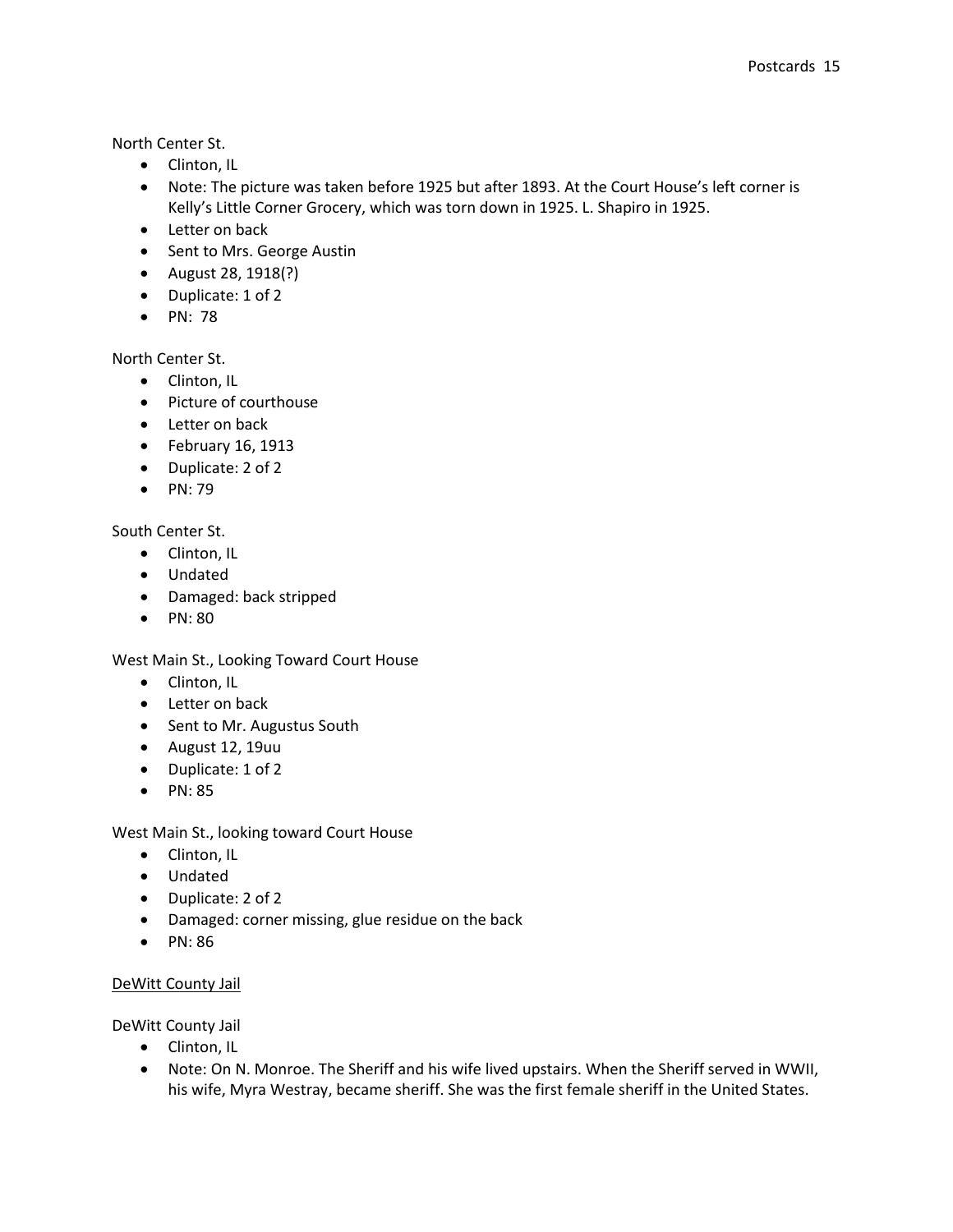- Letter on back
- Sent to Mrs. A. D. Hawks
- May 28, 1908
- $\bullet$  PN: 87

DeWitt County Jail

- Clinton, IL
- Letter on back
- Sent to Mrs. Robt. Mouck (?)
- November 28, 1910
- Damaged: worn around the edges, bent
- PN: 88

DeWitt County Jail

- Clinton, IL
- Letter on back
- Sent to Mr. Hiram Hosha (?)
- September, 1918
- Duplicate: 1 of 3
- $\bullet$  PN: 89

DeWitt County Jail

- Clinton, IL
- c. 1910s
- Duplicate: 2 of 3
- Damaged: glue residue on back
- PN: 90

## DeWitt County Jail

- Clinton, IL
- c. 1910s
- Duplicate: 3 of 3
- Damaged: top-right corner missing, glue residue on back
- PN: 91

## DeWitt County Jail

- Clinton, IL
- Undated
- $\bullet$  PN: 92

DeWitt County Jail

- Clinton, IL
- Undated
- Damaged: glue residue on the back
- $\bullet$  PN: 93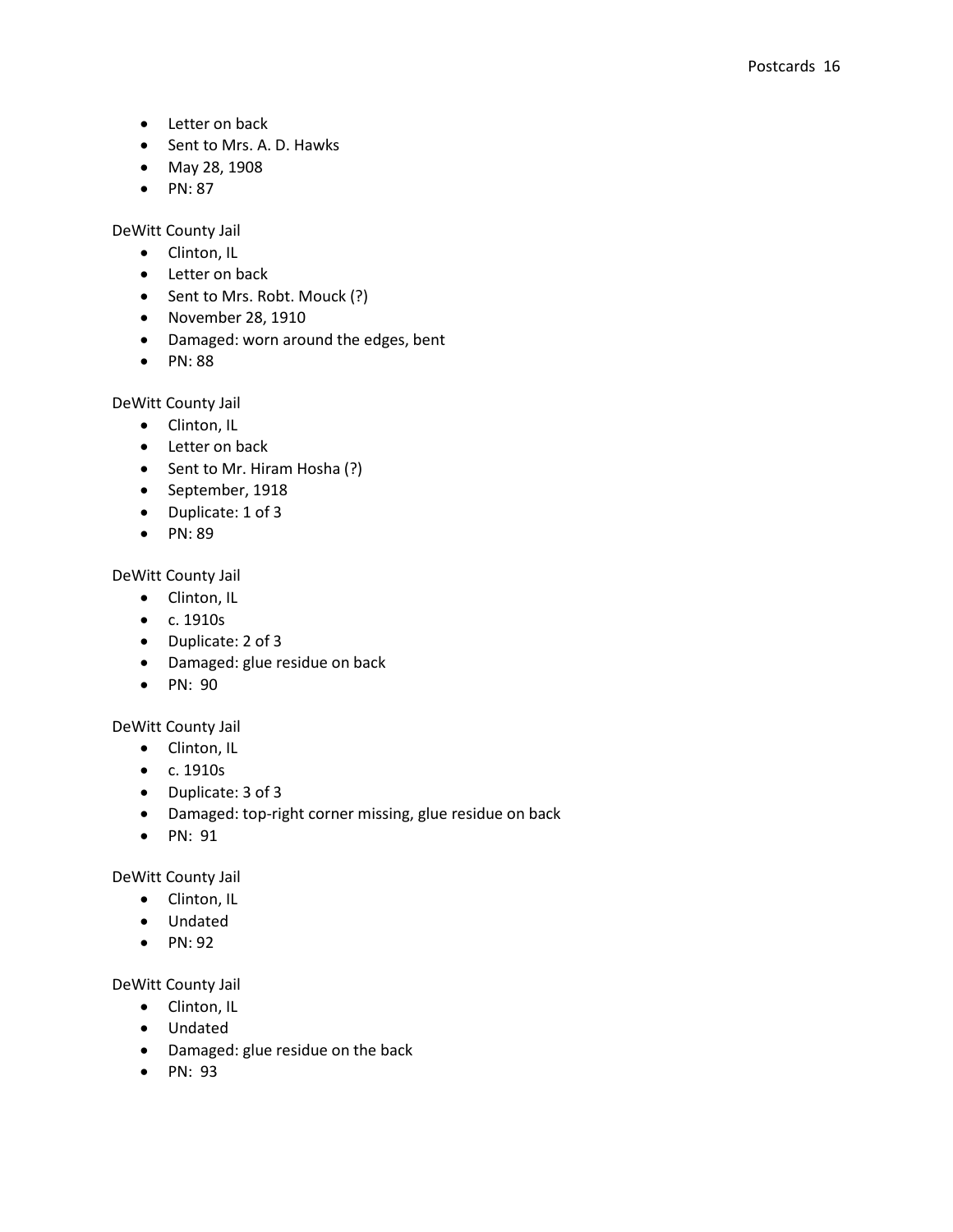## Dr. John Warner Hospital

Dr. John Warner Hospital

- Clinton, IL
- Note: On the same site as the present hospital, on Van Buren and Grant. Built after the death of John Warner in 1906.
- Letter on back
- Sent to Miss Mary Sherwin
- January 1, 1911
- Damaged: lower-right corner worn
- $\bullet$  PN: 94

Dr. Jno. [sic] Warner Hospital

- Clinton, IL
- Undated
- Damaged: ripped, tape residue on back, back stripped
- PN: 95

Dr. John Warner Hospital

- Clinton, IL
- Published by S.A. Curl
- Undated
- $\bullet$  PN: 96

John Warner Hospital

- Clinton, IL
- Letter on back
- Sent to Mrs. S.A. Balcer
- July 17, 1948
- Duplicate: 1 of 2
- $\bullet$  PN: 97

John Warner Hospital

- Clinton, IL
- Undated
- Duplicate: 2 of 2
- PN: 98

Dr. John Warner Hospital

- Clinton, IL
- Sent to Mr. & Mrs. Lester Buchanan
- Undated
- PN: 99

John Warner Hospital

• Clinton, IL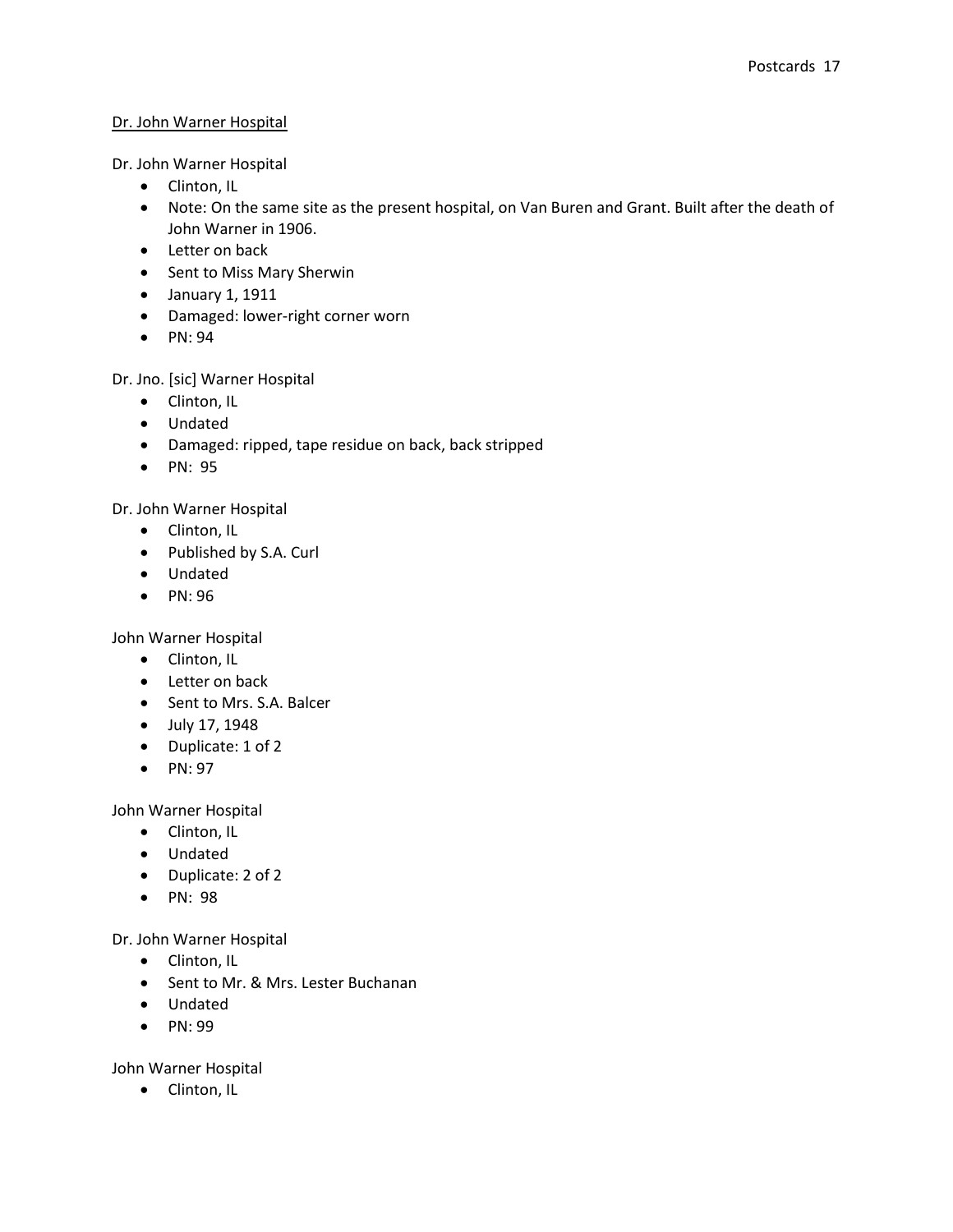- Undated
- Duplicate: 1 of 2
- Damaged: back stripped
- PN: 100

John Warner Hospital

- Clinton, IL
- Undated
- Duplicate: 2 of 2
- Damaged: tape residue on back
- PN: 101

## Interurban

First Electric Car

- Clinton, IL
- Compliments of Mrs. W.S. Lowe, Photographer
- Note: G. W. Woy's corner (Hardware). Interurban Station was on the next block (south).
- Undated
- Damaged: back stripped
- PN: 105

Interurban Depot

- Clinton, IL
- Letter on back
- Sent to Mrs. Chste. Winger
- October 12, 1909
- $\bullet$  PN: 161

[Inter]urban Depot

- Clinton, IL
- Undated
- Damaged: glue residue on back, pieces missing on back
- $\bullet$  PN: 162

South Monroe Street

- Clinton, IL
- Letter on back
- Sent to Mrs. Otis Putnam
- $\bullet$  February 18, 1918
- Damaged: worn around the corners
- $\bullet$  PN: 243

## Lincoln Statue

Lincoln Statue

• Clinton, IL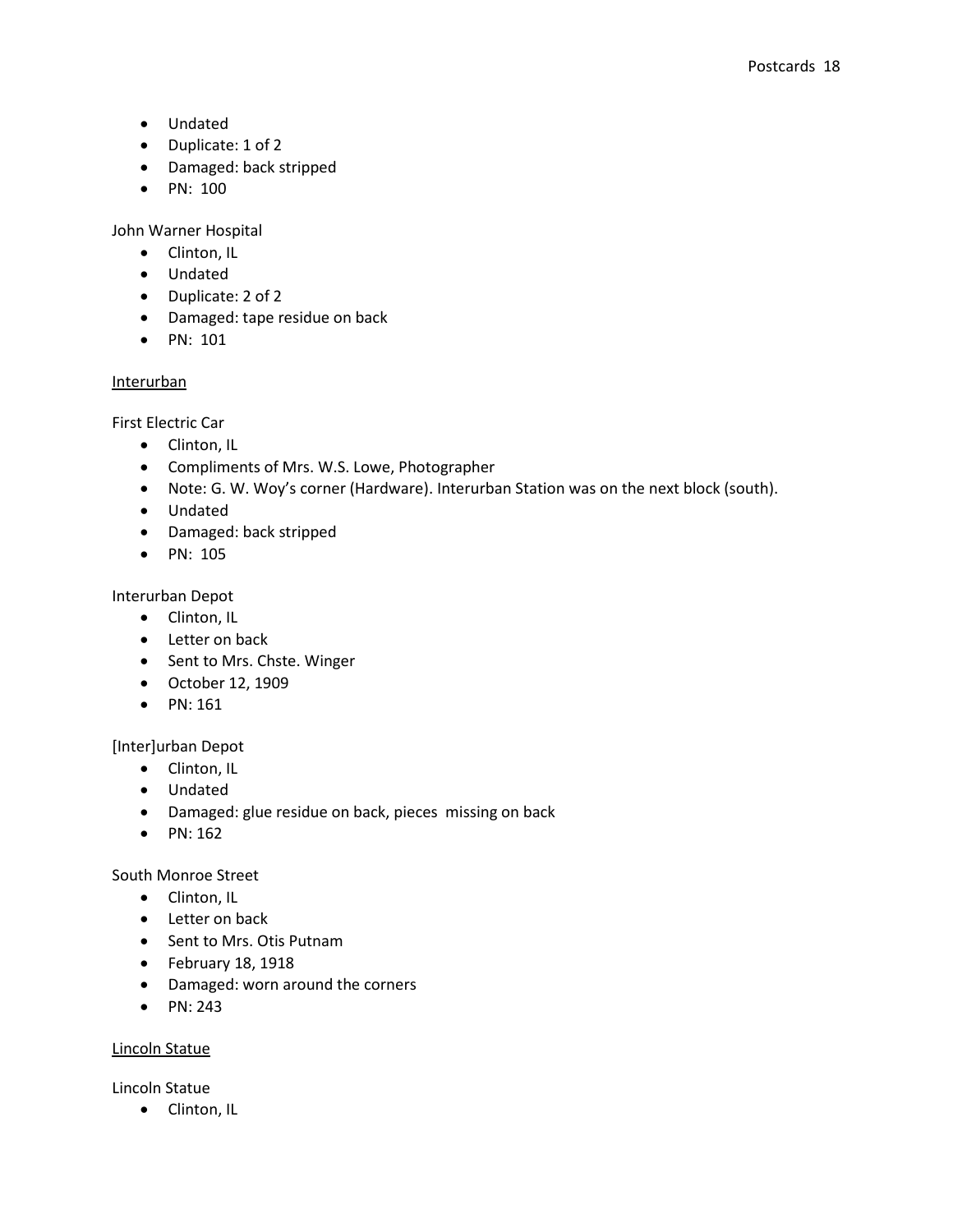- Note: The sculptor, Van Den Bergen was Belgian and knew Lincoln in life. The sculpture was said to be based on a drawing. There is a second Lincoln statue in Racine, WI.
- Letter on back
- Sent to Miss Charlotte A. MacLain
- November 5, 1957
- $\bullet$  PN: 102

## Abraham Lincoln Statue

- Van Den Bergen Sculp. Dedicated Nov. 11, 1931. Inscribed with A. Lincoln's words of his July 27 1858 speech in Clinton, Illinois. "You can fool all of the people some of the time…" [back]
- Clinton, IL
- Copyright 2001
- $\bullet$  PN: 103

## Miscellaneous

The Only Town on the Map

- Clinton, IL
- Made in Clinton by the Register
- Undated
- Duplicate: 1 of 2
- PN: 106

The Only Town on the Map

- Clinton, IL
- Made in Clinton by the Register
- Undated
- Duplicate: 1 of 2
- Damaged: residue on back
- $\bullet$  PN: 107

## C.H. **M**oore

C.H. Moore Homestead

- Built in 1867. Restored Victorian Mansion. Home if the Apple & Pork Festival. [back]
- Note: On Woodlawn.
- Copyright 2001
- $\bullet$  PN: 108

## Parks and Community Activities

Clinton Country Club

- Clinton, IL
- Note: Approximately 3 mi. south of town.
- Letter on back
- Sent to Mr. and Mrs. Murray L. Stillman
- $1945$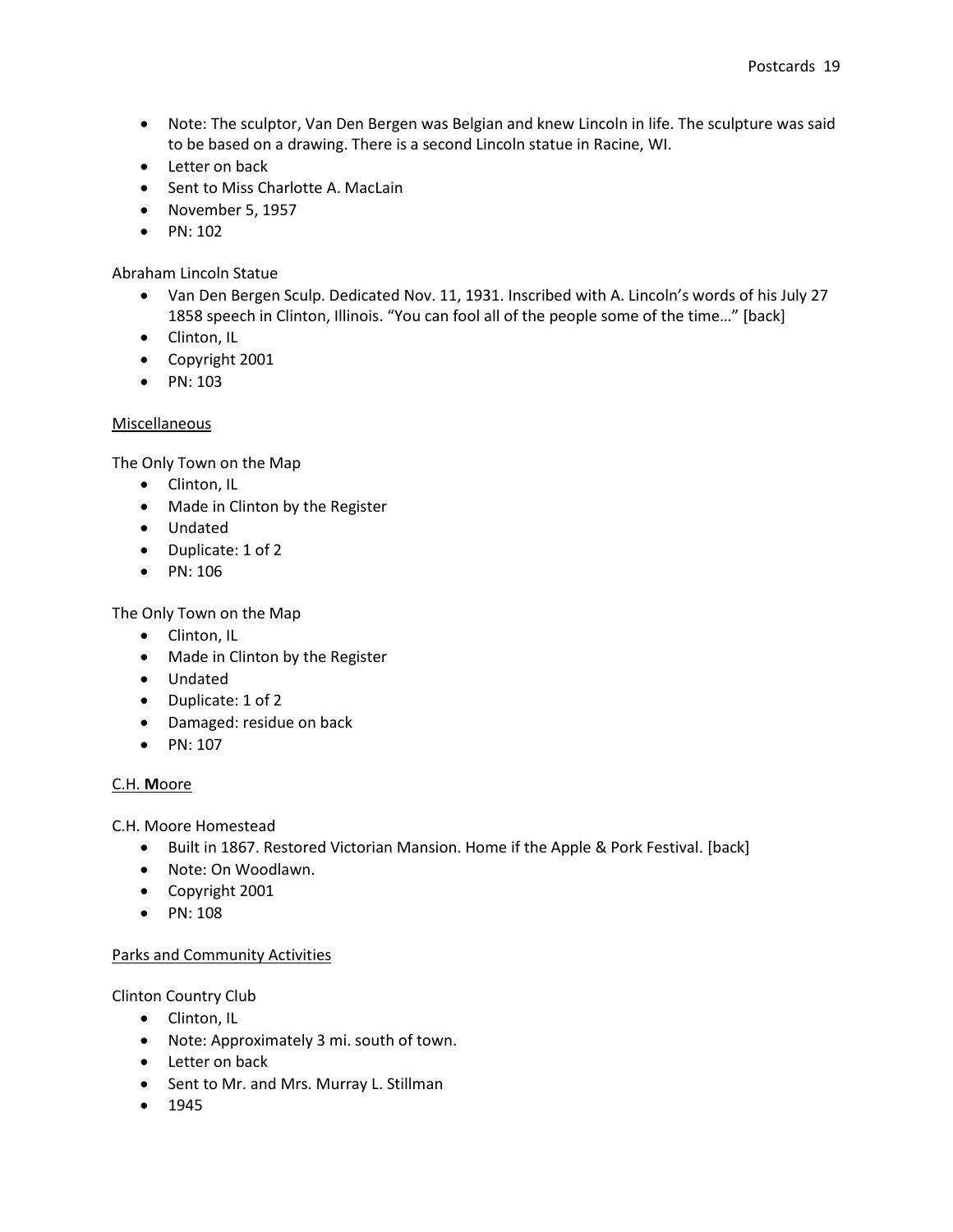- Duplicate: 1 of 2
- $\bullet$  PN: 109

Clinton Country Club

- Clinton, IL
- Note: Approximately 3 mi. south of town.
- c. 1940s
- Duplicate: 2 of 2
- Damaged: black residue on front
- $\bullet$  PN: 110

Community Swimming Pool

- Clinton, IL
- Note: On Route 10, East, across from Monical's Pizza, behind Whiney's Cove. Now a sand Volleyball Court.
- Undated
- Duplicate: 1 of 2
- $\bullet$  PN: 111

Community Swimming Pool

- Clinton, IL
- Undated
- Duplicate: 2 of 2
- Damaged: black residue on front
- $\bullet$  PN: 112

Pastime Park Near Clinton, IL

- Clinton, IL
- Undated
- Duplicate: 1 of 4
- $\bullet$  PN: 113

Pastime Park Near Clinton, IL

- Undated
- Duplicate: 2 of 4
- Damaged: glue residue on back
- $\bullet$  PN: 114

Pastime Park Near Clinton, IL

- Undated
- Duplicate: 3 of 4
- $\bullet$  PN: 115

Pastime Park Near Clinton, IL

- Undated
- Duplicate: 4 of 4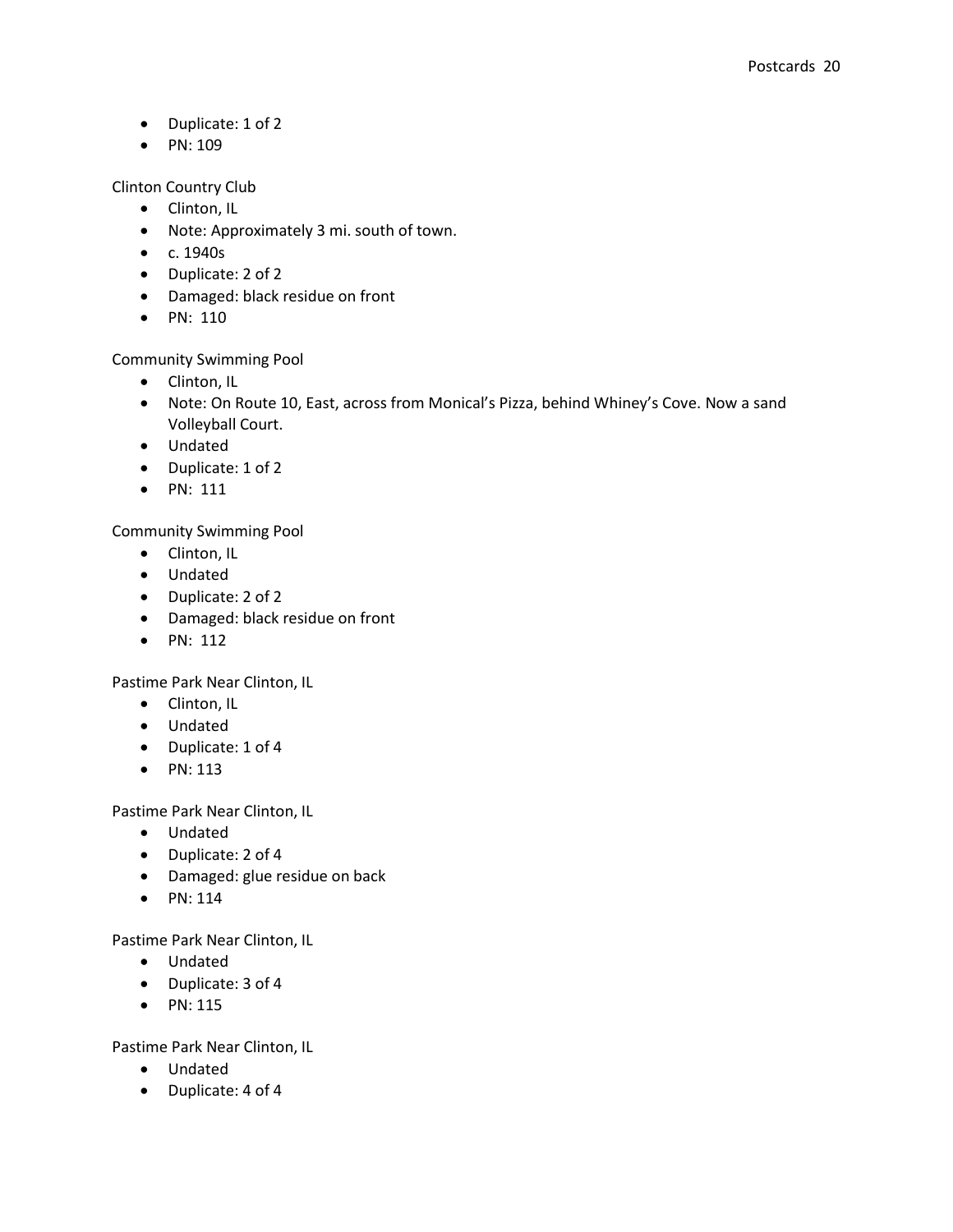$\bullet$  PN: 116

Water Mill and Dam at Pastime Park

- Clinton, IL
- Letter on back
- Sent to Mrs. George Warnock (?)
- June 29, 1910
- Duplicate: 1 of 5
- Damaged: worn around the edges
- $\bullet$  PN: 117

Water Mill and Dam at Pastime Park

- Clinton, IL
- c. 1910s
- Duplicate: 2 of 5
- Damaged: worn around the edges
- $\bullet$  PN: 118

Water Mill and Dam at Pastime Park

- Clinton, IL
- c. 1910s
- Duplicate: 3 of 5
- Damaged: worn around the edges
- PN: 119

Water Mill and Dam at Pastime Park

- Clinton, IL
- Undated
- Duplicate: 4 of 5
- Damaged: worn around the edges, lower-left corner missing
- PN: 120

Water Mill and Dam at Pastime Park

- Clinton, IL
- Undated
- Duplicate: 5 of 5
- Damaged: glue residue on back
- PN: 121

The Bridge by Twilight – Weldon Springs

- Clinton, IL
- Note: SE of Clinton
- Letter on front
- Sent to Mr. Edward C. Curry (?)
- August 21, 1906
- $\bullet$  PN: 122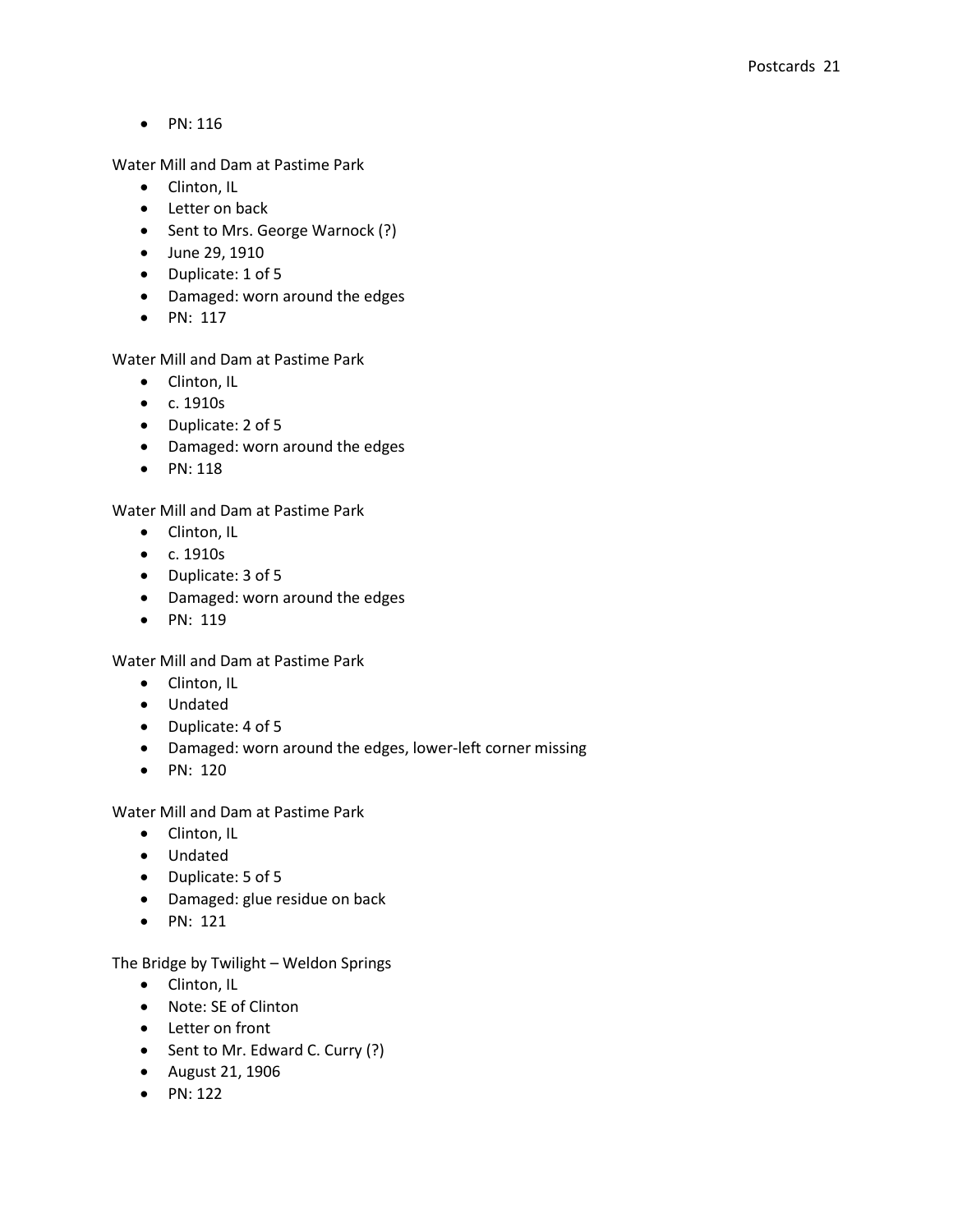The Islands – Weldon Springs

- Clinton, IL
- Undated
- $\bullet$  PN: 123

Weldon Springs – Looking West Across Lake

- Clinton, IL
- Note: There wasn't a lake before 1897. Weldon Springs was given to the city of Clinton, but sold in 1947 to the State.
- Sent to Brice [illegible] Kennedy (?)
- May 4, 1908
- $\bullet$  PN: 124

Tenting at Weldon Springs, Chautauqua

- Clinton, IL
- Sent to Miss Dorothy B. Sucto (?)
- November 9, 1908
- $\bullet$  PN: 125

The Lake and Pavilion at Weldon Springs

- Clinton, IL
- Letter on back
- Sent to Mrs. Lena Van Gerpen
- July 14, 1908
- PN: 126

South Side of Lake, Weldon Springs

- Clinton, IL
- Letter on back
- Sent to Miss Ethel Cox
- August 29, 1909
- Damaged: worn around the edges
- $\bullet$  PN: 127

Weldon Springs – "Old Faithful"

- Clinton, IL
- Letter on front
- Sent to Mr. and Mrs. N.H. Greenhow (?)
- August 24, 1909
- PN: 128

"Old Faithful" Spring at Weldon Springs

- Clinton, IL
- Letter on back
- Sent to Miss Mildred Milville (?)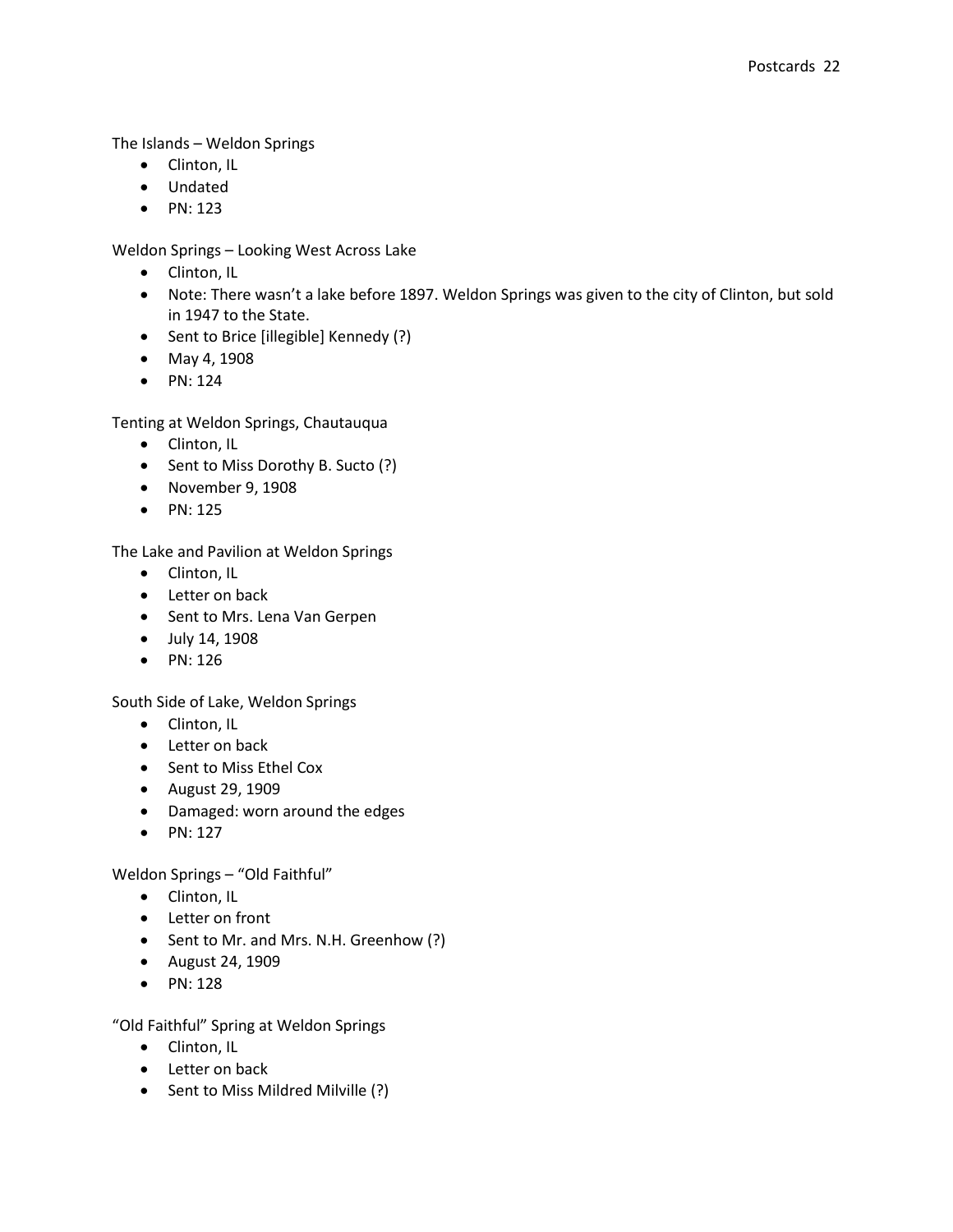- January
- Damaged: worn in lower-left corner
- $\bullet$  PN: 129

Weldon Springs Lake, by Moonlight

- Clinton, IL
- Letter on back
- Sent to Miss Vernie Wilson (?)
- October 20, 190u
- PN: 130

## Weldon Springs Lake by Moonlight

- Clinton, IL
- Letter on back
- Sent to Miss Ida Evans
- July 29, 1912
- Damaged: worn around the edges
- $\bullet$  PN: 131

Auditorium at Weldon Springs

- Clinton, IL
- Letter on back
- Sent to Mrs. J.S. Mudd
- December 28, 1911
- $\bullet$  PN: 132

Boat House at Weldon Springs

- Clinton, IL
- Letter on back
- Sent to Miss Eugenia Stanley
- August 2, 1911
- Damaged: worn around the edges
- $\bullet$  PN: 133

"The Lillies" [sic] at Weldon Springs

- Clinton, IL
- Letter on back
- Sent to Miss Carrie Worms (?)
- August 8, 1912
- Damaged: worn around the edges
- $\bullet$  PN: 134

Lake and South Hill at Welden Springs

- Clinton, IL
- Letter on back
- Sent to Miss May Sherwin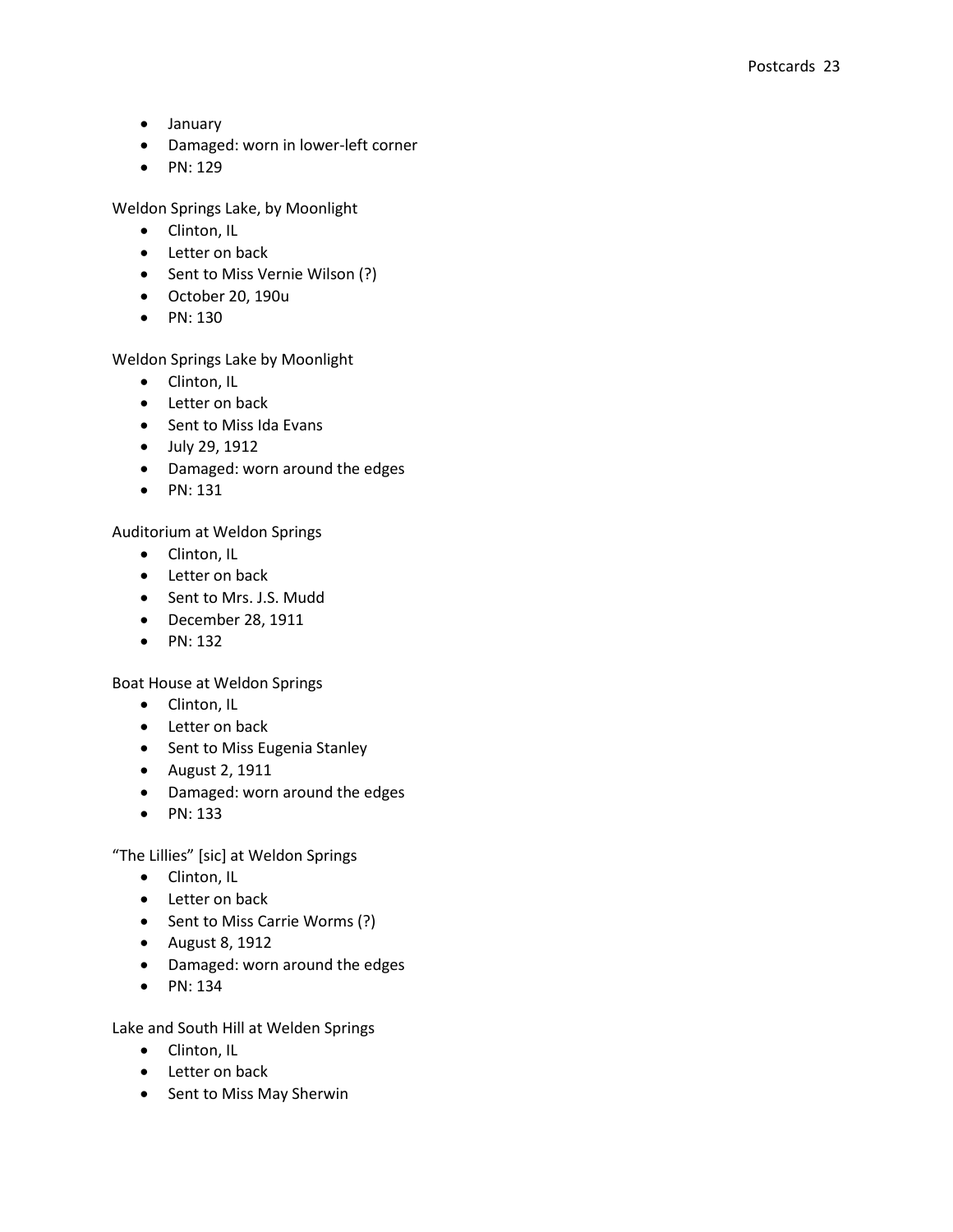- April, 191u
- Duplicate: 1 of 2
- $\bullet$  PN: 135

Lake and South Hill at Welden Springs

- Clinton, IL
- Sent to Miss Fern Rentmeister
- Undated
- Duplicate: 2 of 2
- PN: 136

Twin Springs at Weldon Springs

- Clinton, IL
- Letter on back
- Sent to Mr. Harvie Whitehead
- February 15, 1915 (?)
- Duplicate: 1 of 2
- Damaged: worn around the edges
- $\bullet$  PN: 137

Twin Springs at Weldon Springs

- Clinton, IL
- Letter on back
- Sent to Miss Mary Pinkerton
- $c. 1910s$  (?)
- Duplicate: 2 of 2
- Damaged: worn around the edges
- $\bullet$  PN: 138

Weldon Springs Lake

- Clinton, IL
- Letter on back
- Sent to Mrs. Charles Shrader
- July 21, 1948
- PN: 139

Weldon Springs State Recreational Area

- 3 miles southeast of Clinton, IL. Fishing, camping, hiking, and picnicking, nature center & concessions. [back]
- Clinton, IL
- Copyright 1996
- $\bullet$  PN: 140

Union School Interpretative Center

- Weldon Springs State Recreation Area [back]
- Clinton, IL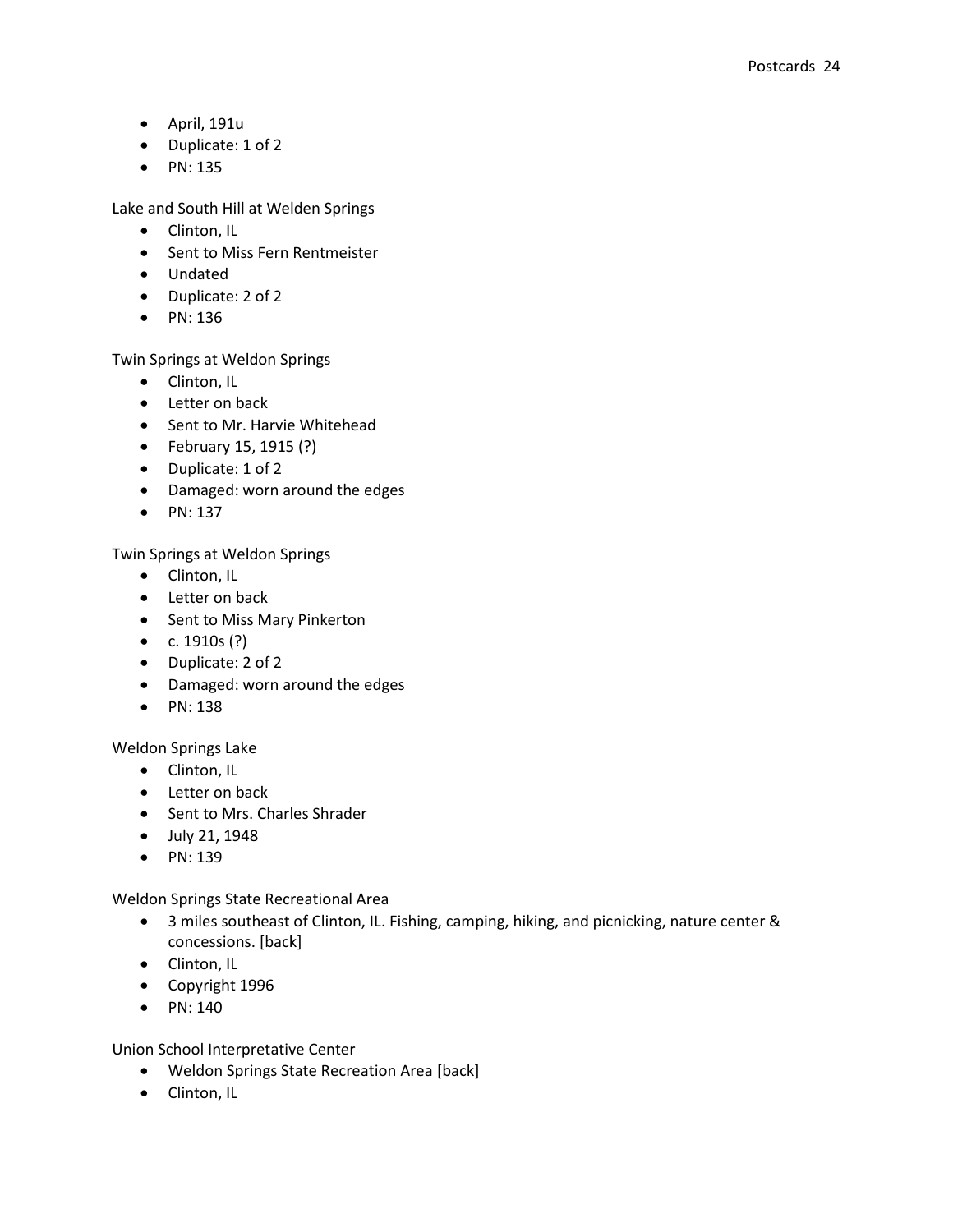- Note: Union school brought c. 1983. Texas Township Hall, on the right, c. 1990s. Formerly a school, originally south of Clinton on 51.
- Copyright 2004
- $\bullet$  PN: 141

Veteran's Point Memorial

- Weldon Springs State Recreation Area [back]
- Clinton, IL
- Copyright 2004
- $\bullet$  PN: 142

## Post Office

Post Office

- Clinton, IL
- Note: SW corner of Quincy and Main.
- Letter on back
- Sent to Miss Edith Paul
- September 21, 1914 (?)
- Damaged: worn around the edges, bent
- $\bullet$  PN: 143

### Post Office

- Clinton, IL
- Letter on back
- Sent to Mr. and Mrs. C.G. Slater
- July 29, 19uu
- Damaged: worn around the edges, bent
- $\bullet$  PN: 144

## United States Post Office

- Clinton, IL
- Note: Has a mural by Aaron Bohrod. (1940 Fortune Magazine).
- Sent to Gerry Ann Millican
- May 31, 1951
- Duplicate: 1 of 2
- Damaged: worn around the edges, bent
- $\bullet$  PN: 145

United States Post Office

- Clinton, IL
- $\bullet$  c. 1951
- Duplicate: 2 of 2
- $\bullet$  PN: 146

Post Office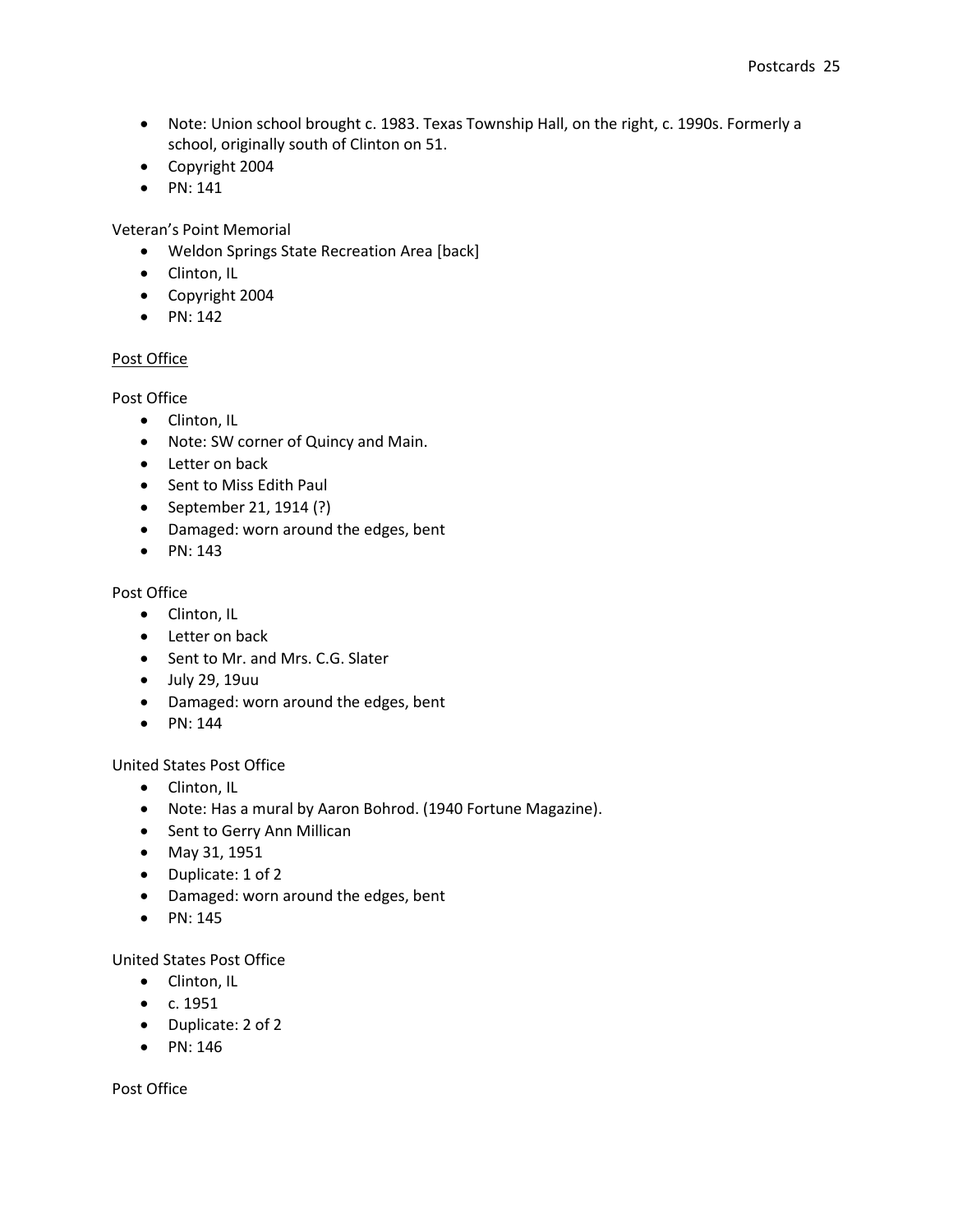- Clinton, IL
- Note on back
- September 27, 1955
- Duplicate: 1 of 2
- Although PN: 147 and PN:148 are labeled as the same picture, they are slightly different.
- $\bullet$  PN: 147

## Post Office

- Clinton, IL
- c. 1950s
- Duplicate: 2 of 2
- Although PN: 147 and PN:148 are labeled as the same picture, they are slightly different.
- Damaged: glue residue on back
- $\bullet$  PN: 148

Post Office

- Clinton, IL
- Undated
- $\bullet$  PN: 149

(Binder 2)

## Railroad

Ill. Central Ry. Depot

- Clinton, IL
- Letter on back
- Sent to Miss Mabel Wallace
- October 16, 1906
- Duplicate: 1 of 2
- PN: 150

Ill. Central Ry. Depot

- Clinton, IL
- Letter on back
- Sent to Mr. R.E. Larry
- July 27, 1907
- Duplicate: 2 of 2
- $\bullet$  PN: 151

Union Depot

- Clinton, IL
- $c. 1900s$  (?)
- $\bullet$  PN: 152

Illinois Central Station and Offices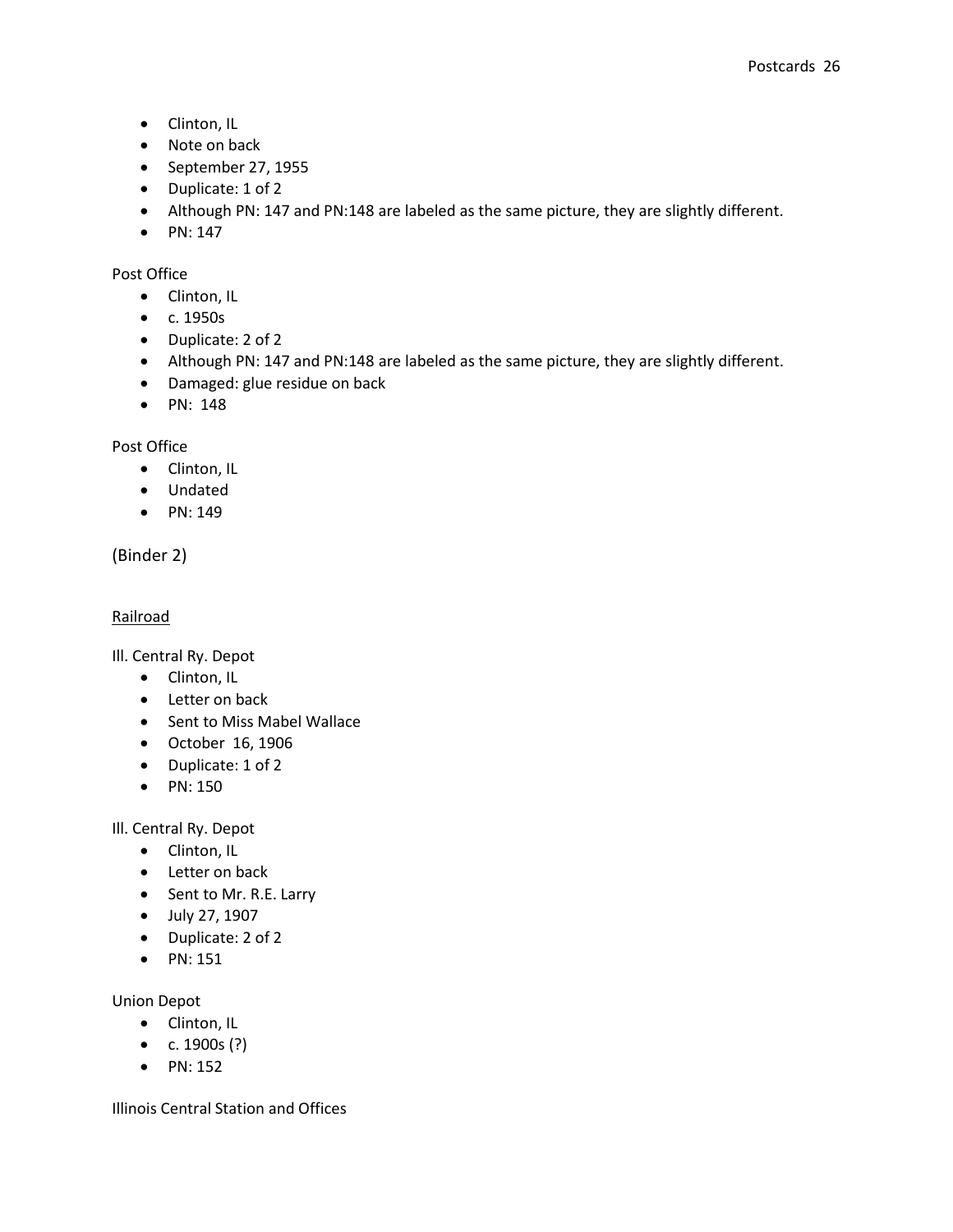- Clinton, IL
- Letter on back
- Sent to Miss Imogene Harris
- August 4, 1917
- Damaged: tape residue on the back
- $\bullet$  PN: 157

Illinois Central Depot

- Clinton, IL
- c. 1920s
- PN: 159

[Train] Depot

- Clinton, IL
- Undated
- Damaged: lower-left and upper-right corners missing, glue residue on the back
- PN: 160

Illinois Central R.R. Depot

- Clinton, IL
- Undated
- $\bullet$  PN: 164

I.C.R.R. Round House

- Clinton, IL
- Letter on back
- Sent to Mrs. Burnett Young
- April 10, 1922
- PN: 158

Part of East Yards, I.C.R.R.

- Clinton, IL
- Undated
- Damaged: corner missing, worn around the edges, photograph glued to the back
- PN: 163

Train yard

- $\bullet$  Clinton, IL (?)
- $c. 1900s$  (?)
- $\bullet$  PN: 153

## Train

- $\bullet$  Clinton, IL (?)
- $c. 1900s$  (?)
- PN: 154

Train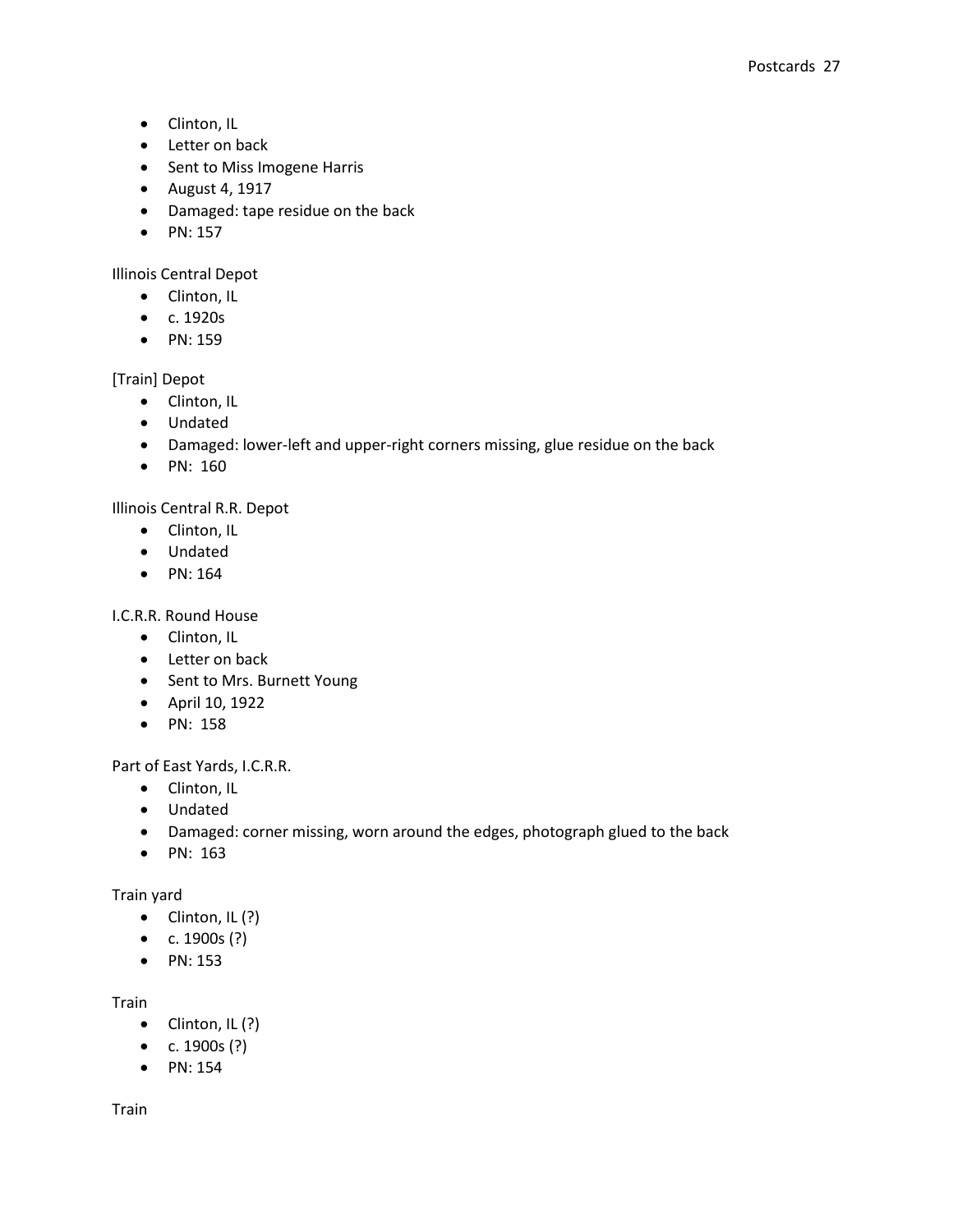- $\bullet$  Clinton, IL (?)
- $c. 1900s$  (?)
- Note: image is blue
- PN: 155

Train

- $\bullet$  Clinton, IL (?)
- $c. 1900s$  (?)
- PN: 156

Green Diamond

- Illinois Central's efforts in the streamliner era brought forth the five car articulated train "Green Diamond" in the late 1930's. Schedule was 4 hours 55 minutes between Chicago and St. Louis. Power car, No. 121, had a dual headlight, one beam pointed into the air to improve grade crossing attention. The train was scrapped. From an original painting by Bob Lorenz. [back]
- $\bullet$  PN: 165

## Schools

Washington High School

- Clinton, IL
- Letter on back
- Sent to Mr. M.B. May
- June 24, 1908
- Duplicate: 1 of 2
- Damaged: worn around the edges
- $\bullet$  PN: 189

Washington High School

- Clinton, IL
- c. 1900s
- Duplicate: 2 of 2
- Damaged: worn around the edges
- PN: 190

Washington School

- Clinton, IL
- Undated
- $\bullet$  PN: 193

High School

- Clinton, IL
- Letter on back
- Sent to Mrs. George Warnock (?)
- January 15, 1915
- PN: 305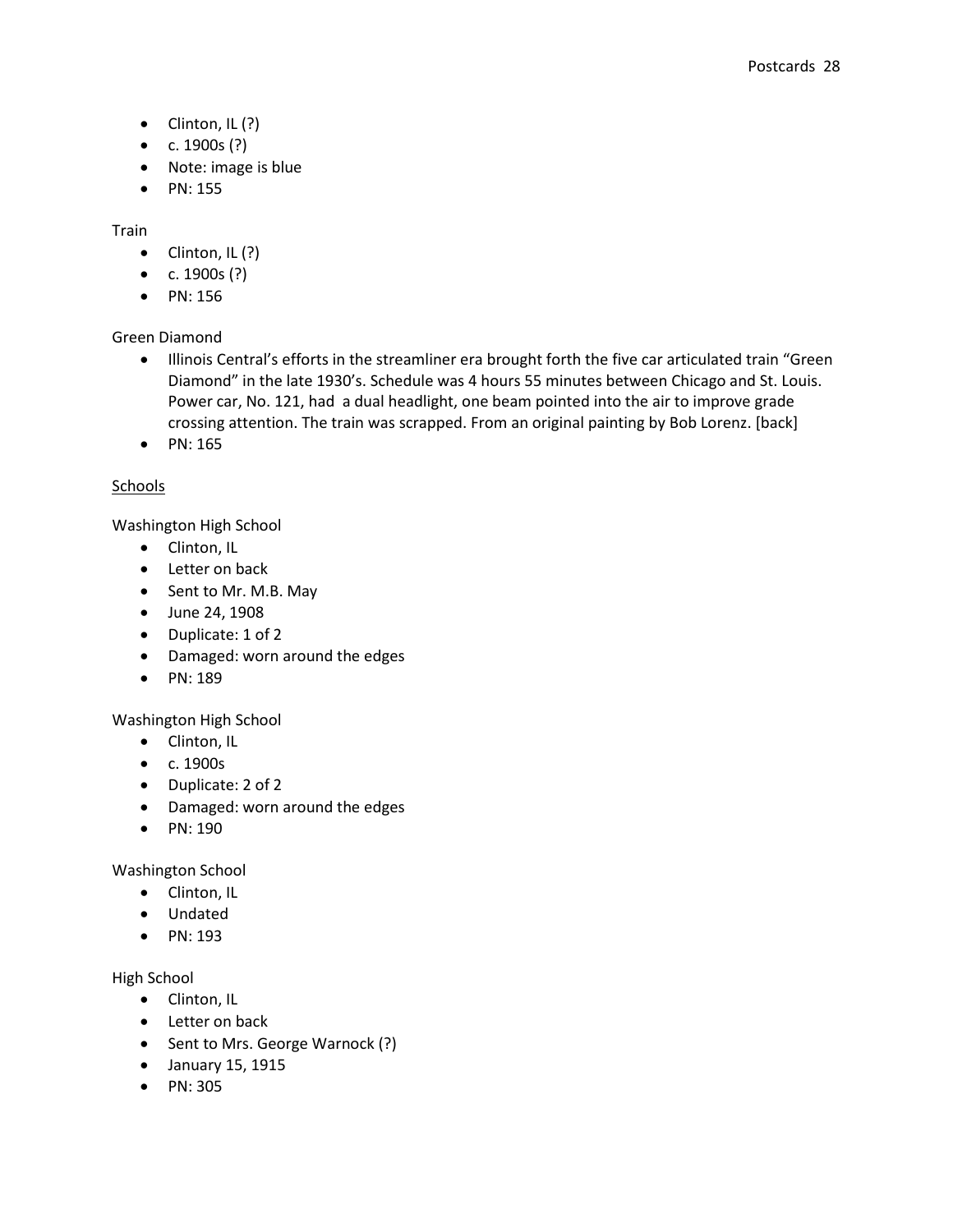New Washington High School

- Clinton, IL
- Letter on back
- Sent to G. H. Mosker (?)
- November 8, 1909
- Duplicate: 1 of 2
- PN: 191

New Washington High School

- Clinton, IL
- c. 1900s-1910s
- Duplicate: 2 of 2
- Damaged: glued to cardboard
- $\bullet$  PN: 192

High School

- Clinton, IL
- Letter on back
- Sent to Mr. Edson B. Sarber
- September 11, 1910
- Damaged: worn around the edges
- $\bullet$  PN: 176

Clinton High School

- Clinton, IL
- Note: The first high school was built in 1867 on land donated by Mrs. Stephen Douglas.
- Letter on back
- Sent to Miss Nelle Neyhard
- April, 30 1915
- Damaged: stained on right side
- PN: 301

High School

- Clinton, IL
- Letter on back
- Sent to Miss Lottie Boundy
- September 13, 1915 (?)
- Damaged: lower-left corner bent
- $\bullet$  PN: 177

High School

- Clinton, IL
- Undated
- PN: 178

Clinton Community High School Buildings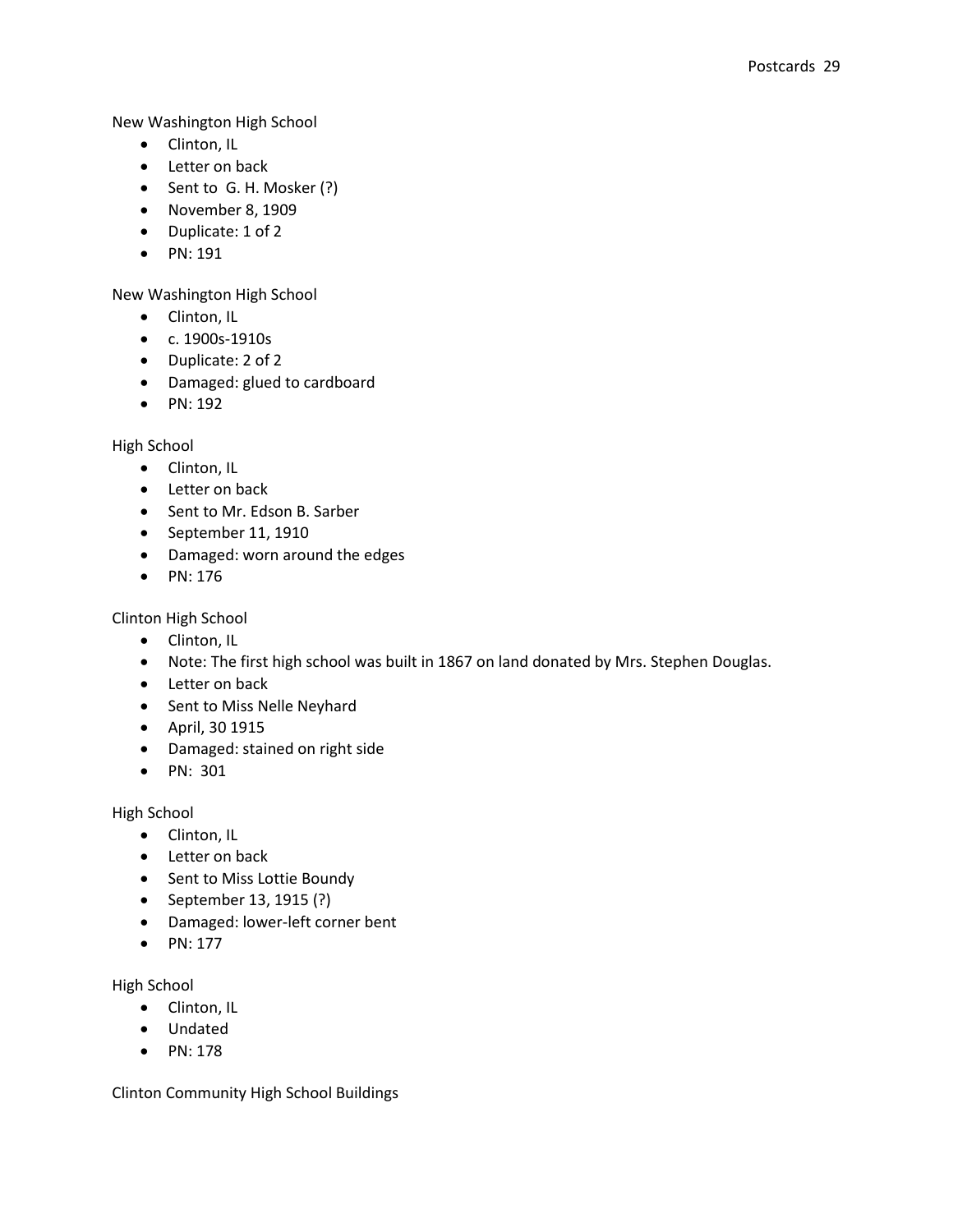- Clinton, IL
- Undated
- Duplicate: 1 of 2
- Damaged: back stripped
- $\bullet$  PN: 171

Clinton Community High School Buildings

- Clinton, IL
- Note fragment on back
- Undated
- Duplicate: 2 of 2
- Damaged: back stripped
- $\bullet$  PN: 172

Clinton Community High School

- Clinton, IL
- Letter on back
- Sent to Miss Virginia Webb
- August, 1945
- Duplicate: 1 of 3
- $\bullet$  PN: 166

Clinton Community High School

- Clinton, IL
- $\bullet$  c. 1945
- Duplicate: 2 of 3
- $\bullet$  PN: 167

Clinton Community High School

- Clinton, IL
- $\bullet$  c. 1945
- Duplicate: 3 of 3
- $\bullet$  PN: 168

Clinton Community High School

- Clinton, IL
- Undated
- $\bullet$  PN: 169

Clinton Community High School

- Clinton, IL
- Letter on back
- Sent to Mrs. Nellie Merrifield
- July, 1952
- $\bullet$  PN: 170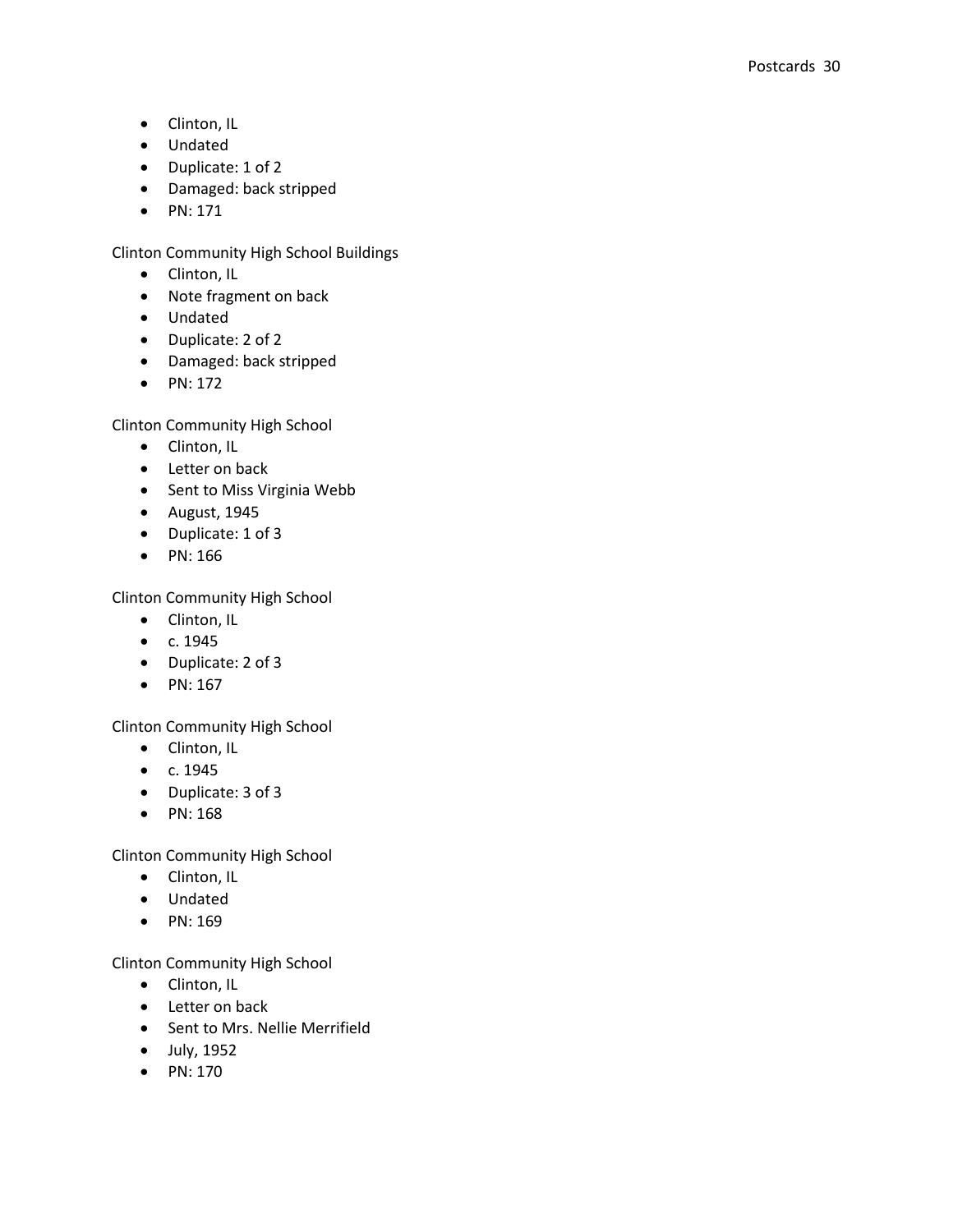Manual Arts Building

- Clinton, IL
- Letter on back
- Sent to John W. Ely
- May 25, 1922
- Duplicate: 1 of 2
- PN: 184

Manual Arts Building

- Clinton, IL
- Undated
- Duplicate: 2 of 2
- PN: 304

Douglas School

- Clinton, IL
- Note: Building no longer exists.
- Undated
- Duplicate: 1 of 2
- Damaged: worn around the edges
- $\bullet$  PN: 173

Douglas School

- Clinton, IL
- Note: Building no longer exists.
- Undated
- Duplicate: 2 of 2
- Damaged: piece missing at top, glued to poster backing
- $\bullet$  PN: 174

Douglas Public School

- Clinton, IL
- Letter on back
- Sent to Miss Agnes Seshler
- October 24, 1916
- PN: 175

[Old Lincoln Grade School]

- Clinton, IL
- Note on back giving location
- Undated
- $\bullet$  PN: 179

Lincoln School

- Clinton, IL
- Letter on back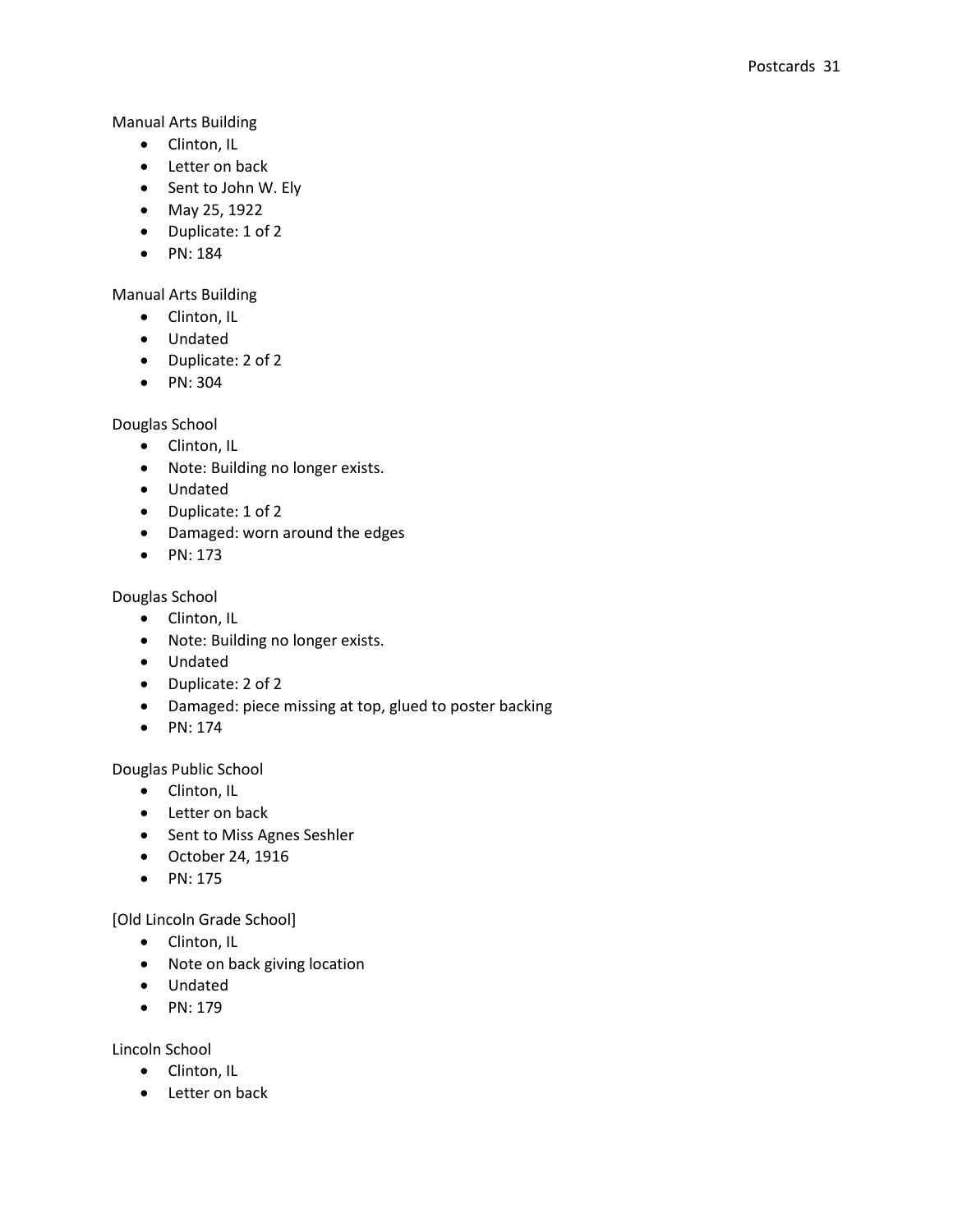- Sent to Miss Mabel Eble
- February 18, 1915
- Duplicate: 1 of 3
- PN: 180

Lincoln School

- Clinton, IL
- c. 1910s
- Duplicate: 2 of 3
- Damaged: worn around the edges
- PN: 181

Lincoln School

- Clinton, IL
- Taken from S. Jackson St.
- Undated
- Duplicate: 3 of 3
- Damaged: glue residue on the back, upper-right corner almost torn
- PN: 300

Lincoln School

- Clinton, IL
- Letter on back
- Sent to Mrs. L.C. Leenhouners (?)
- August, 1945
- $\bullet$  PN: 182

Lincoln School

- Clinton, IL
- Undated
- PN: 183

Public Schools

- Clinton, IL
- Undated
- Duplicate: 1 of 2
- PN: 185

Public Schools

- Clinton, IL
- Undated
- Duplicate: 2 of 2
- Damaged: tape residue on the back
- PN: 186

[Reed School]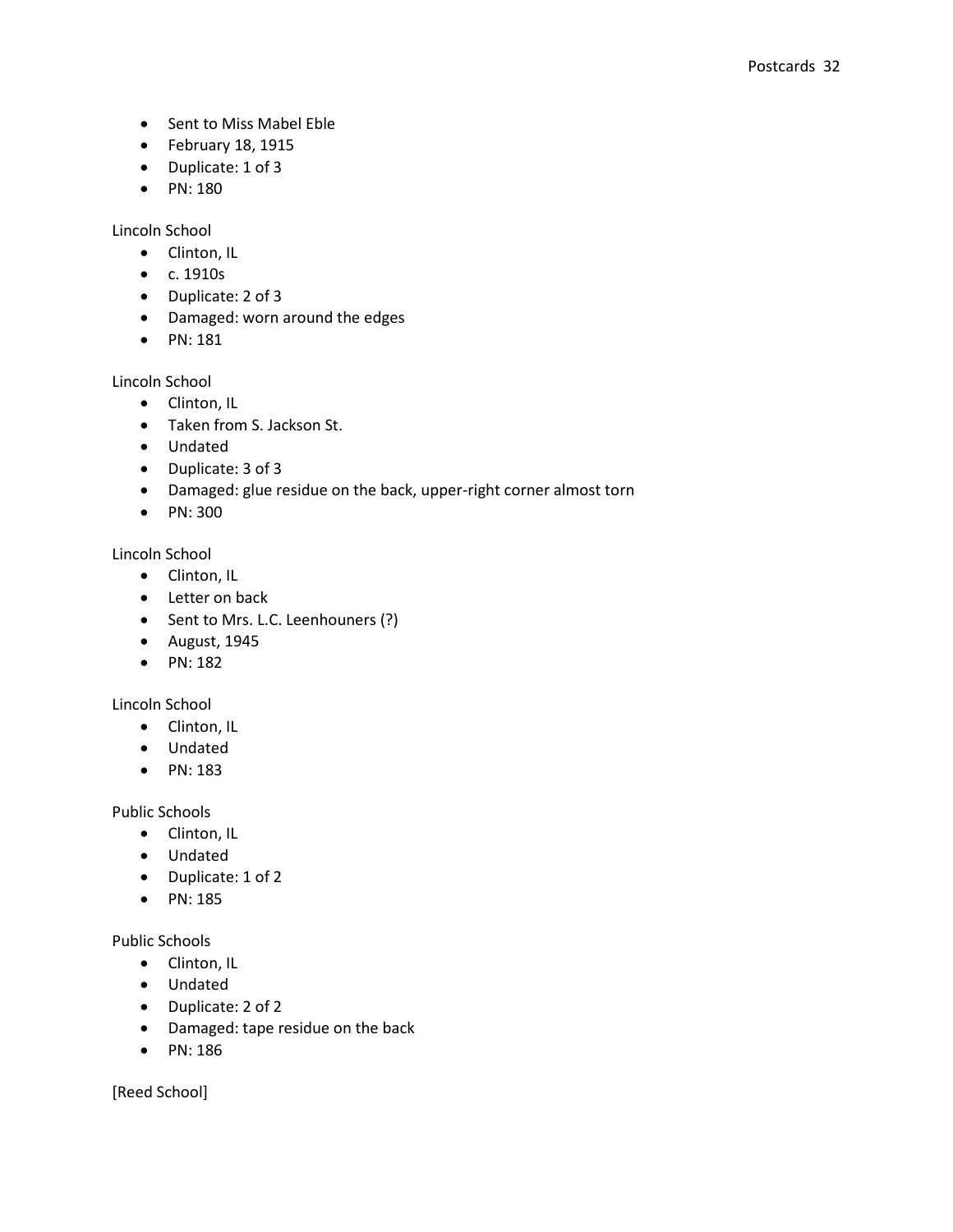- Clinton, IL
- Note on back
- Miss Iva Coppenbarger
- Undated
- Damaged: left side bent
- $\bullet$  PN: 187

## [Swisher School]

- Clinton, IL
- Note on back
- $\bullet$  c. 1900
- Damaged: glue residue on back
- PN: 188

## Washington School

- Clinton, IL
- Note: Grade school.
- Letter on back
- Sent to Mrs. Susan A. Gangloff
- Date illegible
- PN: 194

## Webster and Douglas Schools

- Clinton, IL
- Letter on back
- Sent to Mr. John Schrimshaw
- PN: 195

## Webster School

- Clinton, IL
- Undated
- Damaged: tape residue on back
- PN: 196

## Webster School

- Clinton, IL
- Note: Taken from N. George St.
- Undated
- Damaged: glue residue on back
- PN: 197

## [School]

- Clinton, IL
- Undated
- PN: 306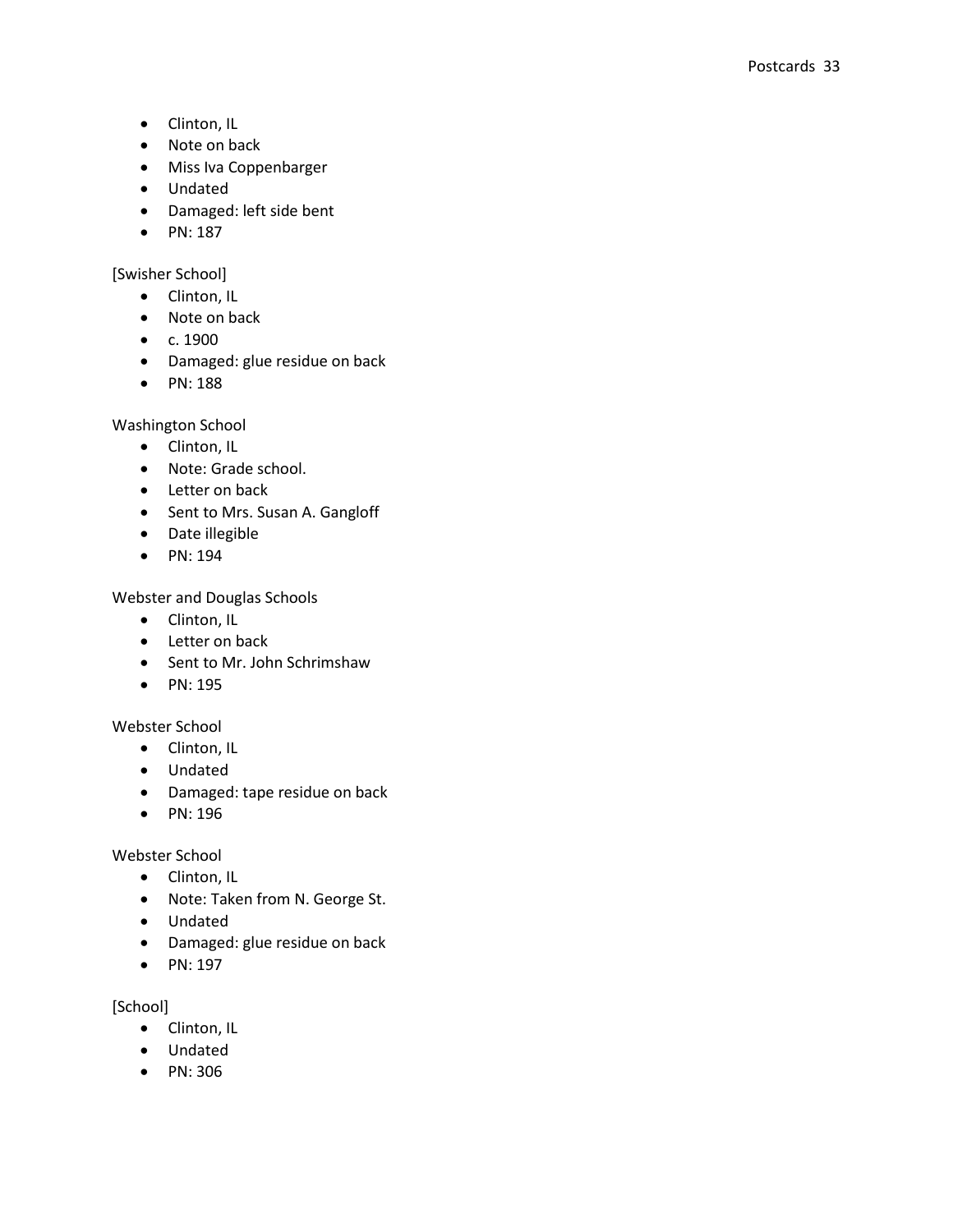De Witt Co. Honor Roll

- Clinton, IL
- Note: DeWitt County Honor Roll. Dedicated May 30, 1943. Donated by the people of Dewitt County, sponsored by The Lions Club of Clinton, Illinois.
- Damaged: Folder attached to back.
- $\bullet$  PN: 307

## **Square**

North Center Street

- Clinton, IL
- Note: Kelly's Little Corner Grocery, Magill House.
- Picture taken before 1925.
- Damaged: back stripped
- $\bullet$  PN: 232

N.E. Corner of Square

- Clinton, IL
- Note: On NE side, Building 100 built in 1873 by J. O. Watters. 101 built 1863 by C. H. Moore. 102 (says Crang on the front) built 1855 by C. H. Moore and J. J. McGraw. 103, no longer three stories, built c. 1865 by Dr. William W. Adams. North side corner is Freudenstein and Dosey Saloon. Thomas Kelly's Little Corner Grocery.
- Letter on back
- Sent to Mrs. Birdie Bicker
- July, 1912
- Damaged: two pieces of tape on top
- PN: 198

Northeast Corner of Square

- Clinton, IL
- Undated
- PN: 203

N.E. Corner Public Square

- Clinton, IL
- August 10, 1915
- $\bullet$  PN: 199

## Northeast Corner of Public Square

- Clinton, IL
- Note: Taken after 1925. Alvis Drugstore built by L. Shapiro in 1925.
- Letter on back
- Sent to Mrs. Martha Brandeberry
- July 28, 1950
- Duplicate: 1 of 3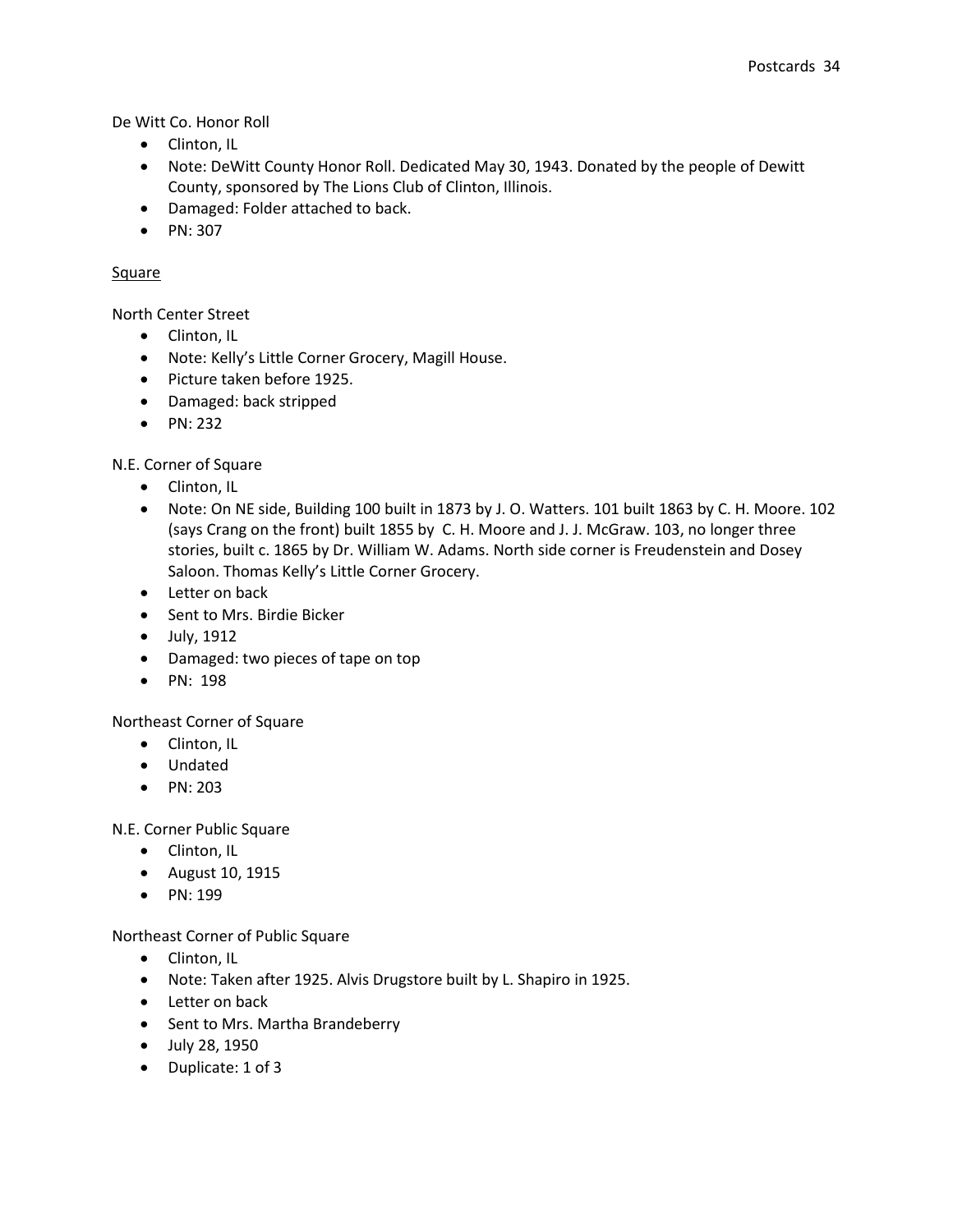- Image on PN: 200, PN: 201, and PN: 202 is the same, but the placement of the title on PN:200 and PN: 201 is different from PN: 202.
- $\bullet$  PN: 200

Northeast Corner of Public Square

- Clinton, IL
- Note: Taken after 1925. Alvis Drugstore built by L. Shapiro in 1925.
- $\bullet$  c. 1950
- Duplicate: 2 of 3
- Image on PN: 200, PN: 201, and PN: 202 is the same, but the placement of the title on PN:200 and PN: 201 is different from PN: 202.
- $\bullet$  PN: 201

Northeast Corner of Public Square

- Clinton, IL
- Note: Taken after 1925. Alvis Drugstore built by L. Shapiro in 1925.
- $\bullet$  c. 1950
- Duplicate: 3 of 3
- Image on PN: 200, PN: 201, and PN: 202 is the same, but the placement of the title on PN: 200 and PN: 201 is different from PN: 202.
- $\bullet$  PN: 202

Part of East & North Side Public Square

- Clinton, IL
- Note: On the right, near the viewer, Freudenstein (200 & 201). Hendrix and Shepherd Shoe's and Men's Clothing. The building with an owl with a clock in his belly is Schmith Jewelry in the Ohio Building.
- Undated
- Duplicate: 1 of 4
- $\bullet$  PN: 207

Part of East & North Side Public, Square

- Clinton, IL
- Note: On the right, near the viewer, Freudenstein (200 & 201). Hendrix and Shepherd Shoe's and Men's Clothing. The building with an owl with a clock in his belly is Schmith Jewelry in the Ohio Building.
- Undated
- Duplicate: 2 of 4
- Damaged: glue residue on back
- PN: 208

Part of East & North Side Public Square

- Clinton, IL
- Note: On the right, near the viewer, Freudenstein (200 & 201). Hendrix and Shepherd Shoe's and Men's Clothing. The building with an owl with a clock in his belly is Schmith Jewelry in the Ohio Building.
- Undated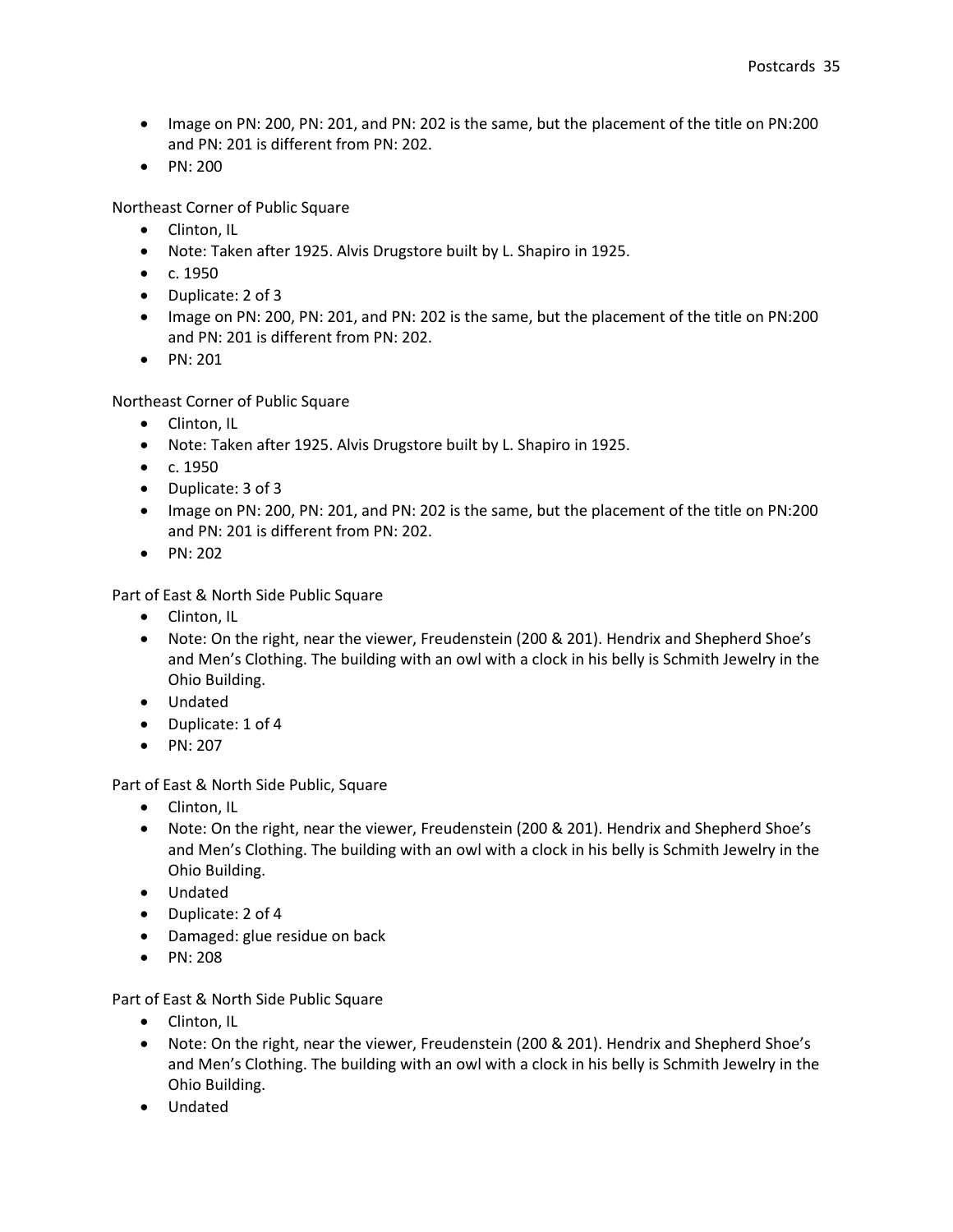- Damaged: right corners missing
- Duplicate: 3 of 4
- PN: 209

Part of East & North Side Public Square

- Clinton, IL
- Note: On the right, near the viewer, Freudenstein (200 & 201). Hendrix and Shepherd Shoe's and Men's Clothing. The building with an owl with a clock in his belly is Schmith Jewelry in the Ohio Building.
- Undated
- Duplicate: 4 of 4
- Damaged: right corners missing and taped in place, upper-left corner bent
- PN: 210

[State Bank Building]

- Clinton, IL
- Note: Within a block of the square. 100 Block of East Main. Opened in the 1890s bys Cackley.
- Undated
- $\bullet$  PN: 14

East Main Street

- Clinton, IL
- Note: On the right, the Ohio Building. On the left, Freudenstein.
- Undated
- $\bullet$  PN: 229

East Main Street

- Clinton, IL
- Note: The Ohio Building and Freudenstein with the State Bank Building behind. The picture shows them putting the stone face over the brick on the State Bank Building.
- Undated
- Damaged: back stripped
- PN: 230

Part of South & East Side Public Square

- Clinton, IL
- Note: Building number 302 built in early 1860s by William Clagg. 300 is the John Warner Bank.
- Letter on back
- Sent to Mae Crudginton (?)
- Undated
- Duplicate: 1 of 3
- $\bullet$  PN: 211

Part of South & East Side Public Square

- Clinton, IL
- Note: Building number 302 built in early 1860s by William Clagg. 300 is the John Warner Bank.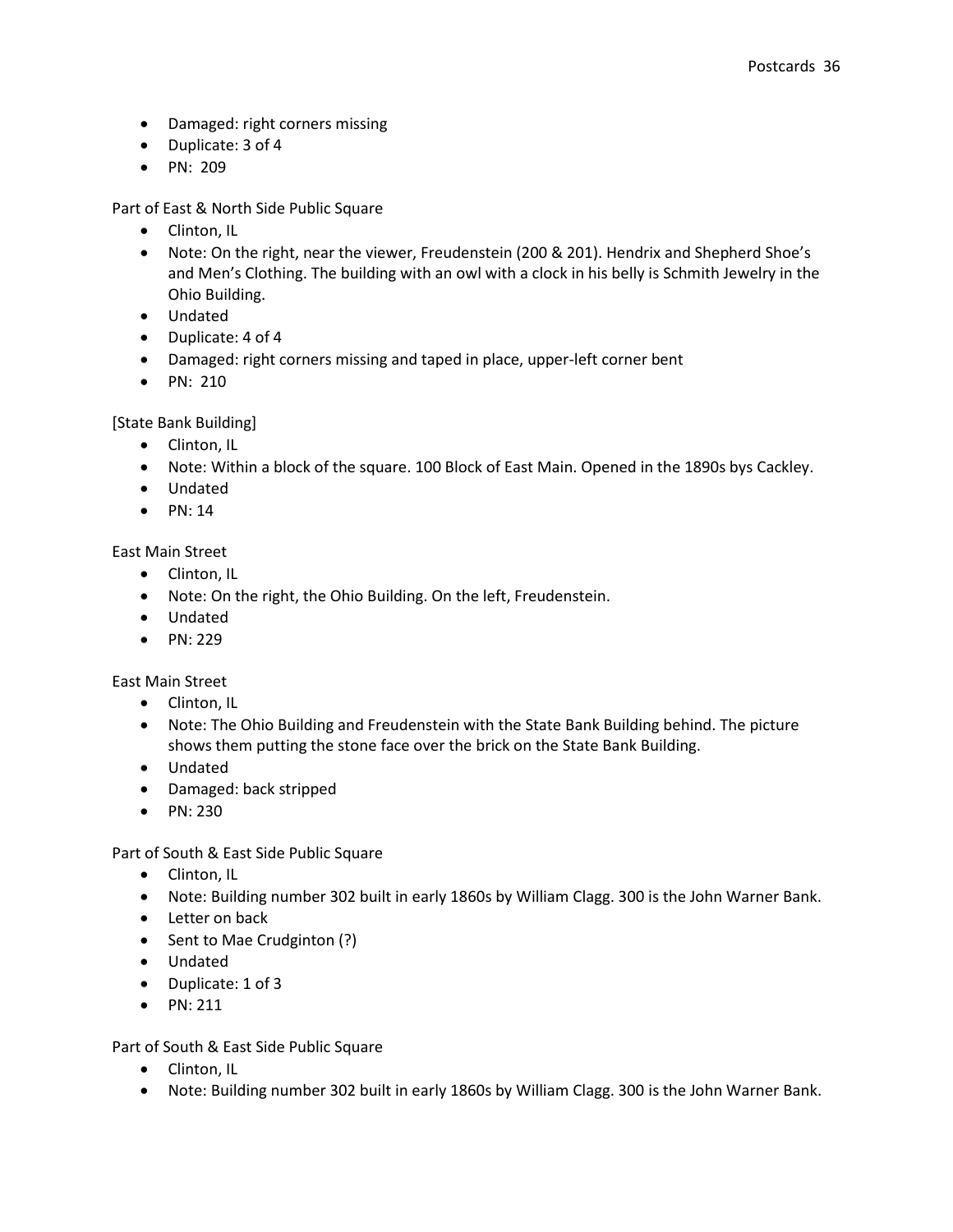- Undated
- Duplicate: 2 of 3
- Damaged: upper-right corner missing
- $\bullet$  PN: 212

Part of South & East Side Public Square

- Clinton, IL
- Note: Building number 302 built in early 1860s by William Clagg. 300 is the John Warner Bank.
- Undated
- Duplicate: 3 of 3
- Damaged: lower left corner missing, glue residue on back
- PN: 213

## S.E. Corner Square

- "Local Views to Order: This card is a sample of our new pebbled Local View with white border and title in red which we make to order from your photographs at the following reduced prices… Auburn Post Card Manufacturing Company, Auburn, IN." [back]
- Clinton, IL
- Undated
- PN: 220

S.E. Corner of Square

- Clinton, IL
- Note: 303-304 Rennick's Opera House. 302 Killough's Hardware. 301 Metzger Harness. 300 John Warner Bank.
- Letter on back
- Sent to Mrs. Holt Caldwell
- March 14, 1912
- $\bullet$  PN: 221

## South Center St.

- Clinton, IL
- Note: Dorothy Warner Chamber of Commerce is there now. South Side of Square.
- Letter on back
- Sent to Mrs. A.C. Ellis
- February 28
- $\bullet$  PN: 242

South Side of Square

- Clinton, IL
- Note: The clock was given to the city by Thomas Snell Dinsmore, President of DeWitt County National Bank in 1955.
- $\bullet$  c. 1950s
- $\bullet$  PN: 222

Part of West and South Side Public Square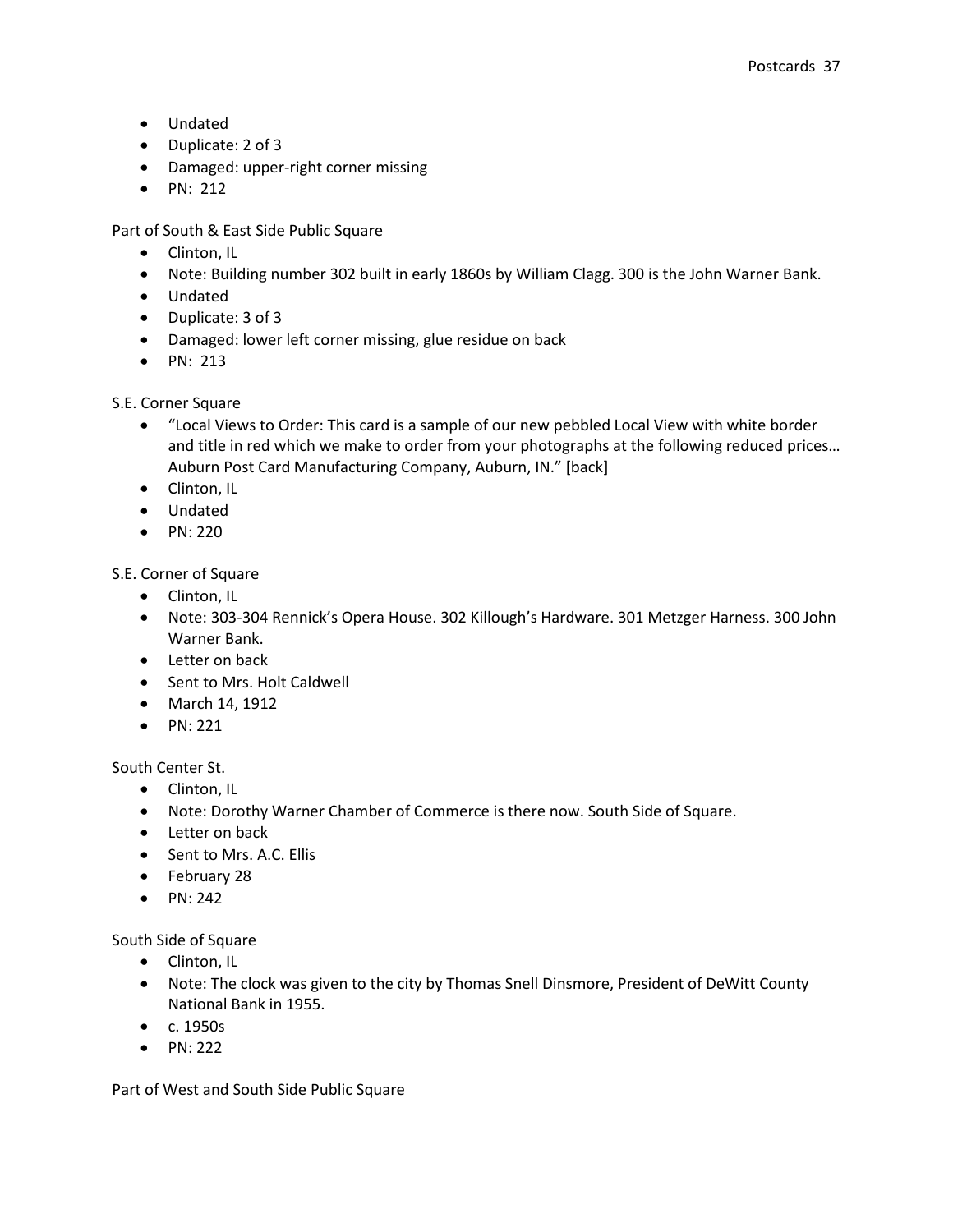- Clinton, IL
- Note: Building 502, built in the 1860s by Philip Wolf(e) and William Metzger. 400-401 DeWitt County National Bank, built and owned by T. W. Cackley, 1872-1902. 402-403 built in the early 1860s by DeWitt Clinton Jones (Jones Court). 405-406 on the corner, now Rich's, built by I. N. Beatty in 1901.
- Undated
- Duplicate: 1 of 3
- Damaged: glue residue on back, worn around the edges
- $\bullet$  PN: 217

Part of West and South Side Public Square

- Clinton, IL
- Note: Building 502, built in the 1860s by Philip Wolf(e) and William Metzger. 400-401 DeWitt County National Bank, built and owned by T. W. Cackley, 1872-1902. 402-403 built in the early 1860s by DeWitt Clinton Jones (Jones Court). 405-406 on the corner, now Rich's, built by I. N. Beatty in 1901.
- Note on back
- Undated
- Duplicate: 2 of 3
- Damaged: piece of top missing, worn around the edges, glue residue on back, back stripped
- $\bullet$  PN: 218

Part of West and South Side Public Square

- Clinton, IL
- Note: Building 502, built in the 1860s by Philip Wolf(e) and William Metzger. 400-401 DeWitt County National Bank, built and owned by T. W. Cackley, 1872-1902. 402-403 built in the early 1860s by DeWitt Clinton Jones (Jones Court). 405-406 on the corner, now Rich's, built by I. N. Beatty in 1901.
- Undated
- Duplicate: 3 of 3
- Damaged: piece of left side missing, corners missing, worn around the edges
- $\bullet$  PN: 219

North Monroe Street, from East Washington

- Clinton, IL
- Note: Back side of the square. Murphy buildings. Cackley's 1884 on the corner of Main and Monroe.
- Letter on back
- Sent to Mrs. George Warnock (?)
- April 11, 1913
- Duplicate: 1 of 2
- $\bullet$  PN: 240

North Monroe Street, from East Washington

- Clinton, IL
- Note: Back side of the square. Murphy buildings. Cackley's 1884 on the corner of Main and Monroe.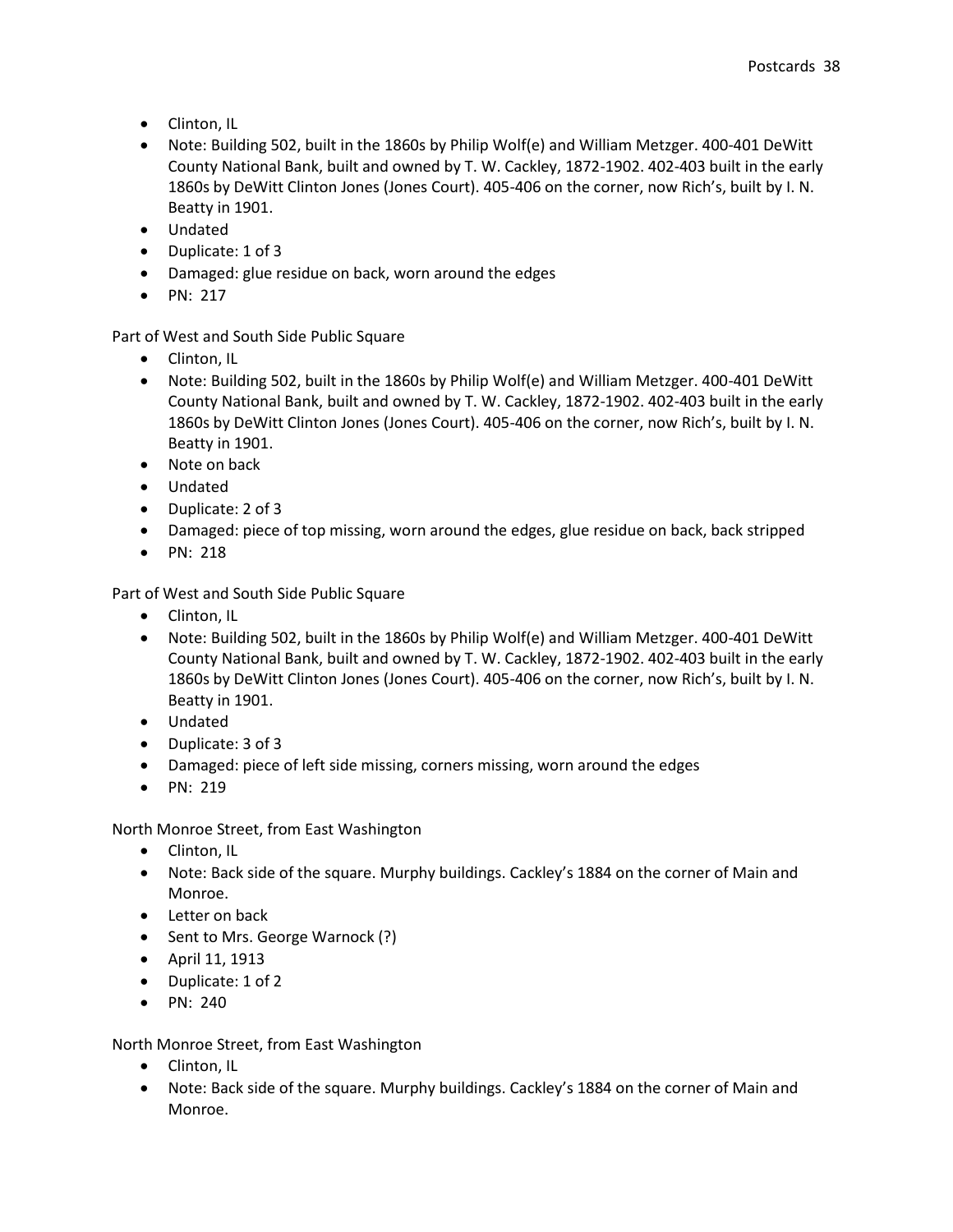- Letter on back
- Sent to Miss Clara Moeller
- July 22, 1913
- Duplicate: 2 of 2
- $\bullet$  PN: 241

[Square at Night]

- Clinton, IL
- Undated
- Damaged: bent
- PN: 225

Southwest Corner of Public Square

- Clinton, IL
- Undated
- Damaged: black residue on the front
- PN: 223

[Square]

- Clinton, IL
- Undated
- Damaged: glue and tape residue on back
- PN: 224

Part of West Side Public Square

- Clinton, IL
- Note: On the left is the Masonic building (705 & 706). Built in 1873.
- Undated
- Damaged: tape on top edge
- PN: 216

West Side of Square

- Clinton, IL
- c. 1950s
- $\bullet$  PN: 226

Ben and Frank, Clinton, ILL. Fire Team

- Undated
- Note: Corner of West Main, North side of square. In the background is Watkins Jewelry.
- Damaged: worn around the edges, upper-left corner missing
- PN: 104

Northwest Corner of Square

- Clinton, IL
- Letter on back
- Sent to Mr. George Warnock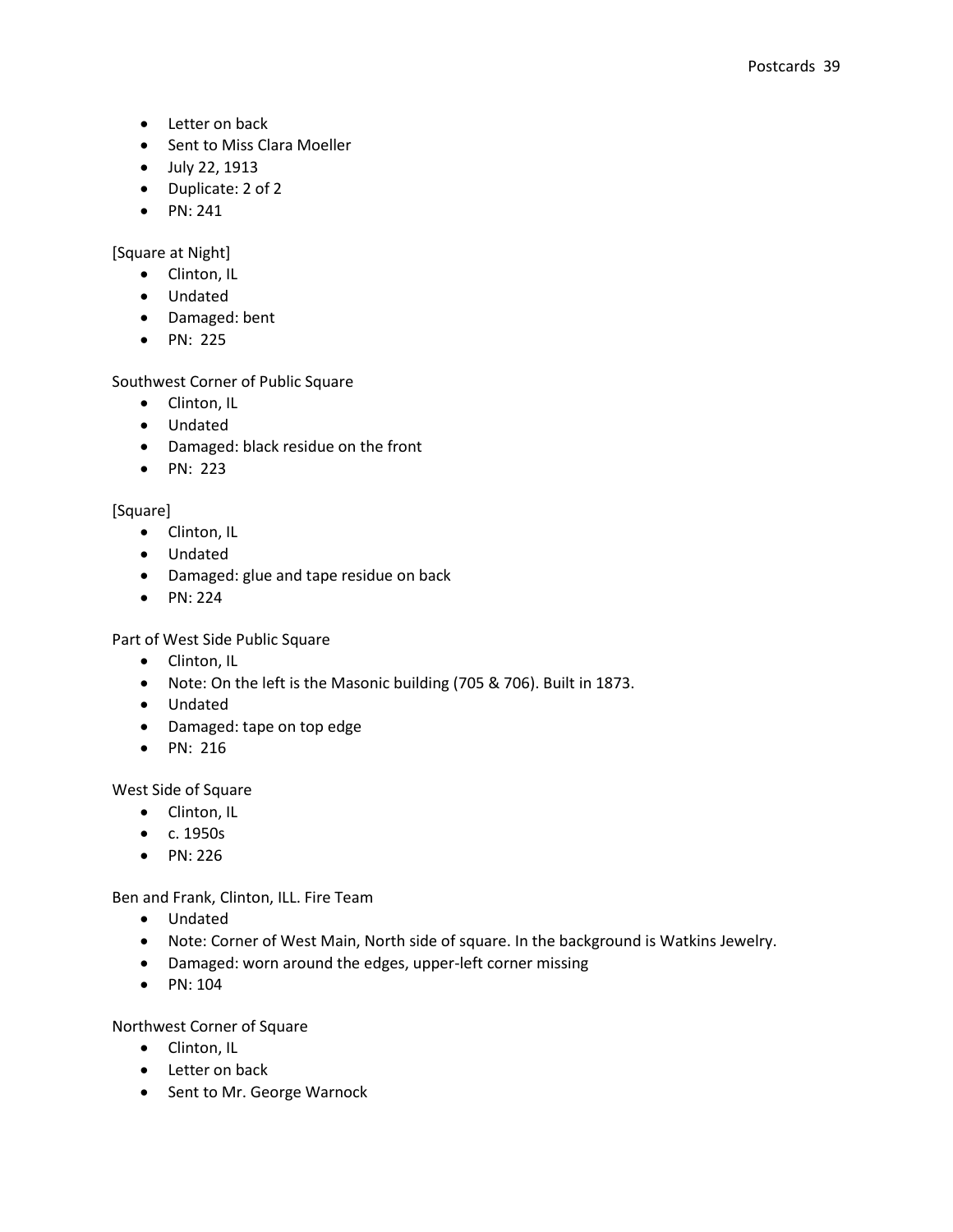- October 7, 191u
- Note: Photograph taken between 1905 and 1913. Left side called the Union Block (600-605). Built c. 1873-1874. Building number 700, Gas and Electric, built by Vinton Bogar in 1874. Paul's Confectionary (701) built in 1858, possibly by Campbell and Thompson Smith. Millinery Shop (702), 1858. Griffin's Bookstore (703) built before 1876. J. A. Curl's Bookstore (704). Magill House (705)
- Duplicate: 1 of 2
- Damaged: worn around the edges
- PN: 204

## Northwest Corner of Square

- Clinton, IL
- Note: Photograph taken between 1905 and 1913. Left side called the Union Block (600-605). Built c. 1873-1874. Building number 700, Gas and Electric, built by Vinton Bogar in 1874. Paul's Confectionary (701) built in 1858, possibly by Campbell and Thompson Smith. Millinery Shop (702), 1858. Griffin's Bookstore (703) built before 1876. J. A. Curl's Bookstore (704). Magill House (705)
- $\bullet$  c.1910s
- Duplicate: 2 of 2
- Damaged: worn around the edges
- PN: 205

Part of West and North Side Public Square

- Clinton, IL
- Note: Union black built c. 1874.
- Letter on back
- Sent to Mrs. Mae Crudginton (?)
- August 10, 1910
- Duplicate: 1 of 2
- Damaged: worn around the corners
- $\bullet$  PN: 214

Part of West and North Side Public Square

- Clinton, IL
- Note: Union black built c. 1874.
- Writer labeled Johnson's Store and the location of her house
- Letter on back
- Sent to Miss Mary Sherwin
- September 30, 1911
- Duplicate: 2 of 2
- Damaged: worn around the corners
- $\bullet$  PN: 215

Northwest Corner of Public Square

- Clinton, IL
- Undated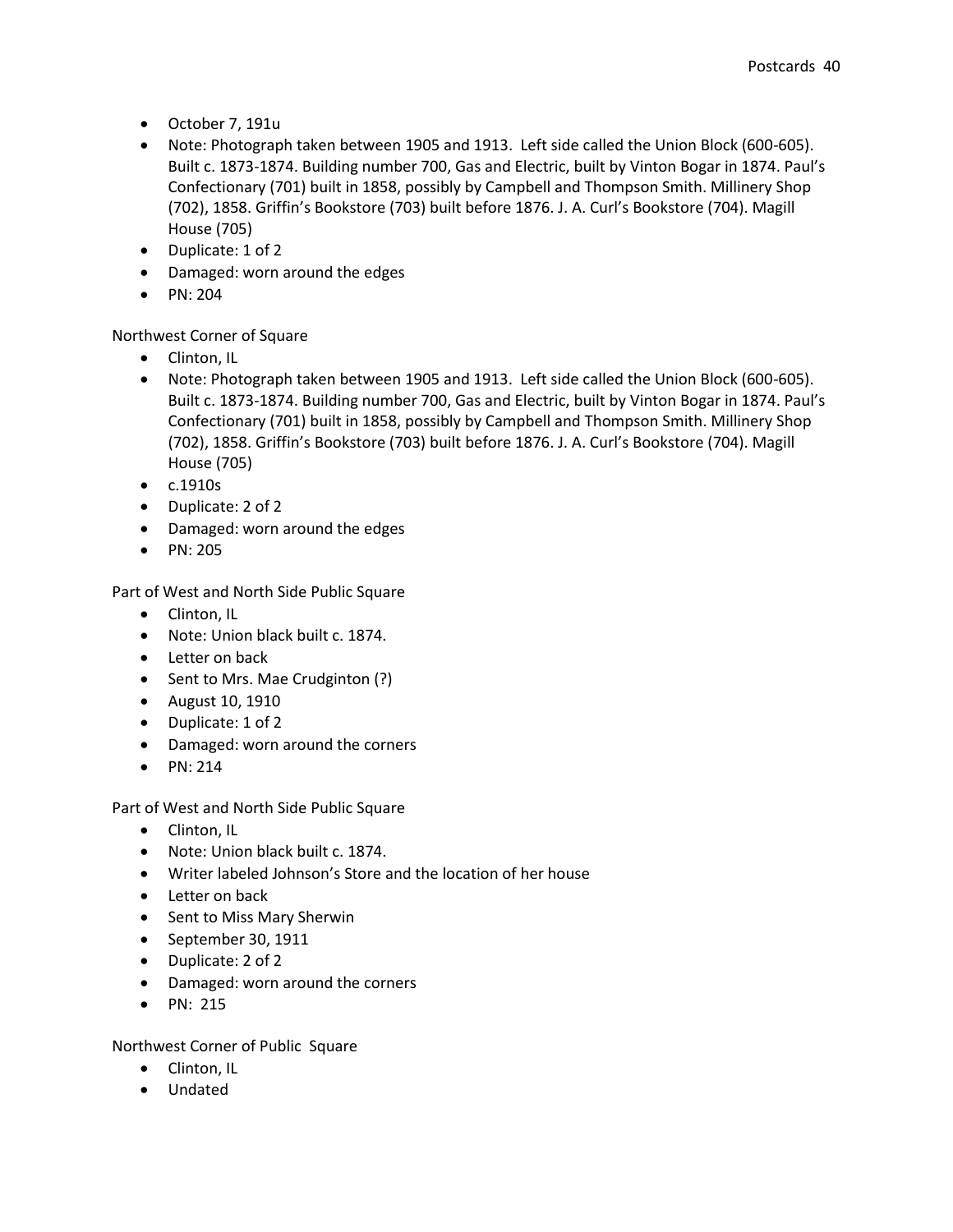- Damaged: black residue on front
- PN: 206

Business Block

- Clinton, IL
- Note: Northwest corner of S. Center and Public Square. Building number 303, 304 is Rennick Opera House, which was renovated in 1893 and built by James DeLand in 1869. Building 305 (on the corner) is Dewitt Hall.
- Undated
- Duplicate: 1 of 2
- Damaged: tape on back
- $\bullet$  PN: 6

Business Block

- Clinton, IL
- Note: Northwest corner of S. Center and Public Square. Building number 303, 304 is Rennick Opera House, which was renovated in 1893 and built by James DeLand in 1869. Building 305 (on the corner) is Dewitt Hall.
- Undated
- Duplicate: 2 of 2
- $\bullet$  PN: 7

## **Streets**

Center Street S. from Clay

- Clinton, IL
- Note: Six blocks north of square.
- Undated
- Duplicate: 1 of 2
- Damaged: worn around the edges
- $\bullet$  PN: 227

Center St. N. From Clay

- Clinton, IL
- Undated
- Duplicate: 2 of 2
- Damaged: half missing
- $\bullet$  PN: 228

East Washington Street

- Clinton, IL
- Letter on back
- Sent to Miss Minnie Dixon
- Undated
- $\bullet$  PN: 231

North Center St., Looking North from I.C.R.R.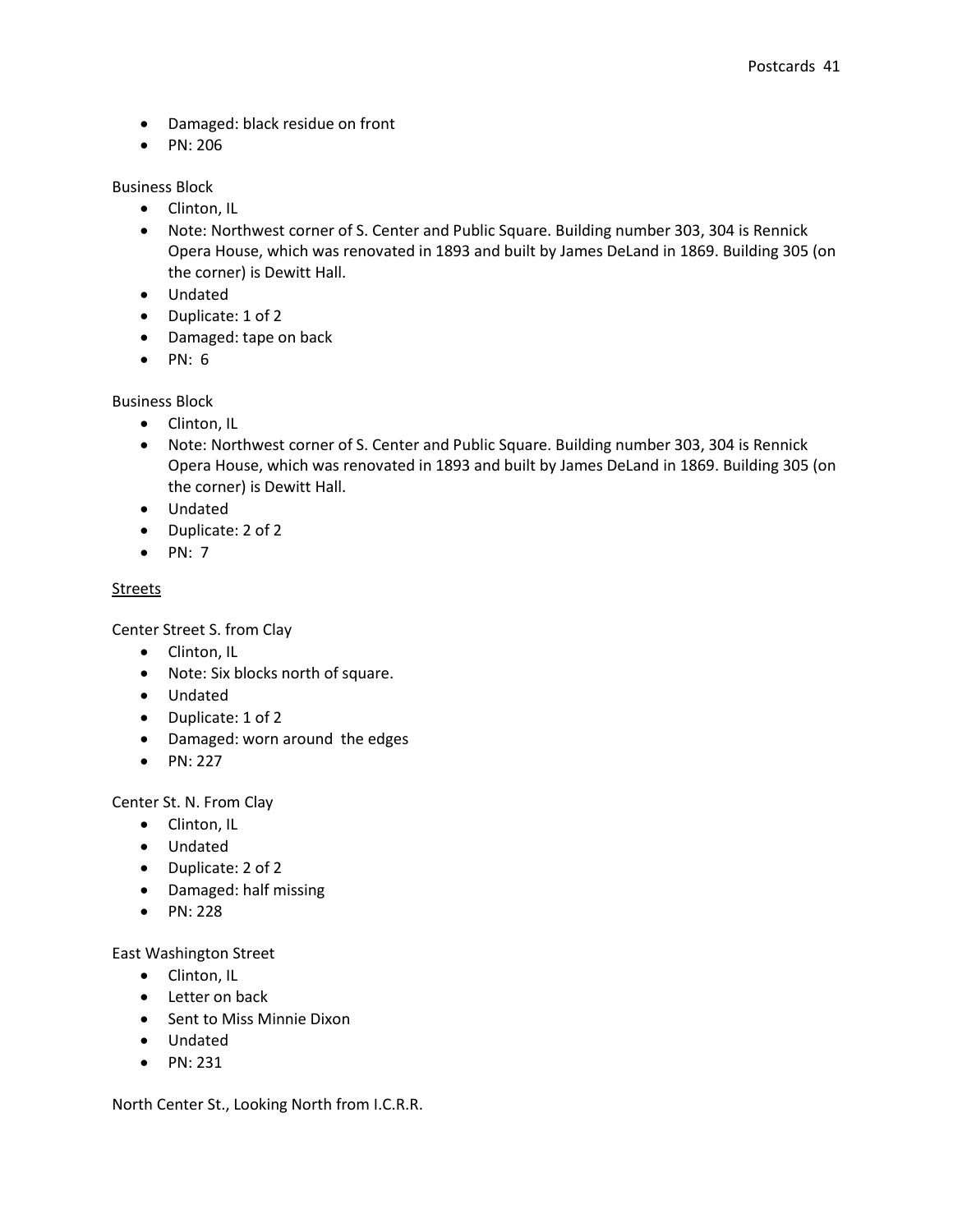- Clinton, IL
- Picture taken before 1912.
- Damaged: glue residue on back, worn around the edges, back stripped
- PN: 233

North Center St., Looking South

- Clinton, IL
- Undated
- $\bullet$  PN: 234

North Jackson Ave., Looking Toward Woodlawn Cemetery

- Clinton, IL
- Letter on back
- Sent to Miss Ethel Cox
- July 11, 19uu
- Damaged: worn around the corners
- $\bullet$  PN: 235

## North Jackson Avenue

- Clinton, IL
- Letter on back [illegible]
- Sent to O.L Halle (?)
- October 2, 192u
- Duplicate: 1 of 4
- Image on PN: 236, PN: 237, PN: 238 and PN: 239 is the same, but the color of the title on PN: 236, PN: 237, and PN: 238 is different from PN: 239.
- Damaged: bent, back stripped
- PN: 236

North Jackson Avenue

- Clinton, IL
- Undated
- Duplicate: 2 of 4
- Image on PN: 236, PN: 237, PN: 238 and PN: 239 is the same, but the color of the title on PN: 236, PN: 237, and PN: 238 is different from PN: 239.
- $\bullet$  PN: 237

North Jackson Avenue

- Clinton, IL
- Undated
- Duplicate: 3 of 4
- Image on PN: 236, PN: 237, PN: 238 and PN: 239 is the same, but the color of the title on PN: 236, PN: 237, and PN: 238 is different from PN: 239.
- PN: 238

North Jackson Avenue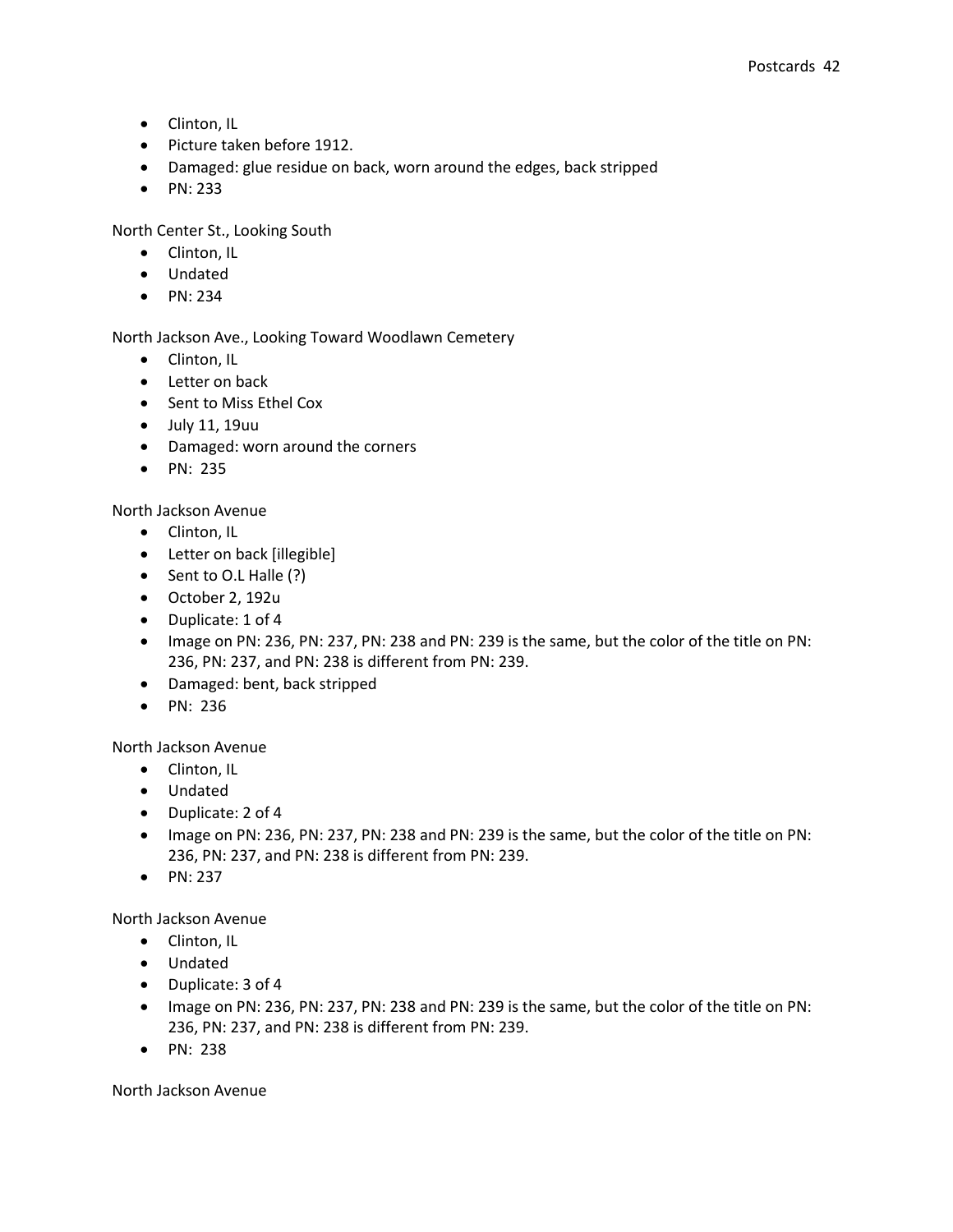- Clinton, IL
- Undated
- Duplicate: 4 of 4
- Image on PN: 236, PN: 237, PN: 238 and PN: 239 is the same, but the color of the title on PN: 236, PN: 237, and PN: 238 is different from PN: 239.
- Damaged: back stripped
- $\bullet$  PN: 239

A Residence Street

- Clinton, IL
- Letter on back
- Sent to Roberta
- Undated
- Damaged: glue residue on the back
- PN: 244

## Vespasian Warner Public Library

Vespasian Warner Library

- DeWitt Co., Clinton, IL
- Undated
- Damaged: pieces of left side missing, work around the edges, lower-left corner bent
- $\bullet$  PN: 245

Public Library, Donated by Vespasian Warner

- Donated by Vespasian Warner
- Clinton, IL
- Note: In the background, C. S. Meredith Residence (a mason) built 1904. The bricks in the house showed off his brick making skills.
- Letter on back
- Sent to Martin E.B. Hall (?)
- April 21, 1911
- Damaged: bottom worn
- Duplicate: 1 of 3
- $\bullet$  PN: 246

Public library, Donated by Vespasian Warner

- Clinton, IL
- Note: In the background, C. S. Meredith Residence (a mason) built 1904. The bricks in the house showed off his brick making skills.
- Letter on back
- Sent to Mrs. N.T. Turk
- October 14, 1912
- Duplicate: 2 of 3
- $\bullet$  PN: 247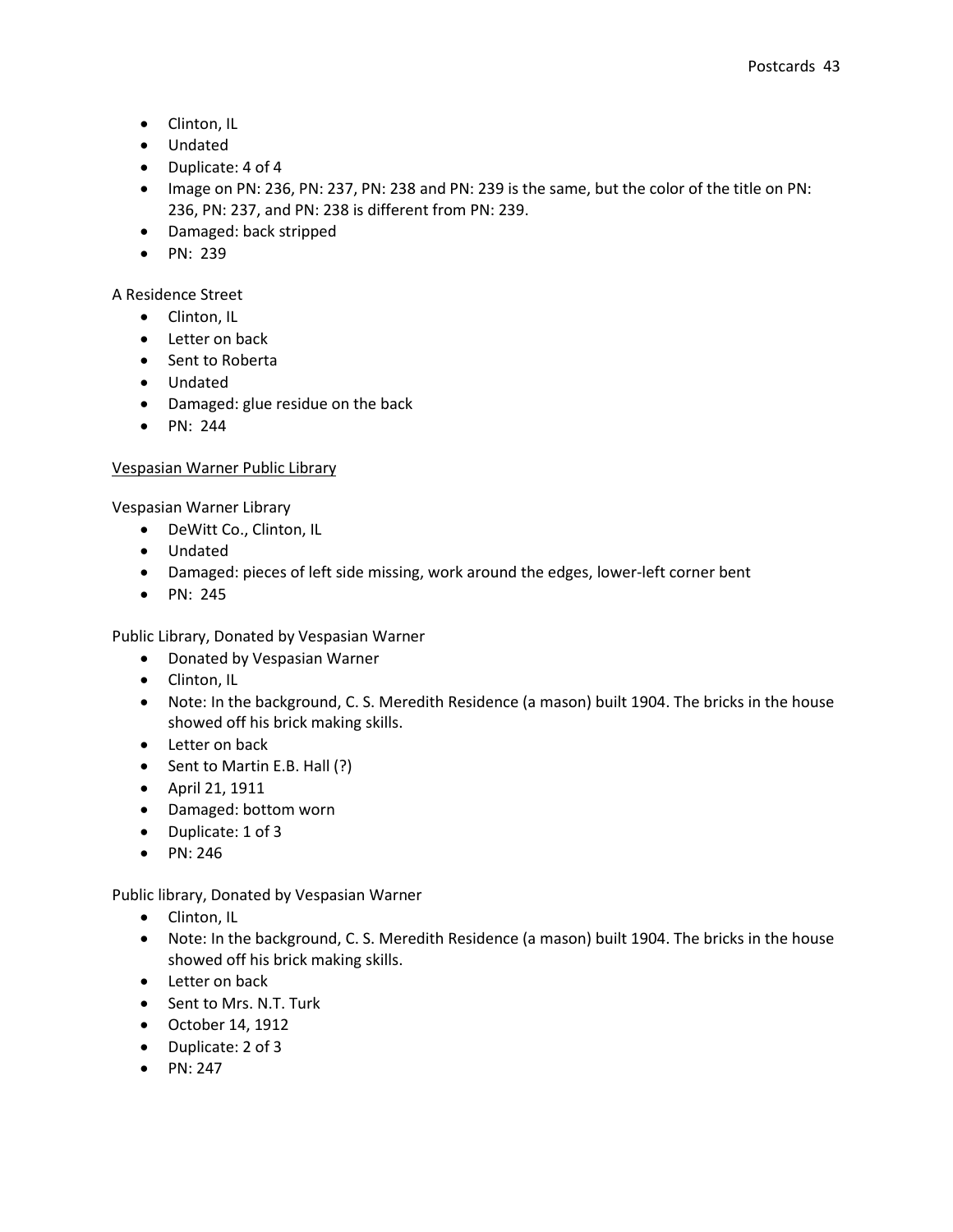Public Library, Donated by Vespasian Warner

- Clinton, IL
- Note: In the background, C. S. Meredith Residence (a mason) built 1904. The bricks in the house showed off his brick making skills.
- Undated
- Duplicate: 3 of 3
- Damaged: worn around the edges, lower-right corner missing
- PN: 248

## Public Library

- Clinton, IL
- Note: Looking toward square, Christian Church in the background.
- Undated
- $\bullet$  PN: 249

Vespasian Warner Library

- Clinton IL
- Note: C. S. Meredith Residence in the background.
- Letter on back
- Sent to Miss Francis Bennett (?)
- September 9, 1915
- $\bullet$  PN: 250

Vespasian Warner Library

- Clinton, IL
- Note on back: Photo taken 1951, viewing South West
- Undated
- Damaged: glue residue on the back
- $\bullet$  PN: 251

Vespasian Warner Library

- Clinton, IL
- Undated
- Duplicate: 1 of 3
- $\bullet$  PN: 252

Vespasian Warner Library

- Clinton, IL
- Letter on back
- Sent to Mrs. C. [illegible]
- Undated
- Duplicate: 2 of 3
- Damaged: back stripped, glue residue on back
- PN: 253

Vespasian Warner Library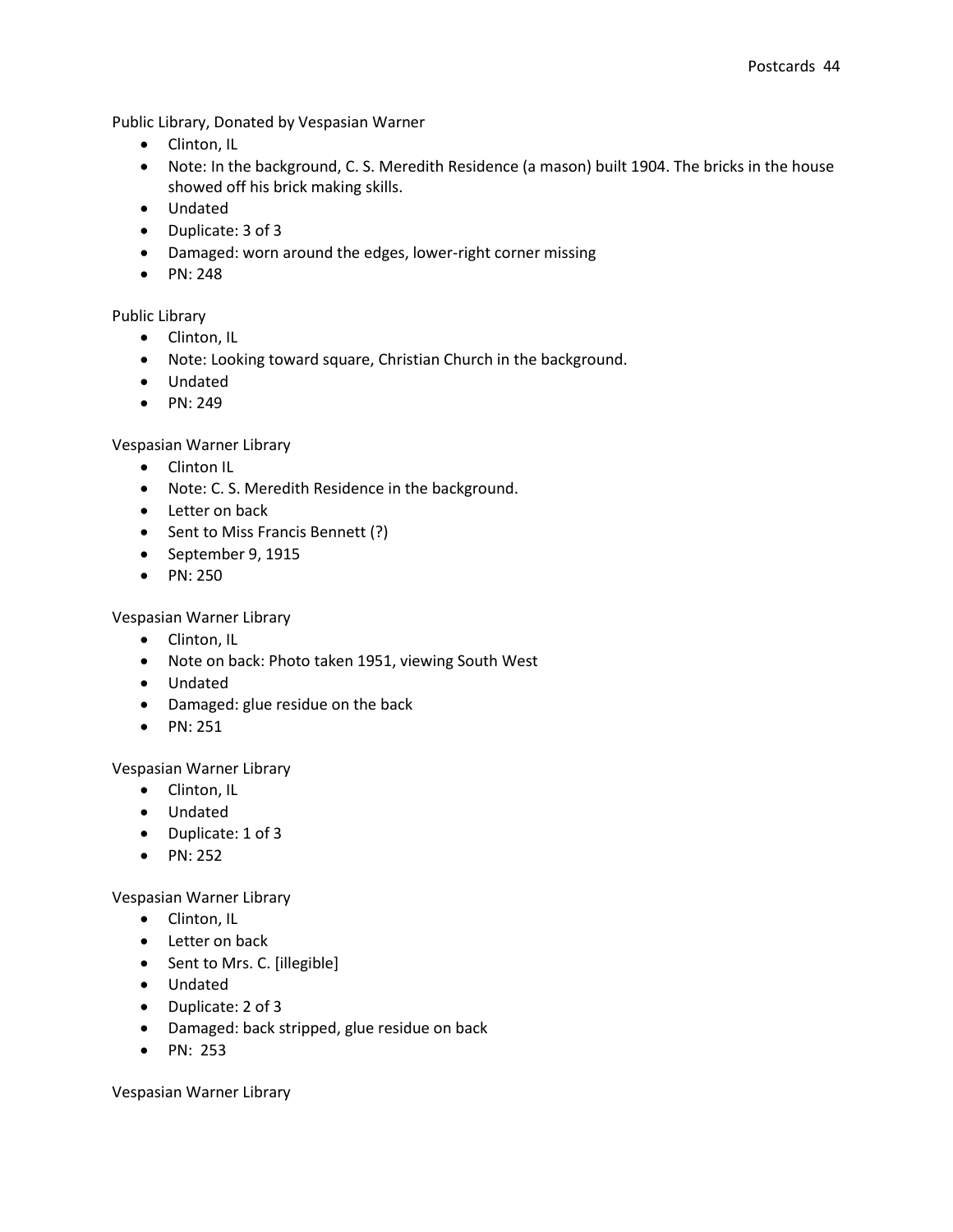- Clinton, IL
- Undated
- Duplicate: 3 of 3
- Damaged: glue residue on back
- $\bullet$  PN: 254

Vespasian Warner Public Library District

- Built in 1906. "Prairie School of Architecture" Addition 1992. [back]
- Clinton, IL
- Copyright 1996
- PN: 255

## Vespasian Warner Public Library—From Staff

Walt Disney World, It's a Small World

- Orlando, FL
- Letter on Back
- Sent by Bobbi Perryman, Adult Services Librarian
- May 20, 2009
- PN: 308

## Woodlawn Cemetery

Bridge in Woodlawn Cemetery

- Clinton, IL
- Undated
- PN: 256

## Part of West End Woodlawn Cemetery

- Clinton, IL
- Undated
- Duplicate: 1 of 2
- Damaged: worn around the edges
- $\bullet$  PN: 257

## Part of West End Woodlawn Cemetery

- Clinton, IL
- Undated
- Duplicate: 2 of 2
- Damaged: worn around the edges, glue residue on back
- $\bullet$  PN: 258

Soldiers' Monument, at Woodlawn Cemetery

- Clinton, IL
- Undated
- Duplicate: 1 of 2
- $\bullet$  PN: 259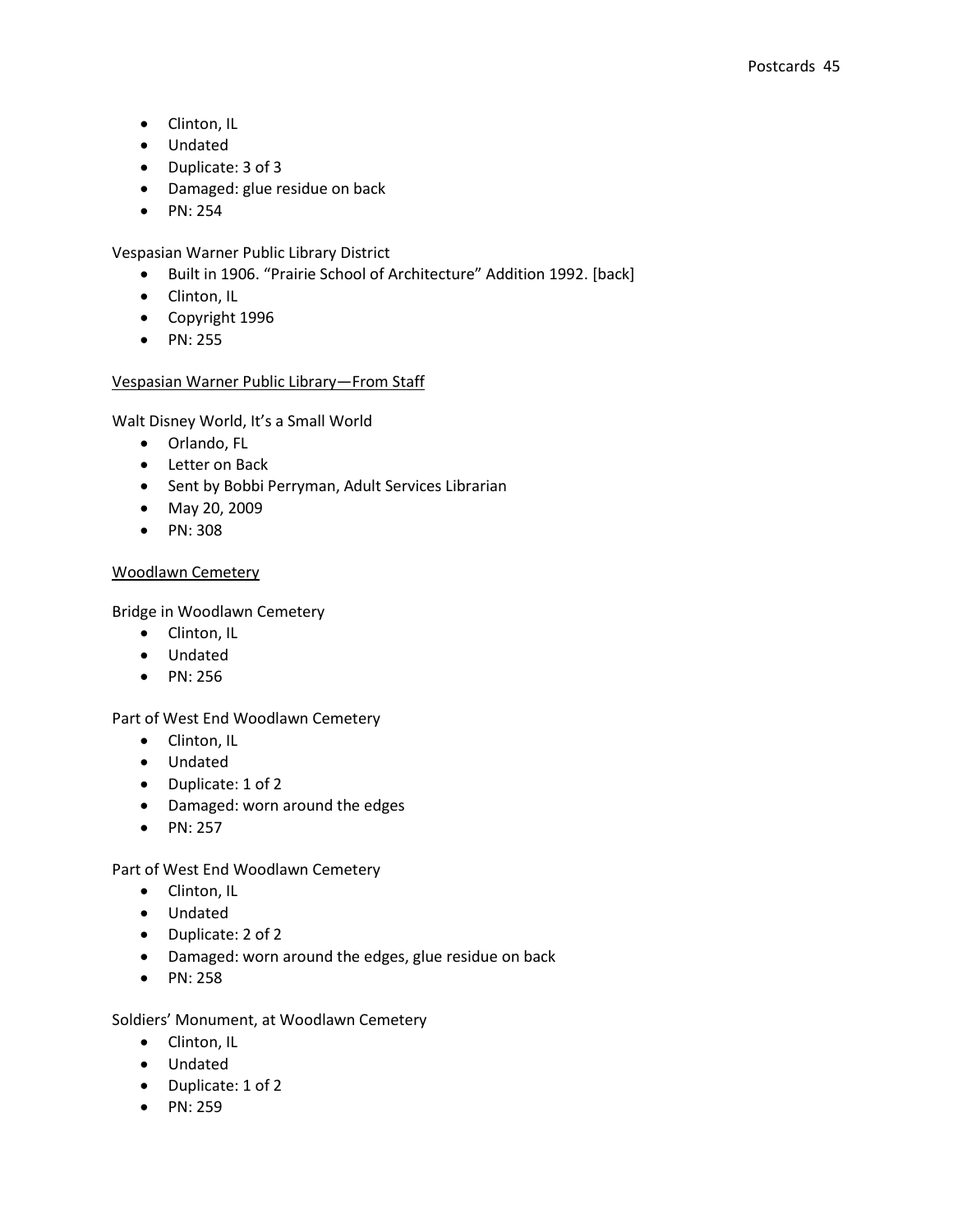Soldiers' Monument at Woodlawn cemetery

- Clinton, IL
- Undated
- Duplicate: 2 of 2
- $\bullet$  PN: 260

Civil War Memorial

- Woodlawn Cemetery. A.O. Baldwin Sculp. [back]
- Clinton, IL
- Copyright 1996
- $\bullet$  PN: 261

Woodlawn Cemetery

- Clinton, IL
- Undated
- $\bullet$  PN: 262

## **Decatur**

Main St. South from North St.

- Decatur, IL
- Sent to Miss Mary Straw
- Message on back
- March 30, 1909
- $\bullet$  PN: 263

Grove Restaurant and Service Station

- Decatur, Illinois at the junction of U.S. 51-121-48, just 2 miles north of downtown Decatur. Very clean, air conditioned. 3 Dining rooms serving the finest in foods. Seating capacity of 200. Shell Service Station. Phone 5064. Mr. & Mrs. Kenneth Grove, Owners-Mgrs.
- Letter on back
- Sent to Miss Martha Buck
- July 16, 1959
- Damaged: worn around the edges
- $\bullet$  PN: 10

## **Farmer City**

Columbia Opera House (1894) & City Hall (1904)

- Picture taken around 1910. Now sight of present City Hall and Farmer City Police Station. Also in picture H.A. Baker was a blacksmith, presently Stensel-Calvert-Belangee Funeral Home. After Opera House was torn down, Shell Service Station was there from 1920'-1960's [sic]. [back]
- Farmer City, IL
- **•** Sesquicentennial
- $\bullet$  c. 1987
- $\bullet$  PN: 264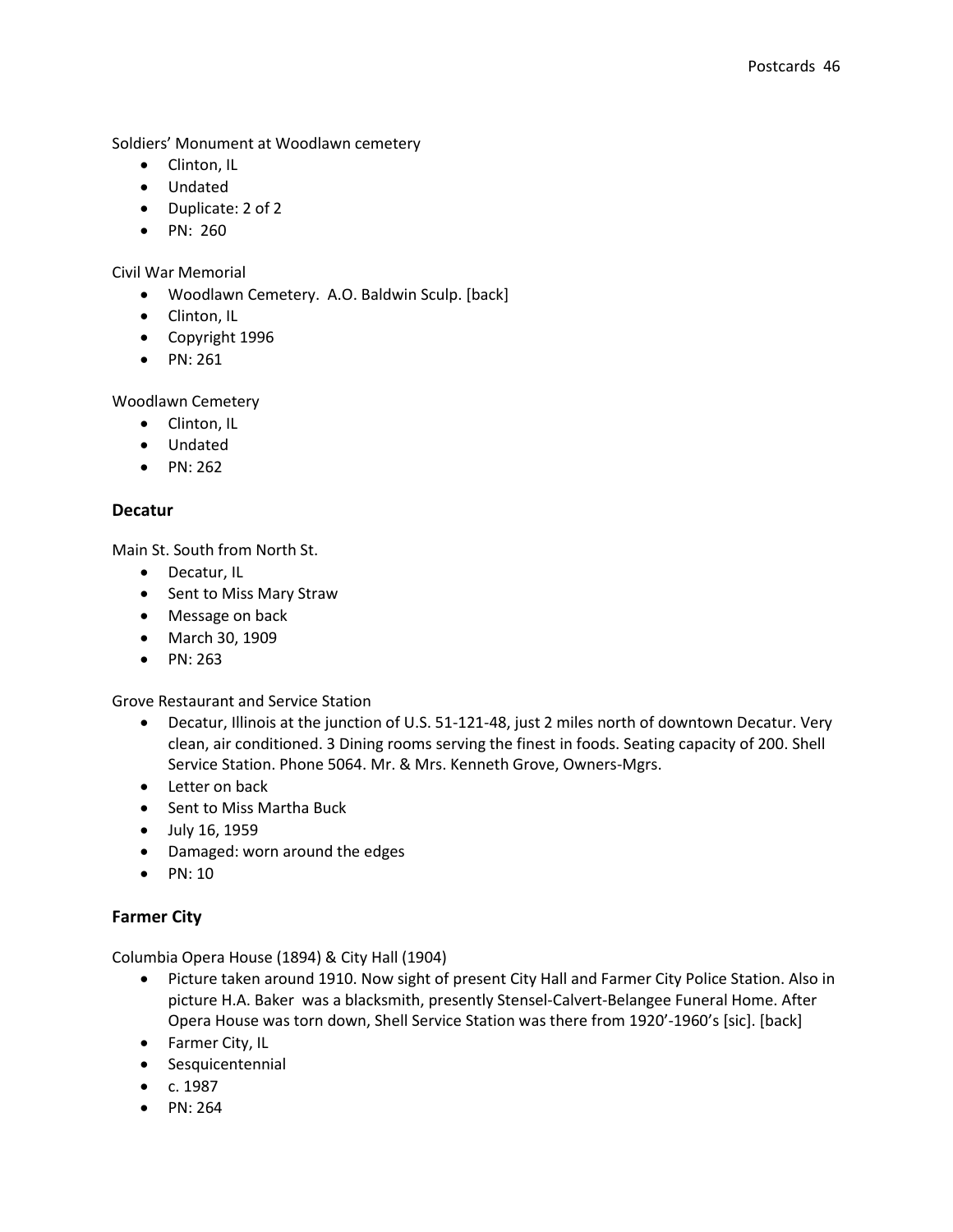Corner Main & Water looking north, 1908-1910 [back]

- Farmer City, IL
- **•** Sesquicentennial
- $\bullet$  c. 1987
- PN: 265

John Weedman Bank Building & Commercial Hotel Building

- Original John Weedman Bank Building & Commercial Hotel Building, built in 1870's and destroyed by fire in 1894. The wagons in front were the two Hack Wagons that transported people to and from the railroad station on the northwest side of town. The flat wagons were the freight express wagons. Wire on pole to right of picture is the electric lines started in 1891 by Abraham Evans. Pictures dates between (1891-1894). [back]
- **•** Farmer City, IL
- Sesquicentennial
- $\bullet$  c. 1987
- PN: 266

K. of P. Hall, Red Men's Hall

- Knights of Pythias building built in 1894. Picture taken around 1905-1907, first occupied by Holmes & Sons with farm implements and later occupied by George Helmick 1910-1920 with Ford cars. Frederickson Furniture store 1950's and Webbs Men's Store 1960's-1986. Presently Blue Ridge Flowers. [back]
- Red Men's Hall built 1905 now occupied by Peoples Café since 1931 and Peggys Hallmark Shop.
- Farmer City, IL
- **•** Sesquicentennial
- $\bullet$  c. 1987
- $\bullet$  PN: 267

Livery Stable

- Livery Stable in Gould building, built in 1904 at intersection of W. Green & Williams after fire of 1894 which destroyed entire block [back]
- Farmer City, IL
- **•** Sesquicentennial
- $\bullet$  c. 1987
- $\bullet$  PN: 268

East Side Main St.

- Looking North toward Public Square around (1908-1910). [back]
- **•** Farmer City, IL
- **•** Sesquicentennial
- $\bullet$  c. 1987
- $\bullet$  PN: 269

Main Street Looking South

- 1905-1908 notice new concrete sidewalks, dirt street, and no cars at this time. [back]
- Farmer City, IL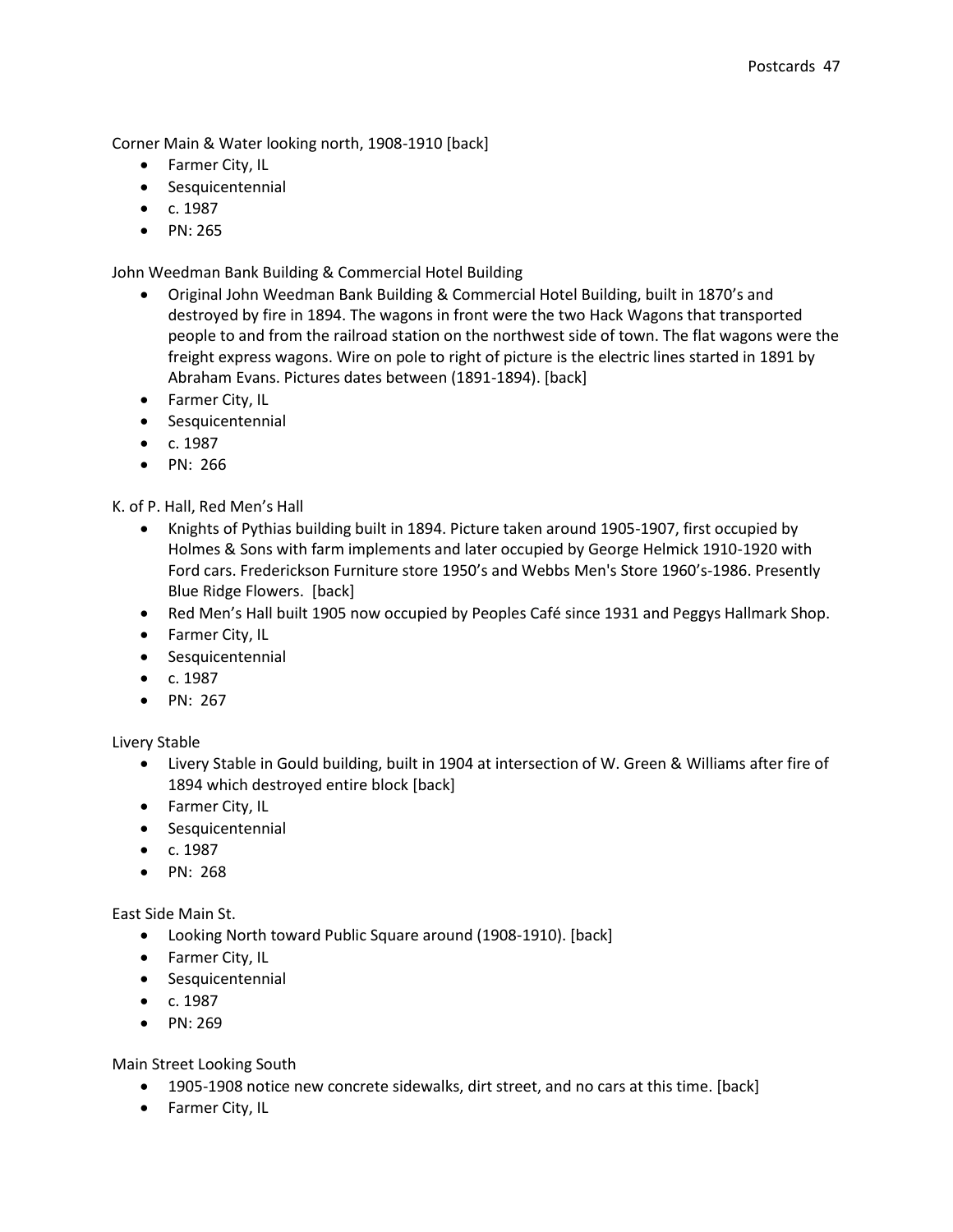- **•** Sesquicentennial
- $\bullet$  c. 1987
- $\bullet$  PN: 270

Main Street

- Around 1908-1910, looking South from Public Square before brick street was laid in 1911. [back]
- **•** Farmer City, IL
- **•** Sesquicentennial
- $c. 1987$
- $\bullet$  PN: 271

Main Street [back]

- Looking south from public square (1908-1910)
- Farmer City, IL
- **•** Sesquicentennial
- $\bullet$  c. 1987
- $\bullet$  PN: 272

## Main Street [back]

- Illinois looking south in late 1930's or early 1940's.
- Farmer City, IL
- **•** Sesquicentennial
- $\bullet$  c. 1987
- PN: 273

Old Bakery possibly Neil Bakery sometime after 1910

- West side of Public Square [back]
- **•** Farmer City, IL
- **•** Sesquicentennial
- $\bullet$  c. 1987
- $\bullet$  PN: 274

Old Farmer City Grade & High School

- Built in 1872 cost of \$16,000, later site of Franklin Grade School built in 1911-12 and presently still in use. [back]
- Farmer City, IL
- **•** Sesquicentennial
- $\bullet$  c. 1987
- $\bullet$  PN: 275

Post Office

- Built in 1916 for the Farmer City Post Office, became the Library in 1927 and still the Library today. [back]
- Farmer City, IL
- **•** Sesquicentennial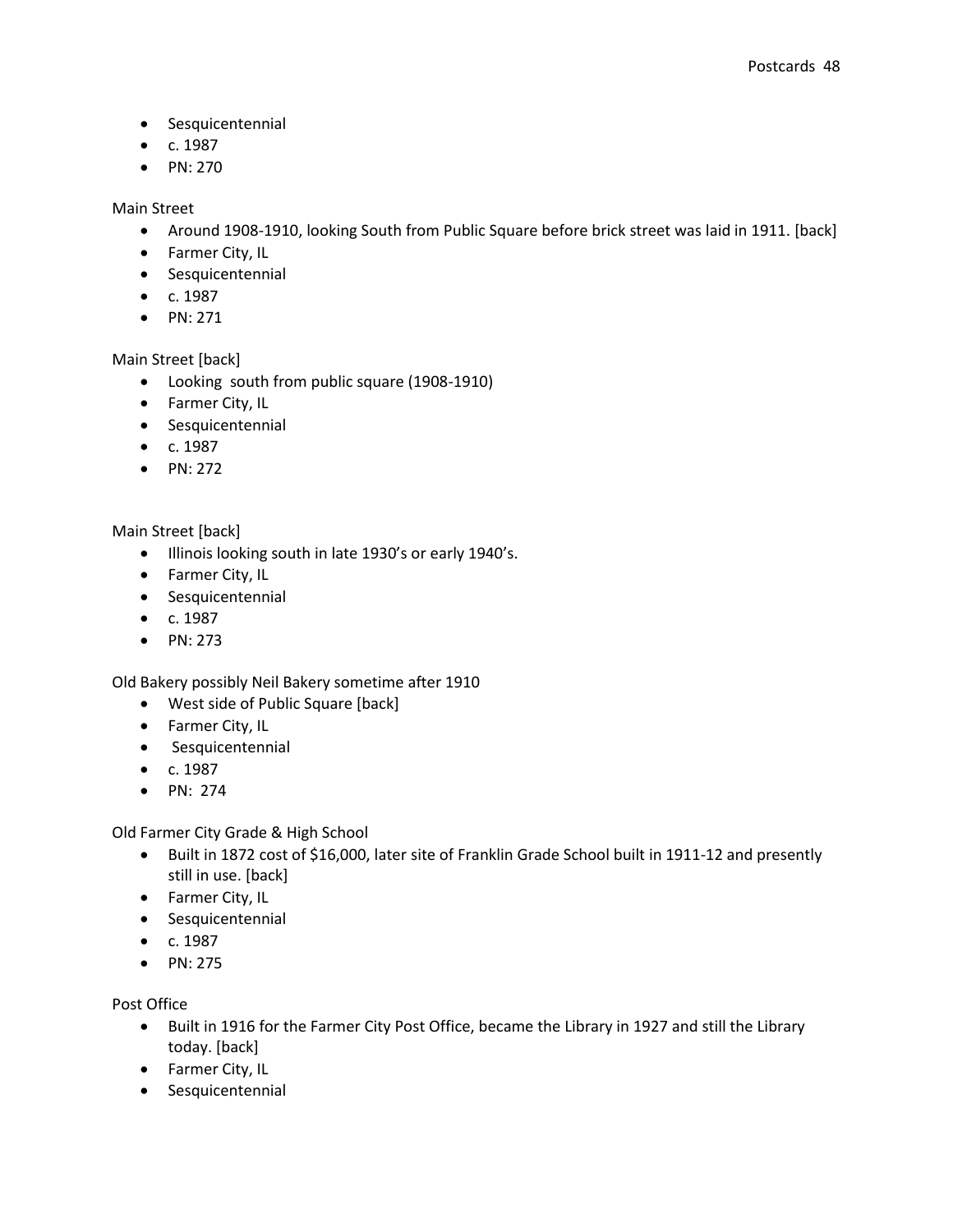- $c. 1987$
- $\bullet$  PN: 276

### **Maroa**

Christian Church

- Maroa, IL
- Undated
- Damaged: glue residue on back
- $\bullet$  PN: 278

Main St. West

- Maroa, IL
- Undated
- Damaged: glue residue on back
- $\bullet$  PN: 279

## **President Abraham Lincoln**

The Lincoln Funeral Car Souvenir 42<sup>nd</sup> National Encampment G.A.R.

- On April 14<sup>th</sup> of April, 1865 (exactly four years after the surrender of Fort Sumter) when everything looked hopeful and the war was over, President Lincoln was shot and a day later passed away, and the nation was plunged into mourning…. [back]
- August 31, 1908
- $\bullet$  PN: 277

The Lincoln Douglas Debate at Galesburg, Illinois [Back]

- Back: Was held Oct. 7, 1858, at "Old Main", Knox College. One hundred years later, Ralph Fletcher Seymour, Chicago artist, painted this picture of the debate.
- Undated
- Duplicate: 1 of 2
- PN: 309

The Lincoln Douglas Debate at Galesburg, Illinois [Back]

- Back: Was held Oct. 7, 1858, at "Old Main", Knox College. One hundred years later, Ralph Fletcher Seymour, Chicago artist, painted this picture of the debate.
- Undated
- Duplicate: 2 of 2
- Damaged: Folder glued to back.
- PN: 310

## **Image Booklets**

The Postcard booklets are fragile and tear easily. Scanned versions of the images have been provided.